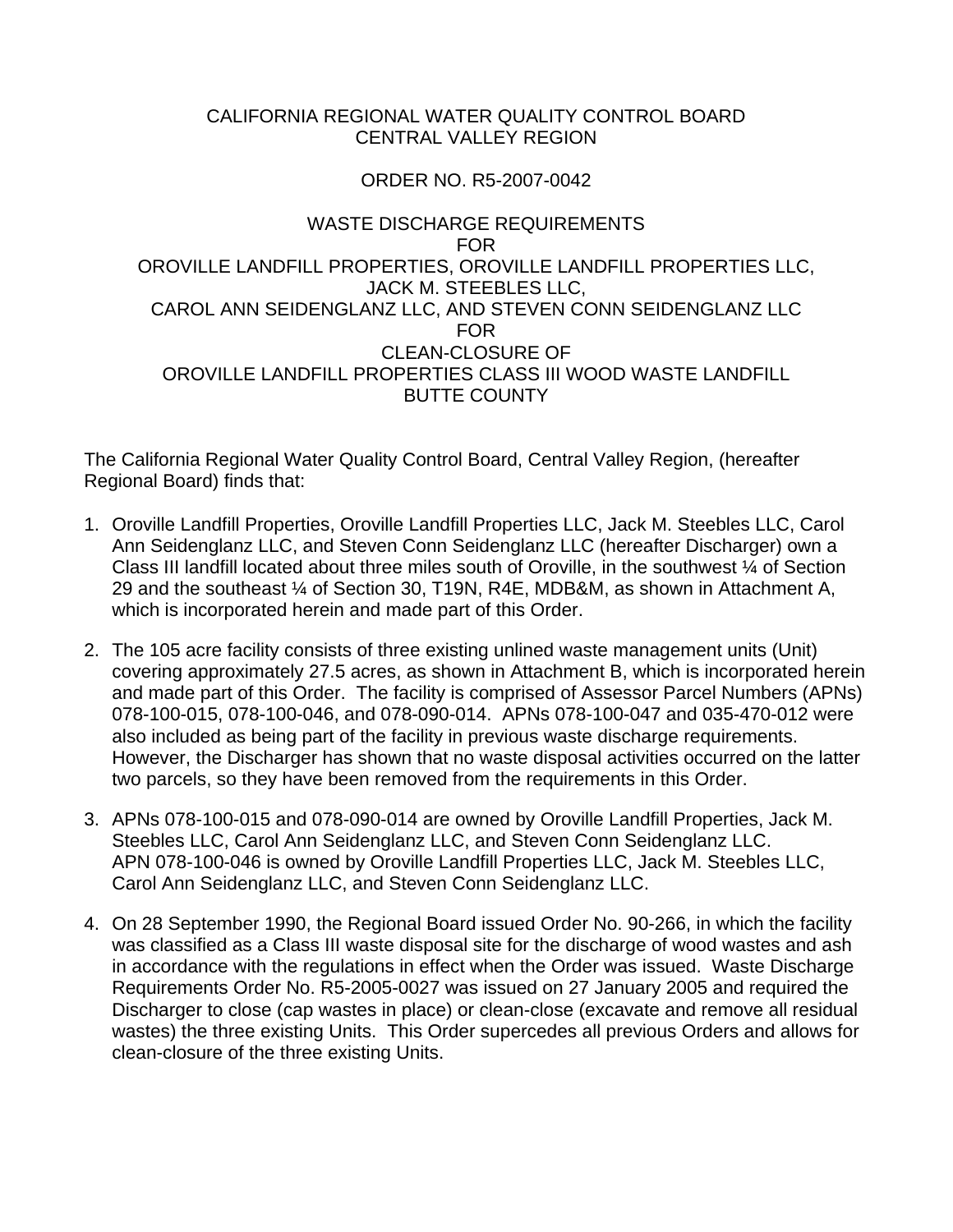WASTE DISCHARGE REQUIREMENTS ORDER NO. R5-2007-0042 ----------------------------OROVILLE LANDFILL PROPERTIES, ET AL. FOR CLEAN-CLOSURE OF OROVILLE LANDFILL PROPERTIES CLASS III WOOD WASTE LANDFILL BUTTE COUNTY

5. Section 21090(f) of Title 27 California Code of Regulations (hereafter Title 27 or 27 CCR) states in part, "The purpose of clean-closure is to render the landfill (including all surrounding environs contaminated by waste released from the landfill) no longer capable of posing a threat to water quality."

# **SITE DESCRIPTION**

- 6. The landfill is located along the eastern margin of the Sacramento Valley approximately one mile east of the Feather River. The area is characterized by rolling foothills grading eastward into the steeper flanks of the Sierra Nevada Mountains and westward toward the flat expanse of the valley floor.
- 7. The previous site owner, Louisiana-Pacific Corporation, planted eucalyptus trees and spread sawdust from their mill operations along the south and east sides of the landfill property on parcel numbers APN 078-100-015, APN 078-100-046, and APN 078-090-014. After initial placement of the sawdust mulch, leachate consisting primarily of tannins and lignins was generated from the decomposing wood wastes and had the potential to enter storm water drainage courses. The Discharger constructed Pond 7 in the southeast corner of APN 078-090-014 to capture leachate laden storm water. The Discharger has requested to remove APN 078-090-014 from these waste discharge requirements. However, before APN 078-090-014 is removed from the waste discharge requirements, the Discharger will need to demonstrate that residual wastes, which may be present on the parcel, pose no threat to water quality.
- 8. Four major geologic units have been identified beneath the site. The units that have been identified from the top of the meta-volcanic bedrock to the ground surface are the Ione Formation, the Merhten Formation, the Nomlaki Tuff, and the Laguna Formation. With the exception of the volcanic Nomlaki Tuff, the units are composed of Cenozoic flood deposits from the current and ancestral Feather River System. The Laguna and Merhten Formations contain water bearing sands and gravels that are commonly separated by interbedded clayey aquitards.
- 9. The closest Holocene fault is the Cleveland Hill Fault located approximately seven miles southeast of the facility. The maximum credible earthquake is estimated to be a  $M_1 = 6$ . The peak horizontal acceleration at the site, considering the maximum credible earthquake, is approximately 0.3g.
- 10. Land uses within 1,000 feet of the facility are zoned industrial.
- 11. The climate in the Oroville area is dry with hot summers and mild winters. The facility receives a mean annual rainfall of 29 inches with nearly 90 percent occurring between November and April. The average annual evaporation is approximately 68 inches.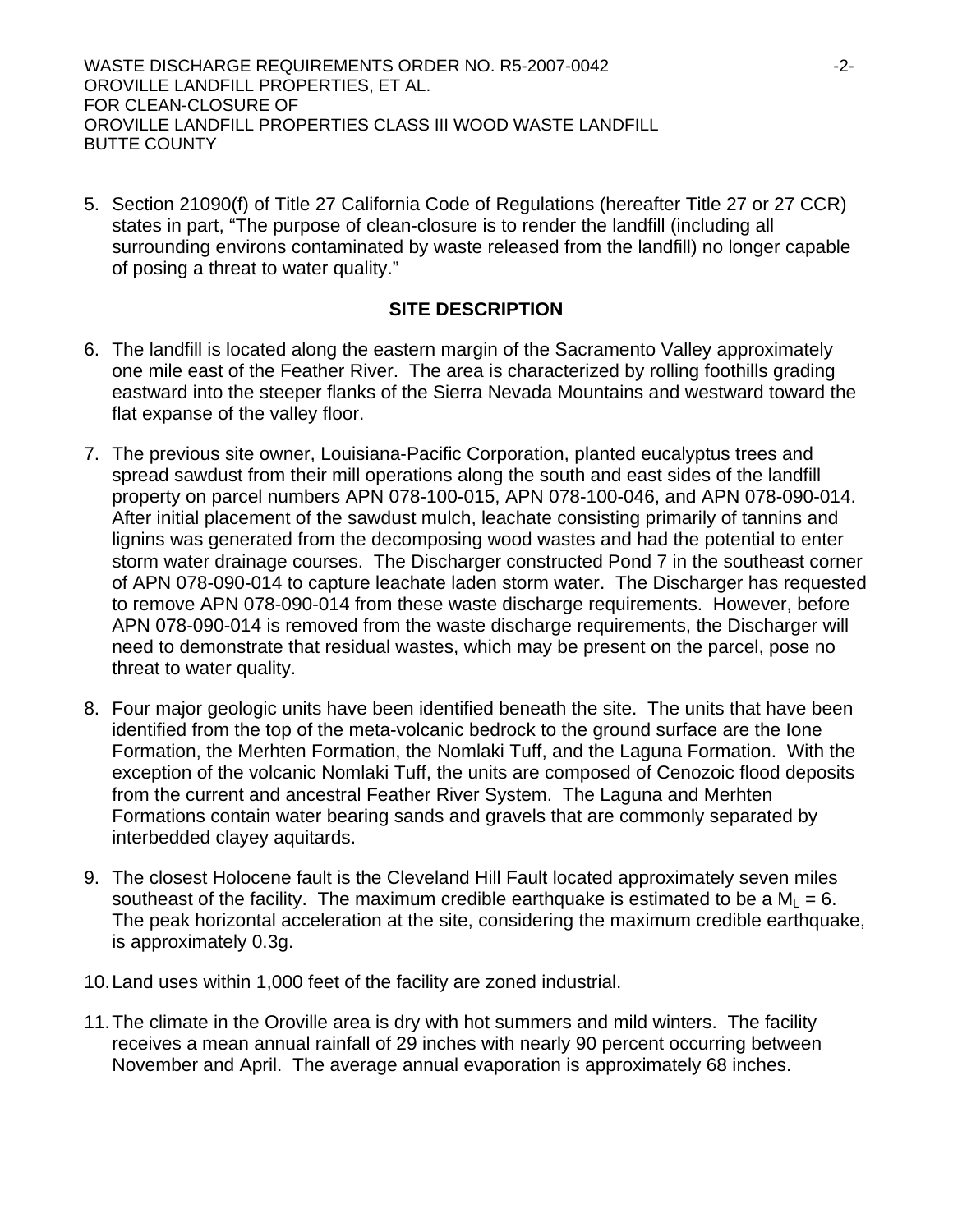WASTE DISCHARGE REQUIREMENTS ORDER NO. R5-2007-0042 -3-3-OROVILLE LANDFILL PROPERTIES, ET AL. FOR CLEAN-CLOSURE OF OROVILLE LANDFILL PROPERTIES CLASS III WOOD WASTE LANDFILL BUTTE COUNTY

- 12. The 100-year, 24-hour precipitation event is estimated to be 5.51 inches, based on Department of Water Resources' Bulletin No. 195 entitled *Rainfall Analysis for Drainage Design Volume II Long-Duration Precipitation Frequency Data*, dated October 1976.
- 13. The waste management facility is not within a 100-year flood plain.

## **WASTE AND SITE CLASSIFICATION**

- 14. The Discharger purchased the site in September 2002. The previous owner, Louisiana-Pacific Corporation, discharged wood wastes to Units 1 and 2, and ash from a wood-fired cogeneration facility to Unit 4. Unit 3 was sited, but never received waste. Unit 1 stopped receiving wastes in 1988 and Unit 2 stopped receiving wastes in 2001.
- 15. Chemical constituents found in the wood waste at the facility that have the potential to affect the quality of waters of the State include pentachlorophenol (PCP), formaldehyde, polynuclear aromatic hydrocarbons (PAHs), tannins, and lignins. Formaldehyde in the waste originated from the Louisiana-Pacific Corporation hardboard facility, which used a urea-formaldehyde glue. PAH compounds encountered in the waste may be from water flowing from the adjacent Koppers wood-treating facility or associated with ash that was previously disposed in the landfill. Tannins and lignins are normal decomposition products of wood waste. None of the above constituents have been detected in groundwater beneath the site in concentrations that affect beneficial uses.

## **SURFACE AND GROUND WATER CONDITIONS**

- 16. The *Water Quality Control Plan for the Sacramento River and San Joaquin River Basins, Fourth Edition* (hereafter Basin Plan), designates beneficial uses, establishes water quality objectives, and contains implementation plans and policies for all waters of the Basin.
- 17. Surface drainage is to intermittent drainage courses north and west of the facility, which are tributary to the Feather River in the Lower Feather River Hydrologic Area (515.40) of the Sacramento Hydrologic Basin. The Feather River is located approximately one mile west of the site.
- 18. The designated beneficial uses of the Feather River, as specified in the Basin Plan, are municipal and agricultural supply, water contact and non-water contact recreation, warm and cold fresh water habitat, warm and cold freshwater fish migration, warm and cold freshwater fish spawning habitat, wildlife habitat, and groundwater recharge.
- 19. The first encountered groundwater is about 75 to 140 feet below the native ground surface. Groundwater elevations range from 126 feet MSL to 177 feet MSL.
- 20. Monitoring data indicates background groundwater quality has an electrical conductivity (EC) ranging between 325 and 525 micromhos/cm and a total dissolved solids (TDS) concentration ranging between 163 and 300 mg/l.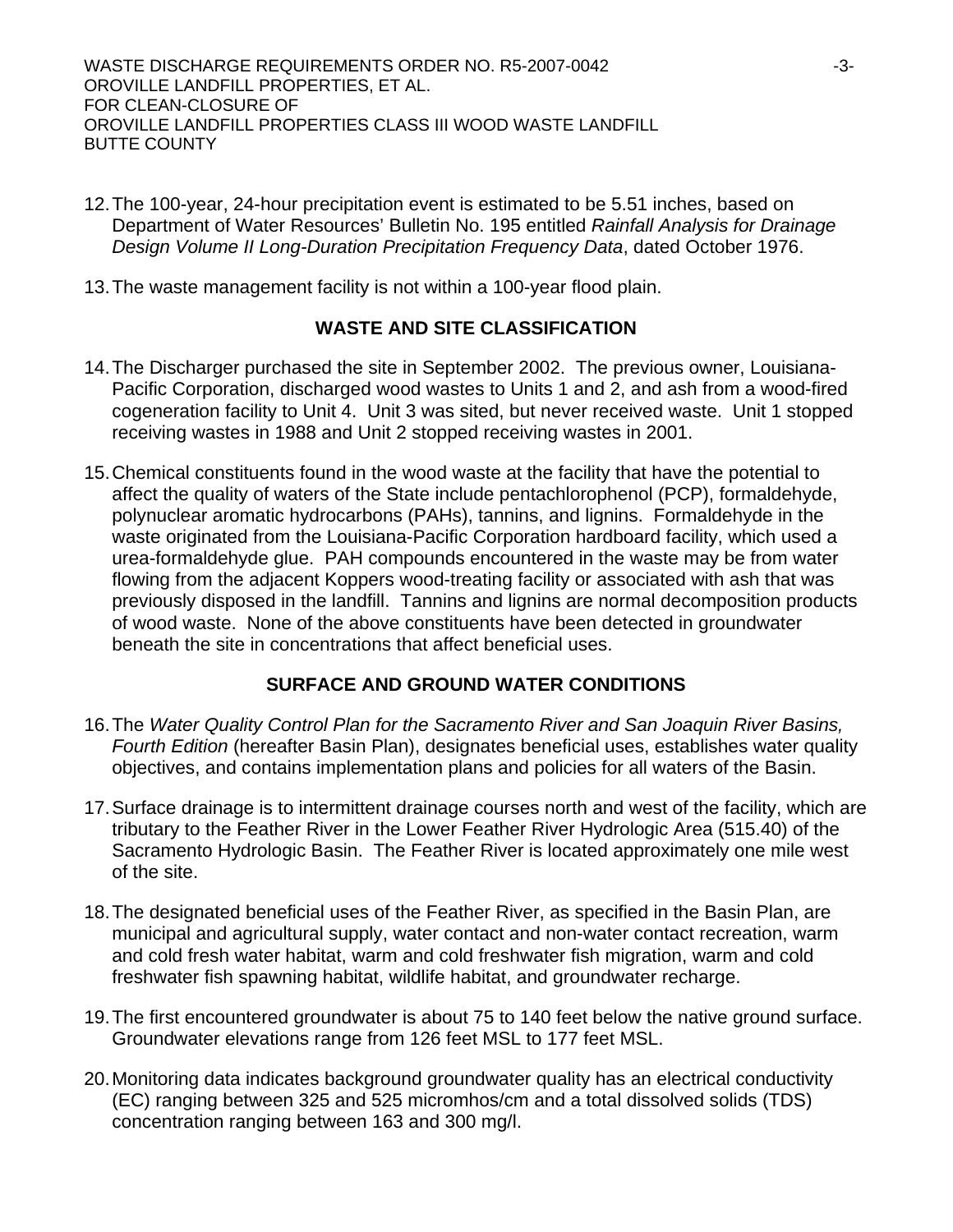WASTE DISCHARGE REQUIREMENTS ORDER NO. R5-2007-0042 -4- OROVILLE LANDFILL PROPERTIES, ET AL. FOR CLEAN-CLOSURE OF OROVILLE LANDFILL PROPERTIES CLASS III WOOD WASTE LANDFILL BUTTE COUNTY

- 21. The direction of groundwater flow is toward the southwest. The groundwater gradient measured during first quarter 2004 was 0.01 feet per foot.
- 22. The designated beneficial uses of the groundwater, as specified in the Basin Plan, are domestic and municipal supply, agricultural supply, industrial service supply, and industrial process supply.

# **SURFACE AND GROUND WATER MONITORING**

- 23. The current groundwater monitoring system includes four monitoring wells, LF-1A, LF-2, LF-4, and LF-5. Three additional monitoring wells (LF-1, LF-3, and W-2) have previously been included in the groundwater monitoring network. However, these wells are no longer used in the current monitoring system. Monitoring well LF-1 was replaced by monitoring well LF-1A in August 2000 due to an improper screen interval and low groundwater yield. It has been reported that monitoring well LF-3 was abandoned after Unit 1 ceased accepting wastes. Monitoring well W-2 was installed in June 1988 by the United States Environmental Protection Agency as part of the soil and groundwater investigation at the Koppers Superfund Site located adjacent to the former Louisiana-Pacific Corporation mill. It has been reported that monitoring well W-2 was abandoned after the site investigation was completed, but data demonstrating proper destruction of the well has not been provided. All remaining monitoring wells will be abandoned at the completion of the cleanclosure project after the Discharger demonstrates that residual wastes left at the site pose no threat to water quality
- 24. Monitoring well LF-1A was installed in August 2000 and is located north and hydraulically upgradient of Unit 1. The total depth of well LF-1A is 138 feet with a screen interval between 115 and 135 feet below ground surface (bgs). Monitoring well LF-2 was installed in June 1987 and is located near the southwest corner and hydraulically downgradient of Unit 2. The total depth of well LF-2 is 162 feet with a screen interval between 138 and 158 feet bgs. Monitoring well LF-4 was installed in June 1987 and is located just south and hydraulically down or cross gradient of Unit 1. The total depth of well LF-4 is 160 feet with a screen interval between 129 and 159 feet bgs. Monitoring well LF-5 was installed in June 1987 and is located just south and hydraulically downgradient of Unit 2. The total depth of well LF-5 is 169 feet with a screen interval between 138 and 168 feet bgs.
- 25. Three unlined storm water detention basins exist at the site. Pond 1 is located at the northwest corner of Unit 1, Pond 5 is located at the western edge of Unit 2, and Pond 7 is located at the southeast corner of the facility. Surface drainage from the site and Units drains toward these three ponds. Once the storm water level in the ponds reaches a specific depth, water discharges off site to surface drainage courses and toward the Feather River. A leachate seep has occasionally appeared at the northwest corner of Unit 1, just above Pond 1. Surface water quality monitoring is required pursuant to this Order and the Surface Water Detection Monitoring Program satisfies the requirements of Title 27.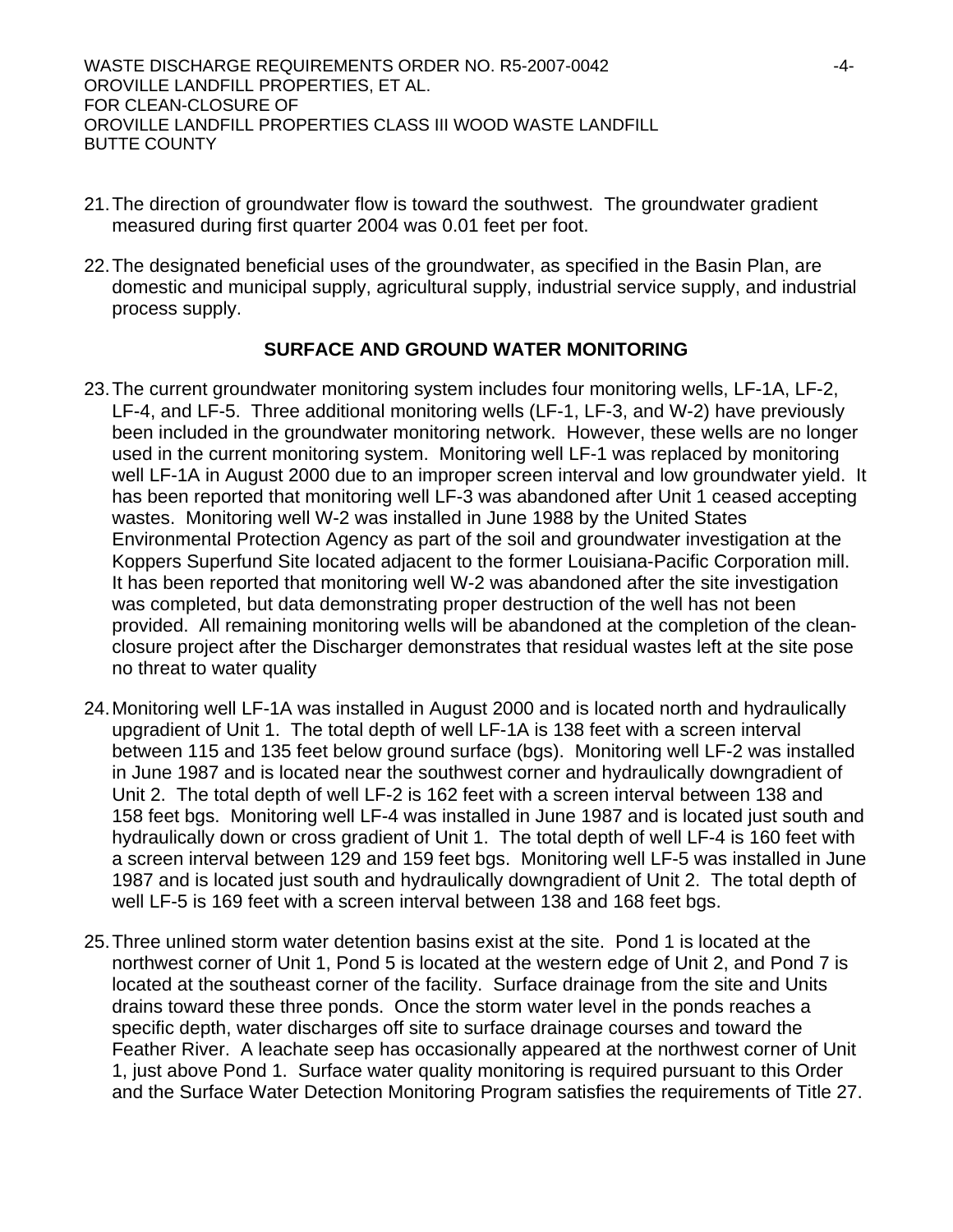WASTE DISCHARGE REQUIREMENTS ORDER NO. R5-2007-0042 -5-OROVILLE LANDFILL PROPERTIES, ET AL. FOR CLEAN-CLOSURE OF OROVILLE LANDFILL PROPERTIES CLASS III WOOD WASTE LANDFILL BUTTE COUNTY

- 26. Volatile organic compounds (VOCs) are often detected in a release from a landfill. Since volatile organic compounds are not naturally occurring and thus have no background value, they are not amenable to the statistical analysis procedures contained in Title 27 CCR for the determination of a release of wastes from a Unit.
- 27. Title 27 CCR Sections 20415(e)(8) and (9) provide for the non-statistical evaluation of monitoring data that will provide the best assurance of the earliest possible detection of a release from a Unit in accordance with Title 27 CCR Section 20415(b)(1)(B)2.-4. However, Title 27 CCR does not specify a specific method for non-statistical evaluation of monitoring data.
- 28. The Regional Board may specify a non-statistical data analysis method pursuant to Title 27 CCR Section 20080(a)(1). Section 13360(a)(1) of the California Water Code allows the Regional Board to specify requirements to protect underground or surface waters from leakage from a solid waste site, which includes a method to provide the best assurance of determining the earliest possible detection of a release.
- 29. In order to provide the best assurance of the earliest possible detection of a release of nonnaturally occurring waste constituents from a Unit, this Order specifies a non-statistical method for the evaluation of monitoring data.
- 30. The specified non-statistical method for evaluation of monitoring data provides two criteria (or triggers) for making the determination that there has been a release of non-naturally occurring waste constituents from a Unit. The presence of two non-naturally occurring waste constituents above their respective method detection limit (MDL), or one nonnaturally occurring waste constituent detected above its practical quantitation limit (PQL), indicates that a release of waste from a Unit has occurred. Following an indication of a release, verification testing will be conducted to determine whether there has been a release from the Unit, or there is a source of the detected constituents other than the landfill, or the detection was a false detection. Although the detection of one non-naturally occurring waste constituent above its MDL is sufficient to provide for the earliest possible detection of a release, the detection of two non-naturally occurring waste constituents above the MDL as a trigger is appropriate due to the higher risk of false-positive analytical results and the corresponding increase in sampling and analytical expenses from the use of one non-naturally occurring waste constituent above its MDL as a trigger.

## **FINANCIAL ASSURANCES**

31. The Discharger submitted updated Closure and Post-Closure Maintenance Cost Estimates dated 13 July 2006. Costs for closure were estimated to be \$1,602,376.00 and costs for 30 years of post-closure maintenance were estimated to be \$1,427,218.00. The cost estimates included a *Professional Certification for Initial Closure and Post-Closure Maintenance Costs* dated 13 July 2006, which was signed and stamped by the Discharger's consultant, a Registered Professional Engineer. The Discharger and the Regional Water Board are currently engaged in negotiations regarding the amount of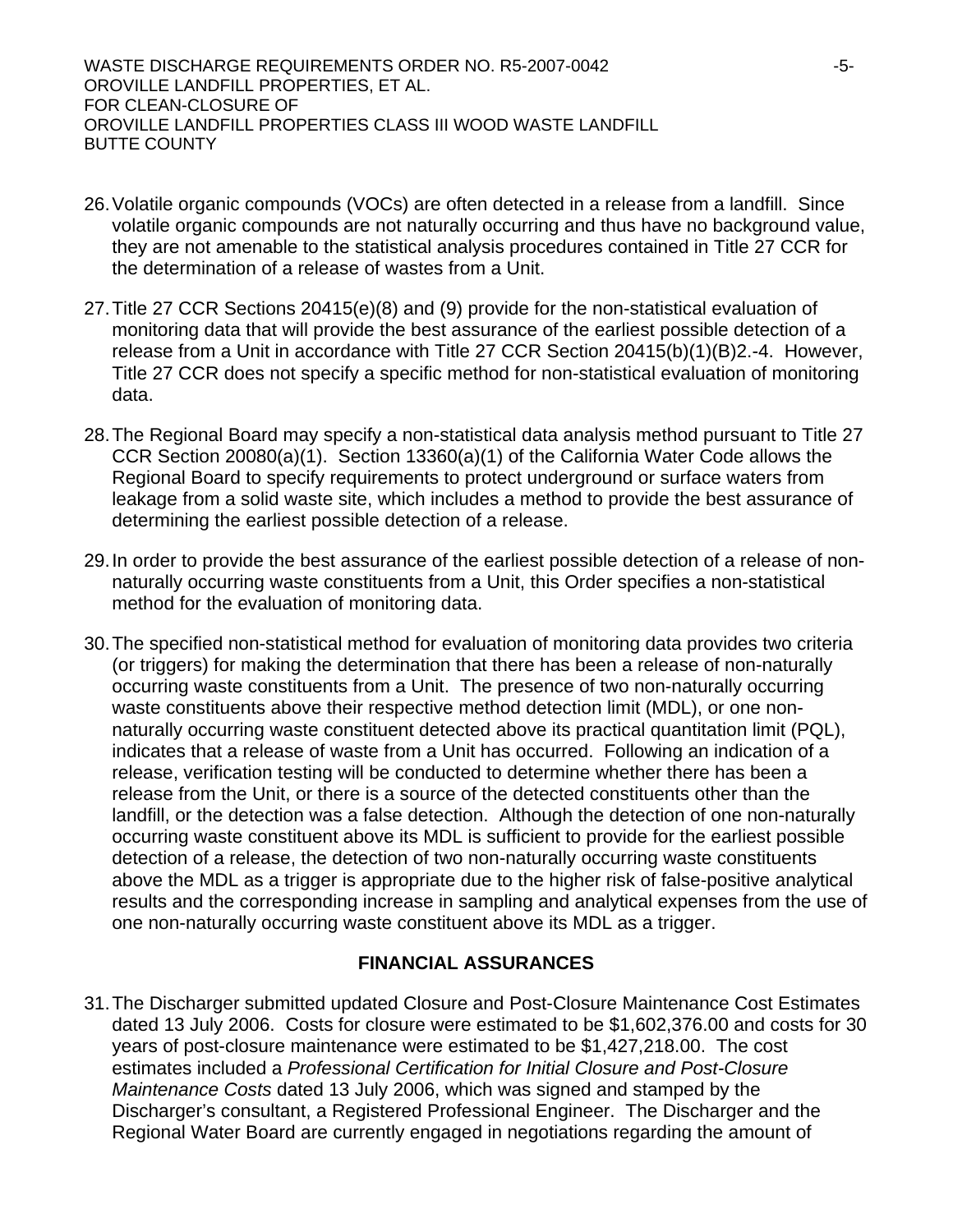WASTE DISCHARGE REQUIREMENTS ORDER NO. R5-2007-0042  $-6$ -OROVILLE LANDFILL PROPERTIES, ET AL. FOR CLEAN-CLOSURE OF OROVILLE LANDFILL PROPERTIES CLASS III WOOD WASTE LANDFILL BUTTE COUNTY

financial assurances described herein. These negotiations may result in the financial assurances being adjusted accordingly.

- 32. The Discharger established a Letter of Credit dated 29 September 2006 in the amount of \$3,133,494.00 to cover closure and post-closure maintenance costs.
- 33. The Discharger submitted an 8 April 2004 cost estimate for initiating and completing corrective action for all known or reasonably foreseeable releases from the landfill. The foreseeable release scenario that was used to develop the cost estimate involves corrective action associated with leachate seeps at the landfill surface and potential assessment of groundwater impacts. The 8 April 2004 corrective action cost estimate is \$103,900.00. This estimate has not been increased to reflect inflation factors since its initial development. Additionally, the Discharger has not demonstrated financial assurances for initiating and completing corrective action in the amount of the approved cost estimate, pursuant to Section 22221 of Title 27.
- 34. Section 22236 of Title 27 requires the Discharger to submit a report **by 1 June of each year** calculating the increase in the cost estimates for closure and/or post-closure maintenance and/or corrective action due to the inflation factor for the previous calendar year. The Discharger must increase the monetary amount of the financial mechanism(s) based upon the inflation factor.

## **LANDFILL CLOSURE**

- 35. This landfill is not yet closed. The current Discharger has never disposed wastes at the site. The last receipt of waste at the site was to Unit 2 during second quarter of 2001. Several leachate seeps at the northwest corner of Unit 1 have been observed during previous wet weather seasons. Low concentrations of pentachlorophenol and formaldehyde were detected in storm water ponds at the site, including Pond 1 located below the leachate seep locations, during 2003 and 2004.
- 36. In accordance with Title 27 CCR Section 20950(a)(2)(A)(1), the goal of closure Performance Standards includes, but is not limited to, installation of a final cover to minimize water infiltration into the waste, thereby minimizing the production of leachate and gas.
- 37. In accordance with Title 27 CCR Section 20950(a)(2)(B), the goal of closure Performance Standards for Units that are clean-closed is to physically remove all waste and contaminated materials from the Unit and from its underlying and surrounding environs, such that the waste in the Unit no longer poses a threat to water quality. Successful completion of clean-closure eliminates the need for any post-closure maintenance period.
- 38. The Discharger submitted a revised Report of Waste Discharge (ROWD) for Clean-Closure of the Oroville Landfill Properties Class III Wood Waste Landfill dated 20 December 2006. In the ROWD, the Discharger proposes to excavate wood wastes from Units 1 and 2,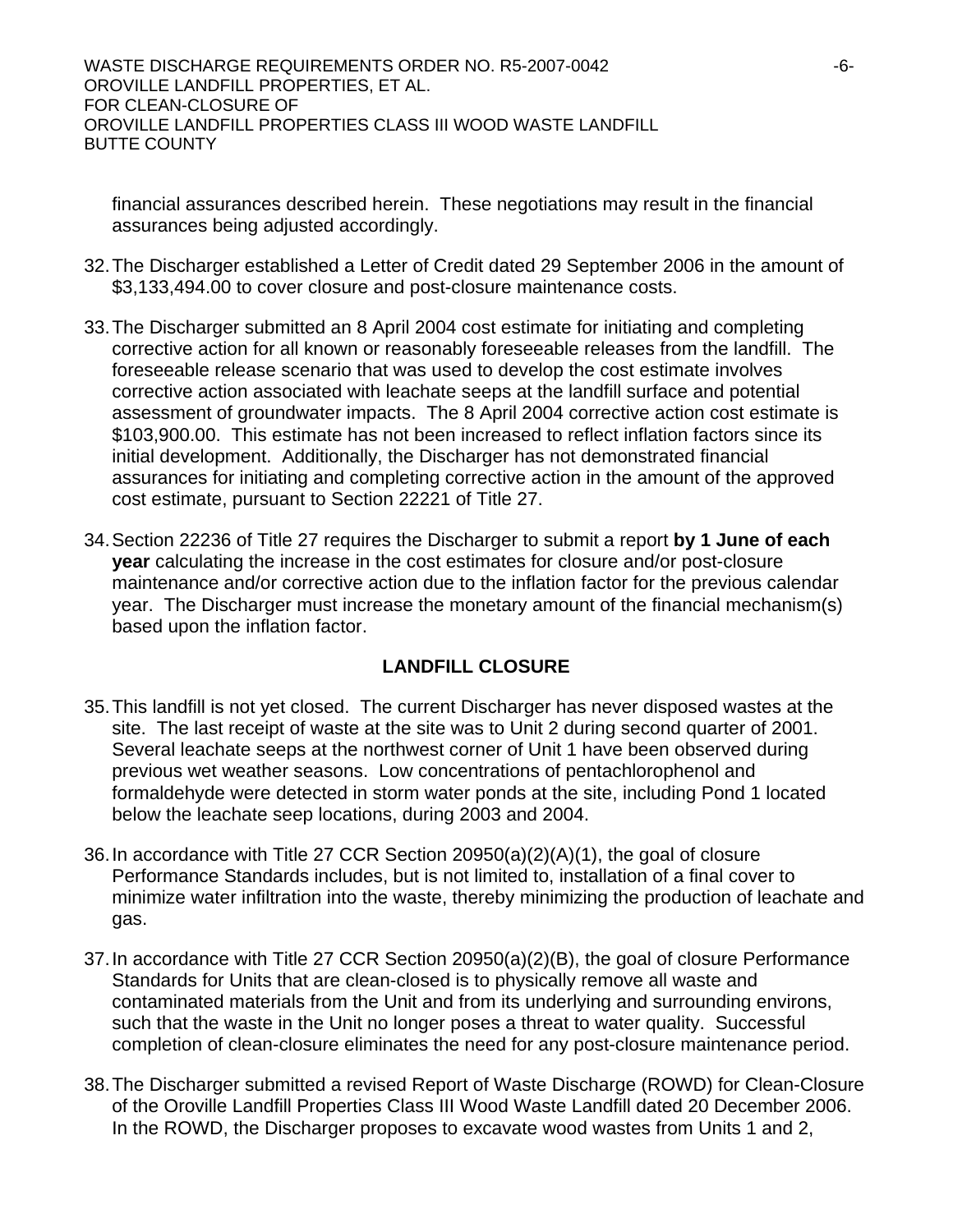WASTE DISCHARGE REQUIREMENTS ORDER NO. R5-2007-0042 ----------------------------OROVILLE LANDFILL PROPERTIES, ET AL. FOR CLEAN-CLOSURE OF OROVILLE LANDFILL PROPERTIES CLASS III WOOD WASTE LANDFILL BUTTE COUNTY

process and separate the wastes from cover soils on-site, and then haul the recovered wood waste to a facility approved by the Executive Officer for re-use or disposal. The Discharger also proposes to excavate wood ash from Unit 4 and haul the materials to agricultural lands for use as a soil amendment.

39. This Order allows the Discharger to proceed with clean-closure actions in accordance with Section 21090(f) of Title 27, the 20 December 2006 revised ROWD, and the requirements of these waste discharge requirements and the attached monitoring and reporting program.

## **CEQA AND OTHER CONSIDERATIONS**

- 40. The action to revise waste discharge requirements for this existing facility is exempt from the provisions of the California Environmental Quality Act (CEQA), Public Resource Code Section 21000, et seq., and the CEQA guidelines, in accordance with Title 14 CCR, Section 15301.
- 41. This Order implements:
	- a. *The Water Quality Control Plan for the Sacramento River and San Joaquin River Basins, Fourth Edition* (and subsequent revisions);
	- b. The prescriptive standards and performance goals of Chapters 1 through 7, Subdivision 1, Division 2, Title 27 CCR, effective 18 July 1997, and subsequent revisions;
	- c. The *Porter-Cologne Water Quality Control Act* (as amended 1 January 2004 and subsequent revisions); and
	- d. State Water Resources Control Board Resolution No. 68-16, *Statement of Policy With Respect to Maintaining High Quality of Waters in California*.
- 42. Section 13267(b) of California Water Code provides that: "In conducting an investigation specified in subdivision (a), the Regional Board may require that any person who has discharged, discharges, or is suspected of discharging, or who proposed to discharge within its region, or any citizen or domiciliary, or political agency or entity of this state who had discharged, discharges, or is suspected of discharging, or who proposed to discharge waste outside of its region that could affect the quality of the waters of the state within its region shall furnish, under penalty of perjury, technical or monitoring program reports which the board requires. The burden, including costs of these reports, shall bear a reasonable relationship to the need for the reports and the benefits to be obtained from the reports. The monitoring and reporting program required by this Order and the attached "Monitoring and Reporting Program No. R5-2007-0042" are necessary to assure compliance with these waste discharge requirements. The Discharger owns and operates the facility that discharges the waste subject to this Order.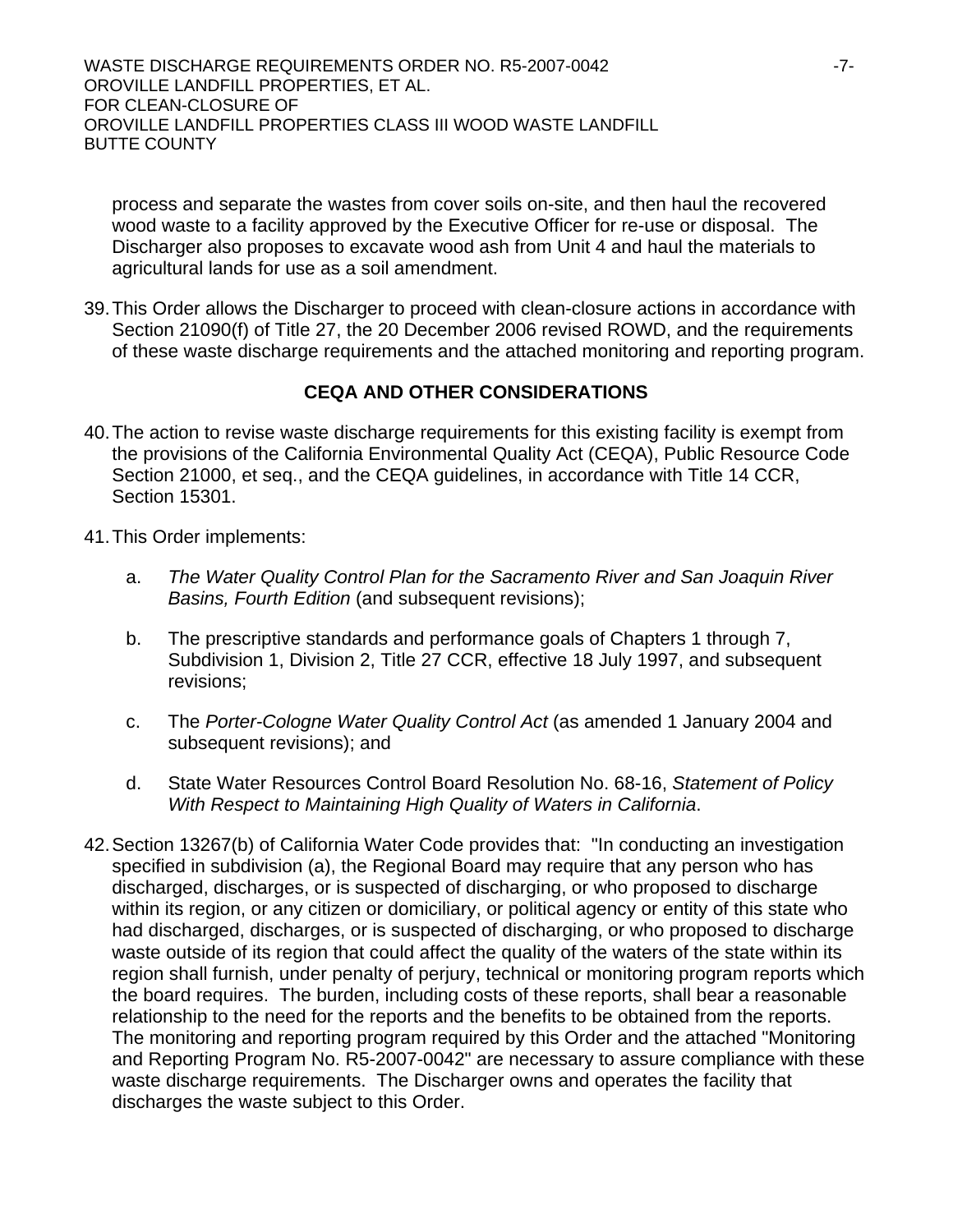WASTE DISCHARGE REQUIREMENTS ORDER NO. R5-2007-0042  $-8$ -OROVILLE LANDFILL PROPERTIES, ET AL. FOR CLEAN-CLOSURE OF OROVILLE LANDFILL PROPERTIES CLASS III WOOD WASTE LANDFILL BUTTE COUNTY

# **PROCEDURAL REQUIREMENTS**

- 43. All local agencies with jurisdiction to regulate land use, solid waste disposal, air pollution, and to protect public health have approved the use of this site for the discharges of waste to land stated herein. No local agency has expressed any concern regarding clean-closure of the Units at the landfill.
- 44. The Regional Board notified the Discharger and interested agencies and persons of its intent to prescribe waste discharge requirements for the clean-closure project, and has provided them with an opportunity for a public hearing and an opportunity to submit their written views and recommendations.
- 45. The Regional Board, in a public meeting, heard and considered all comments pertaining to the discharge.
- 46. Any person affected by this action of the Regional Board may petition the State Water Resources Control Board to review the action in accordance with Sections 2050 through 2068, Title 23, California Code of Regulations. The petition must be received by the State Water Resources Control Board, Office of Chief Counsel, P.O. Box 100, Sacramento, California 95812, within 30 days of the date of issuance of this Order. Copies of the laws and regulations applicable to the filing of a petition are available on the Internet at http://www.swrcb.ca.gov/water\_laws/index.html and will be provided on request.

IT IS HEREBY ORDERED, pursuant to Sections 13263 and 13267 of the California Water Code, that Order No. R5-2005-0027 is rescinded, and Oroville Landfill Properties, Oroville Landfill Properties LLC, Jack M. Steebles LLC, Carol Ann Seidenglanz LLC, and Steven Conn Seidenglanz LLC, its agents, successors, and assigns, in order to meet the provisions of Division 7 of the California Water Code and the regulations adopted thereunder, shall comply with the following:

# **A. PROHIBITIONS**

- 1. The discharge of 'hazardous waste' or 'designated waste' to any part of this facility is prohibited. For the purposes of this Order, the term 'hazardous waste' is as defined in Title 23 CCR, Section 2510 et seq., and 'designated waste' is as defined in Title 27 CCR.
- 2. The discharge of waste to any Unit is prohibited, with the exception of temporary storage of materials recovered during clean-closure activities at Units 1, 2, and 4.
- 3. The discharge of wastes outside of a Unit or portions of a Unit specifically designed for their containment is prohibited.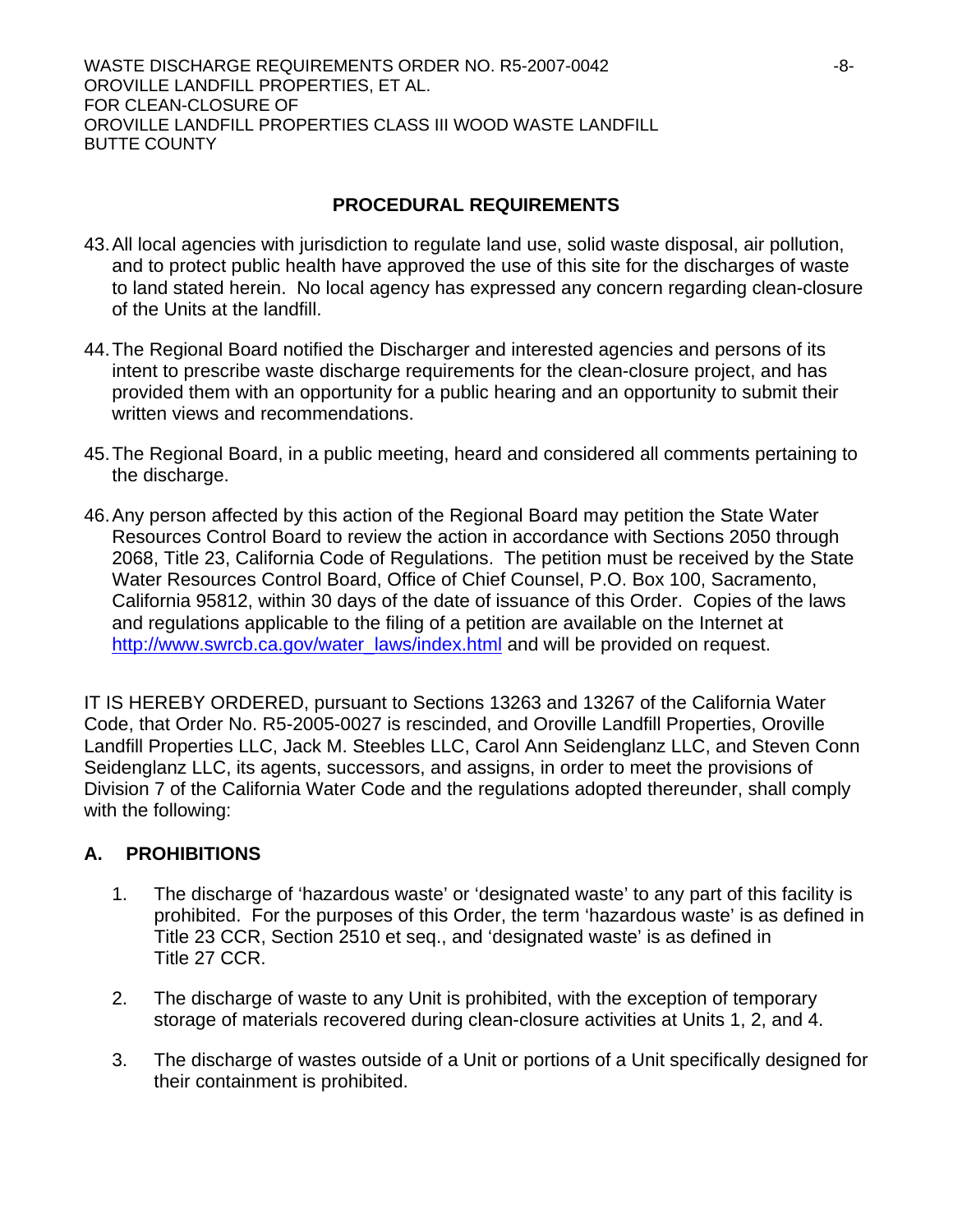WASTE DISCHARGE REQUIREMENTS ORDER NO. R5-2007-0042  $-9$ -9-OROVILLE LANDFILL PROPERTIES, ET AL. FOR CLEAN-CLOSURE OF OROVILLE LANDFILL PROPERTIES CLASS III WOOD WASTE LANDFILL BUTTE COUNTY

- 4. Any waste that has been discharged at this site or recovered as part of the landfill clean-closure activities shall not cause a release of pollutants, or waste constituents in a manner that could cause a condition of nuisance, degradation, contamination, or pollution of groundwater or surface water to occur, as indicated by the most appropriate statistical or nonstatistical data analysis method and retest method listed in this Order, the Monitoring and Reporting Program, or the Standard Provisions and Reporting Requirements.
- 5. The discharge of solid or liquid waste or leachate to surface waters, surface water drainage courses, or groundwater is prohibited.
- 6. Waste that has been discharged at this site shall not cause an increase in the concentration of waste constituents in soil-pore gas, soil-pore liquid, soil, or other geologic materials outside of the Unit if such waste constituents could migrate to waters of the State — in either the liquid or the gaseous phase — and cause a condition of nuisance, degradation, contamination, or pollution.
- 7. Clean-closure operations shall be managed so that nuisance conditions, including offensive odors, off-site noise impacts, off-site lighting impacts, fugitive dust, traffic congestion, etc., are not created. Complaints regarding nuisance conditions may require modification of clean-closure site operation activities.

## **B. FACILITY SPECIFICATIONS**

- 1. The Discharger shall, in a timely manner, remove and relocate any waste discharged at this facility in violation of this Order.
- 2. The Discharger shall immediately notify the Regional Board of any flooding, unpermitted discharge of waste off-site, equipment failure, slope failure, or other change in site conditions that could impair the integrity of waste or leachate containment facilities or precipitation and drainage control structures.
- 3. Water used for facility maintenance shall be limited to the minimum amount necessary for dust control and construction.
- 4. The Discharger shall maintain in good working order any facility, control system, or monitoring device installed to achieve compliance with the waste discharge requirements.
- 5. Methane and other landfill gases shall be adequately vented, removed from the Unit, or otherwise controlled to prevent the danger of adverse health effects, nuisance conditions, or the impairment of beneficial uses of surface water or groundwater due to migration through the unsaturated zone.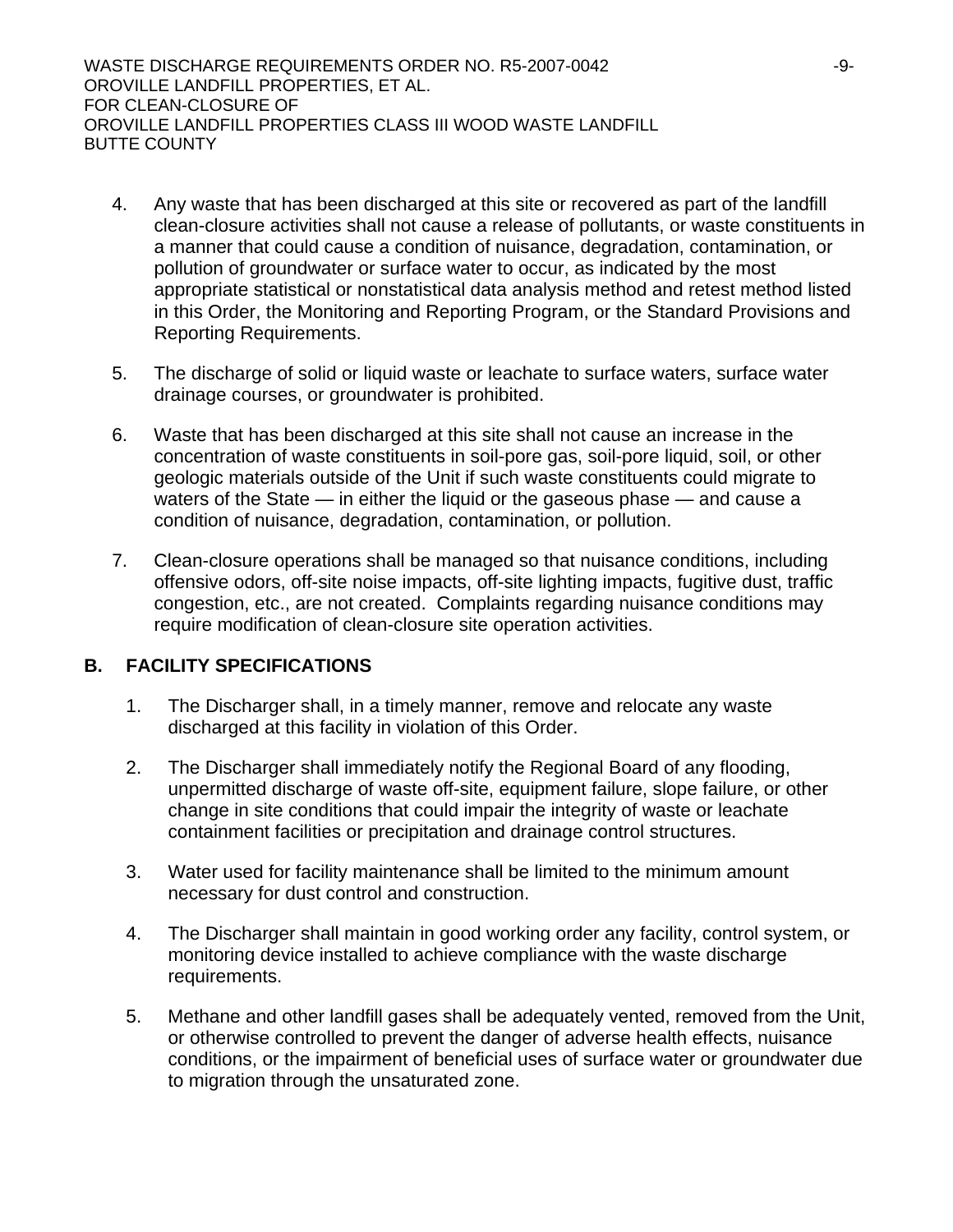WASTE DISCHARGE REQUIREMENTS ORDER NO. R5-2007-0042  $-10$ -10-OROVILLE LANDFILL PROPERTIES, ET AL. FOR CLEAN-CLOSURE OF OROVILLE LANDFILL PROPERTIES CLASS III WOOD WASTE LANDFILL BUTTE COUNTY

- 6. Surface drainage within the waste management facility shall be directed to one of three storm water detention basins. Additional surface water detention or retention basins may be necessary as clean-closure activities proceed. Each detention basin shall be operated and maintained to minimize vectors and odors. A freeboard of at least two feet shall be maintained in each detention basin at all times.
- 7. The Discharger shall maintain a *Storm* W*ater Pollution Prevention Plan* and *Monitoring Program and Reporting Requirements* that is site specific and addresses clean-closure of landfill Units in accordance with State Water Resources Control Board Order No. 97-03-DWQ and subsequent replacement Orders. Any storm water discharge off site shall be done in accordance with applicable storm water regulations and Monitoring and Reporting Program No. R5-2007-0042.
- 8. The Discharger shall submit for Executive Officer review and approval **by 1 October annually for the life of the clean-closure project and the post-clean-closure monitoring period** a Winterization Plan. The Winterization Plan should describe specific erosion and sediment control best management practices (BMPs) to be implemented for each upcoming wet weather season and include a discussion regarding any proposed clean-closure work activities during the wet weather season. The Winterization Plan shall also include a site map showing anticipated storm water drainage patterns and locations of major BMPs. The Winterization Plan shall be implemented **by 1 November annually**.

# **C. CLEAN-CLOSURE SPECIFICATIONS**

- 1. The Discharger shall submit at least **30 days prior to beginning clean-closure excavation activities and no later than 15 June 2007**, a detailed clean-closure construction schedule. The schedule shall describe specific activities and the Unit they are proposed to occur in, anticipated installation of appurtenant structures such as additional detention/retention ponds to assist with storm water management, and anticipated installation of nuisance controls that may be necessary to maintain compliance with this Order. The schedule shall be updated at least quarterly in the Facility Clean-Closure Monitoring Reports.
- 2. Materials recovered from Units 1 and 2 shall be segregated from materials recovered in Unit 4 at all times.
- 3. Ash recovered from Unit 4 and hauled off-site for use as a soil amendment shall be applied at appropriate agronomic rates.
- 4. Wood ash may only be applied to agricultural lands in a manner that does not cause pollution or nuisances. Ash applied to agricultural lands as a soil amendment shall be disked or tilled into the native ground by the landowner within seven days after being discharged. If the ash is not disked or tilled into the ground surface within seven days after discharge, then appropriate wind/water erosion and sediment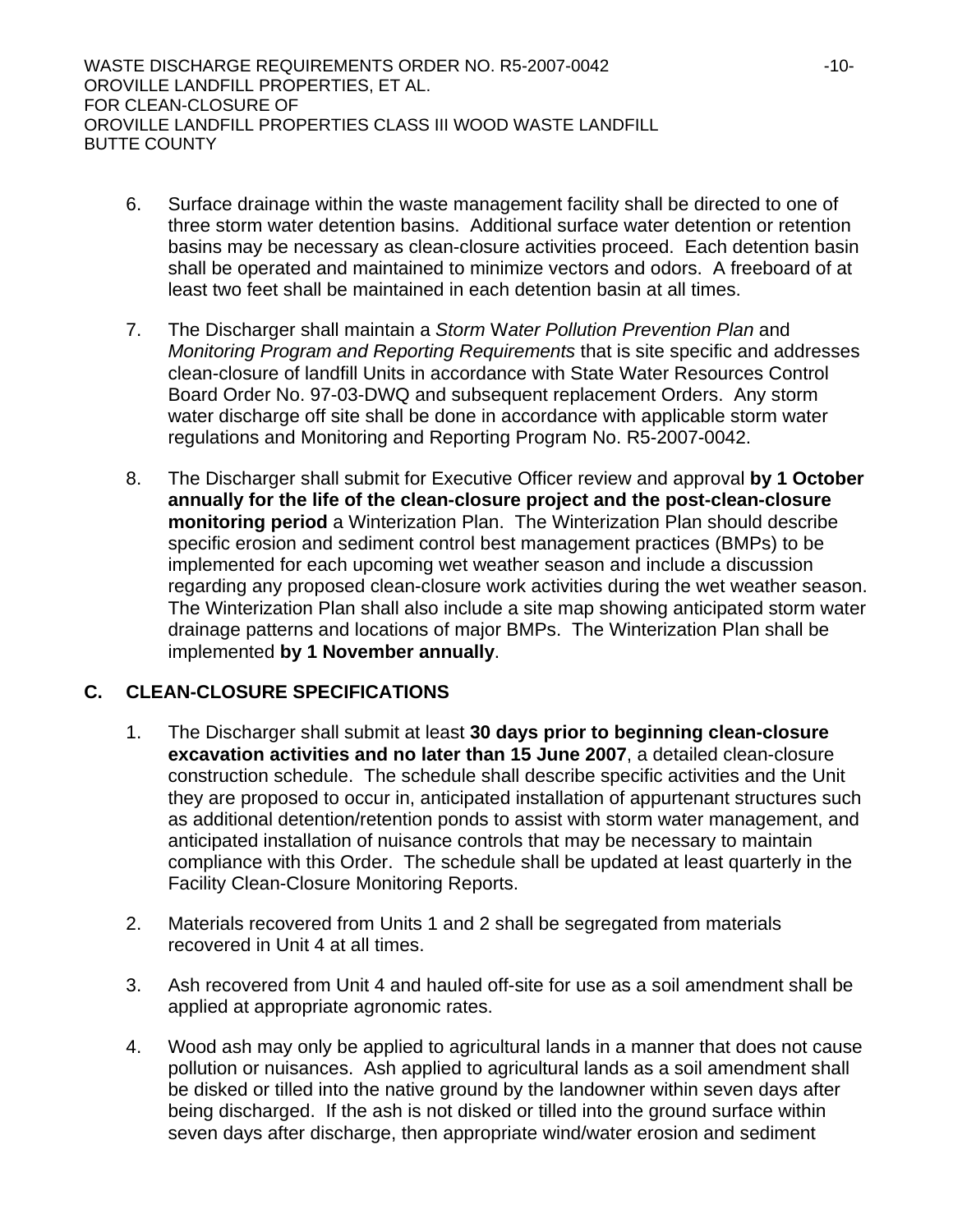control BMPs shall be installed by the landowner around the stockpile to prevent nuisances and discharges of ash to surface water drainage courses.

5. The following minimum setback distances shall be required for ash discharged to agricultural lands:

### To Prevent Nuisance Conditions

| <b>From Occupied Dwelling</b>                    | 300 feet |
|--------------------------------------------------|----------|
| From Businesses, Schools, Hospitals, or Churches | 300 feet |
| <b>To Protect Water Quality</b>                  |          |
| From Ponds, Lakes, Streams, Wetlands             | 100 feet |
| From Natural and Man Made Drainages              | 100 feet |
| From Wells or Springs                            | 100 feet |

- 6. The Discharger shall ensure its compliance with this Order for all off-site discharges of wood ash excavated from Unit 4. The Discharger shall notify the property owner where ash is applied of the ash management requirements of this Order.
- 7. The Discharger shall submit for Executive Officer review and approval **prior to beginning clean-closure activities and no later than 15 June 2007** a work plan proposing to assess wood waste applications on the south and eastern portion of APN 078-100-046, the southeastern section of APN 078-100-015, and the eastern majority of APN 078-090-014. The work plan should include a sampling program and discuss specific ways to determine whether residual wood waste that may be on the parcels poses a threat to surface water quality, groundwater quality, or public health and the environment.
- 8. With the exception of rock that may be recovered during waste processing operations, materials (soil/rock/residual waste – spoils piles) separated from recovered wood waste in Units 1 and 2 shall be sampled and analyzed for the constituents and at the frequencies listed in Monitoring and Reporting Program No. R5-2007-0042. These sample results shall be reviewed and approved by the Executive Officer prior to discharging the spoils back to land on-site. Recovered rock shall be stored on-site and used by the Discharger at their discretion. Any proposal to haul spoils (including rock) off-site shall be reviewed and approved by the Executive Officer.
- 9. Wastes in each Unit that become exposed due to clean-closure activities and stockpiled recovered materials shall be covered with canvas tarps, plastic tarps, or six inches of soil at the end of each workday. Wastes or stockpiled recovered materials that will be left undisturbed for more than 90 days shall be covered with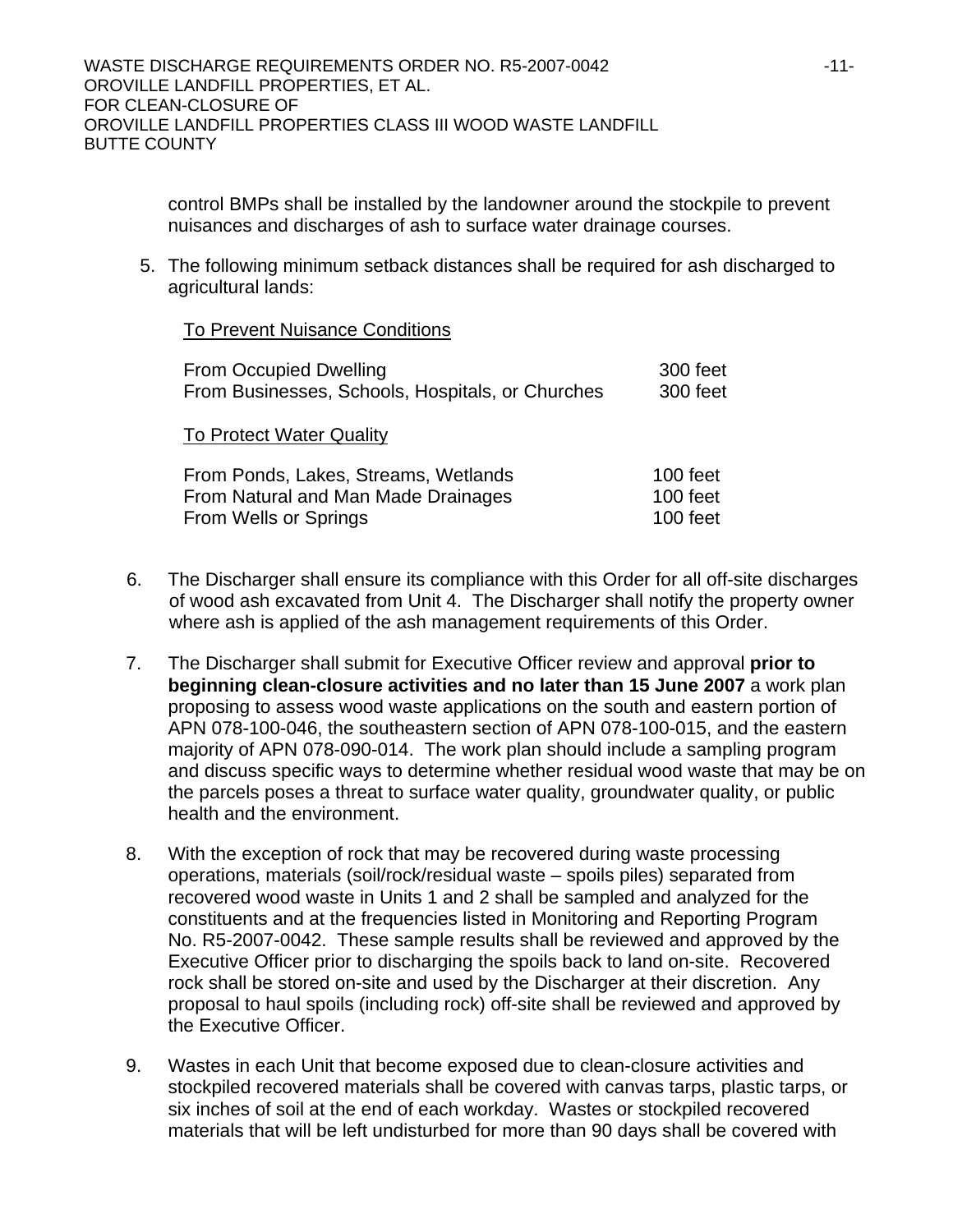12 inches of soil. Appropriate erosion and sediment control BMPs shall be installed as needed.

- 10. Leachate that may be encountered during clean-closure activities shall be collected, quantified, and stored on-site until necessary characterization is completed in accordance with Monitoring and Reporting Program No. R5-2007-0042 and off-site disposal is arranged, as approved by the Executive Officer.
- 11. Decommissioned groundwater monitoring wells that may be encountered in Units 1 or 2 during clean-closure excavation activities shall be properly destroyed under permit from Butte County Environmental Health Division. Any well that is not completely removed from a Unit during clean-closure activities shall be marked on a final site map to be included with the Final Clean-Closure Report.
- 12. The Discharger shall submit **by 1 August 2007** a Confirmation Sampling Plan that is acceptable to the Executive Officer. The Confirmation Sampling Plan should involve visual inspections and include laboratory analyses of native subgrade soils below each Unit and each sediment detention basin. Sideslope sampling may also be necessary to demonstrate wastes no longer pose a threat to water quality. Typical confirmation sampling programs include use of numbered grids and random number generators to establish sampling locations. Guidance documents such as the U.S.E.P.A. SW 846 Manual (Chapter 9) should be useful with helping develop a site and Unit specific confirmation sampling program.
- 13. The Discharger shall monitor groundwater beneath the facility and perform the Standard Observations listed in Monitoring and Reporting Program No. R5-2007-0042 for two consecutive years following completion of clean-closure excavation activities. Upon completion of the two-year post-clean-closure maintenance period, the Discharger may request termination of all monitoring requirements.
- 14. The Discharger shall submit a work plan for destruction of each Detection Monitoring Program groundwater monitoring well upon completion of the two-year post-cleanclosure maintenance period. All wells shall be destroyed under permit from Butte County Environmental Health Division.
- 15. Within 60 days after completing clean-closure of Units 1, 2, and 4 and the sawdust application areas on APNs 078-100-046, 078-100-015, and 078-090-014, the Discharger shall submit a Final Clean-Closure Report that documents all investigation and waste removal activities undertaken during the project. The Final Clean-Closure Report shall also include a site map indicating final topography, all laboratory data (excluding Detection Monitoring Program groundwater, surface water, and leachate monitoring results), volumes/tonnages of wastes hauled off-site, and final end-use locations of recovered materials.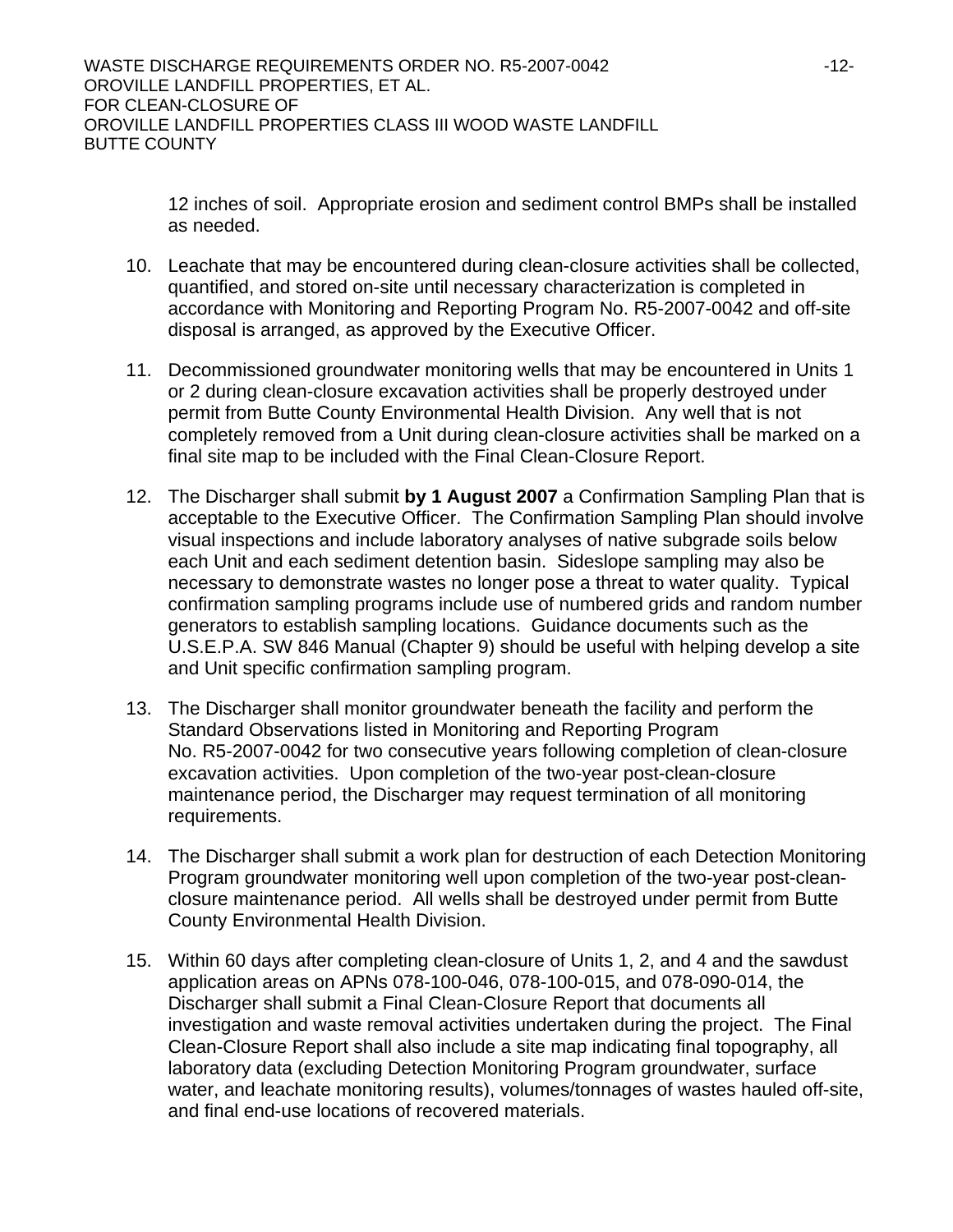WASTE DISCHARGE REQUIREMENTS ORDER NO. R5-2007-0042 -13- OROVILLE LANDFILL PROPERTIES, ET AL. FOR CLEAN-CLOSURE OF OROVILLE LANDFILL PROPERTIES CLASS III WOOD WASTE LANDFILL BUTTE COUNTY

- 16. If the Discharger's attempt to clean-close the landfill does not succeed or fails to meet the requirements or purpose stated within Section 21090(f) of Title 27 or fails to comply with the requirement of this Order, then the Discharger shall close the landfill in accordance with the Closure and Post-Closure Standards listed in Chapter 1, Subchapter 5, of Title 27 beginning with Section 20950, and carry out post-closure maintenance in the same manner as though the Discharger had not attempted clean-closure.
- 17. If the Discharger fails to excavate and remove wastes from the site and/or fails to proceed with clean-closure activities for a period of 12 consecutive months, then the clean-closure project shall be deemed incomplete and the Discharger shall close the landfill in accordance with the Closure and Post-Closure Standards listed in Chapter 1, Subchapter 5, of Title 27 beginning with Section 20950, and carry out post-closure maintenance in the same manner as though the Discharger had not attempted clean-closure.

# **D. DETECTION MONITORING SPECIFICATIONS**

- 1. The Discharger shall comply with the detection monitoring program provisions of Title 27 CCR for groundwater and surface water.
- 2. The Discharger shall conduct groundwater, surface water, and leachate monitoring as specified in Monitoring and Reporting Program No. R5-2007-0042.
- 3. The Discharger shall provide Regional Board staff a minimum of **one week** notification prior to commencing any field activities related to the installation, repair, or abandonment of monitoring devices, and a minimum 48 hour notification prior to the collection of samples associated with a detection monitoring program, evaluation monitoring program, or corrective action program.
- 4. The Discharger shall submit for Executive Officer review and approval **by 15 June 2007** a Water Quality Protection Standard Report in accordance with applicable provisions of Title 27 and Monitoring and Reporting Program No. R5- 2007-0042.
- 5. The Discharger shall comply with the Water Quality Protection Standard as required in this Order, Monitoring and Reporting Program No. R5-2007-0042, and the Standard Provisions and Reporting Requirements, dated April 2000.
- 6. The Water Quality Protection Standard for organic compounds that are not naturally occurring and not detected in background groundwater samples shall be taken as the detection limit of the analytical method used (i.e., US-EPA methods 8260 and 8270). The repeated detection of one or more non-naturally occurring organic compounds in samples above the Water Quality Protection Standard from detection monitoring wells is evidence of a release from the Unit.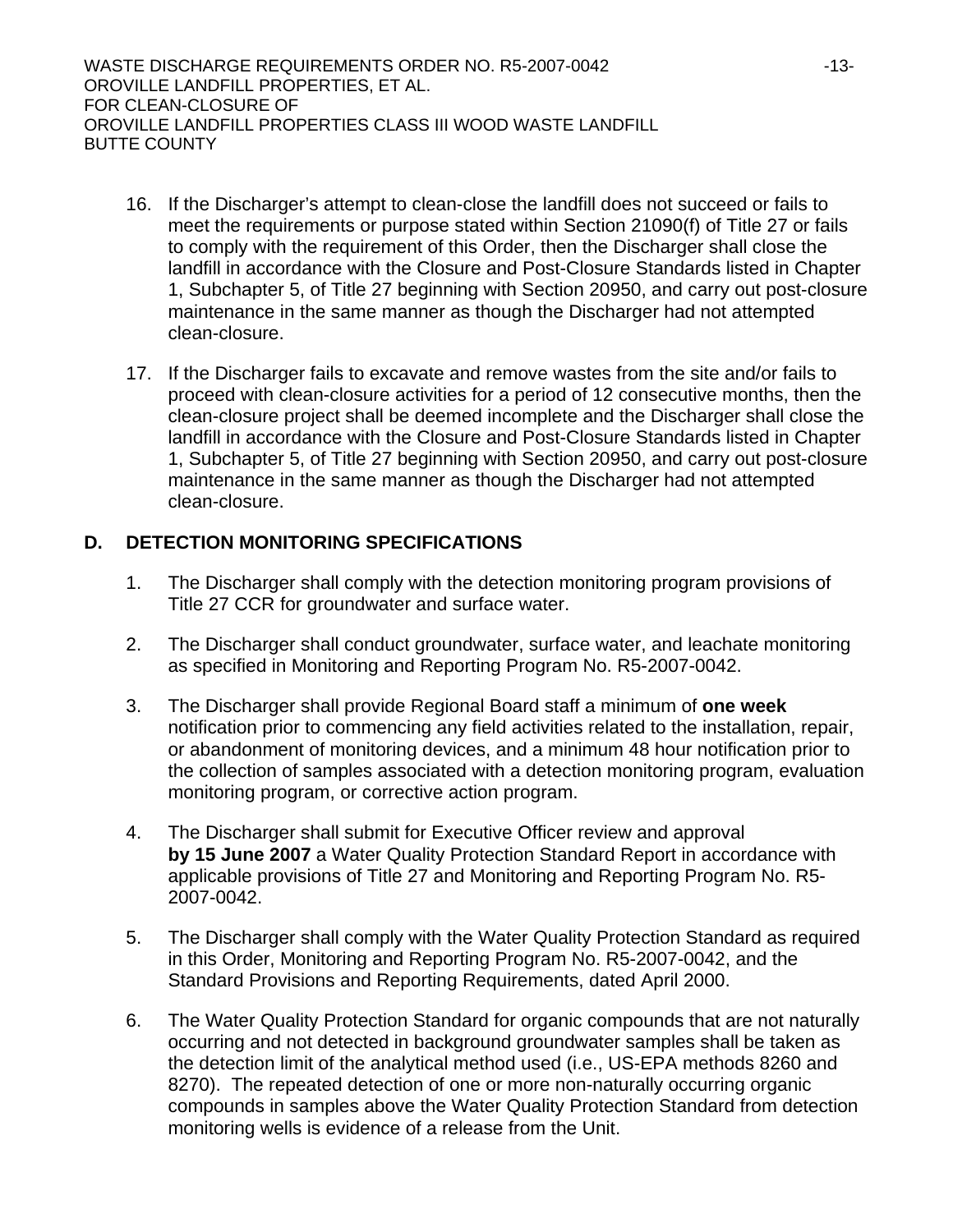- 7. The concentrations of the constituents of concern in waters passing the Point of Compliance shall not exceed the concentration limits established in the Water Quality Protection Standard Report.
- 8. For each monitoring event, the Discharger shall determine whether the landfill is in compliance with the Water Quality Protection Standard using procedures specified in Monitoring and Reporting Program No. R5-2007-0042 and Title 27 CCR Section 20415(e).
- 9. The Discharger shall submit **by 15 June 2007** for Executive Officer review and approval a Sample Collection and Analysis Plan. The Sample Collection and Analysis Plan shall at a minimum include:
	- a. Sample collection procedures describing purging techniques, sampling equipment, and decontamination of sampling equipment;
	- b. Sample preservation information and shipment procedures;
	- c. Sample analytical methods and procedures;
	- d. Sample quality assurance/quality control (QA/QC) procedures; and
	- e. Chain of Custody control.
- 10. For any given monitored medium, the samples taken from all monitoring points and background monitoring points to satisfy the data analysis requirements for a given reporting period shall all be taken **within a span not to exceed 30 days**, unless the Executive Officer approves a longer time period, and shall be taken in a manner that ensures sample independence to the greatest extent feasible. Specific methods of collection and analysis must be identified. Sample collection, storage, and analysis shall be performed according to the most recent version of USEPA Methods, such as the latest editions, as applicable, of: (1) Methods for the Analysis of Organics in Water and Wastewater (USEPA 600 Series), (2) Test Methods for Evaluating Solid Waste (SW-846, latest edition), and (3) Methods for Chemical Analysis of Water and Wastes (USEPA 600/4-79-020), and in accordance with the approved Sample Collection and Analysis Plan.
- 11. If methods other than USEPA-approved methods or Standard Methods are used, the exact methodology shall be submitted for review and approval by the Executive Officer prior to use.
- 12. The **methods of analysis and the detection limits** used must be appropriate for the expected concentrations. The analytical method having the lowest method detection limit (MDL) shall be selected from among those methods, which would provide valid results in light of any matrix effects or interferences.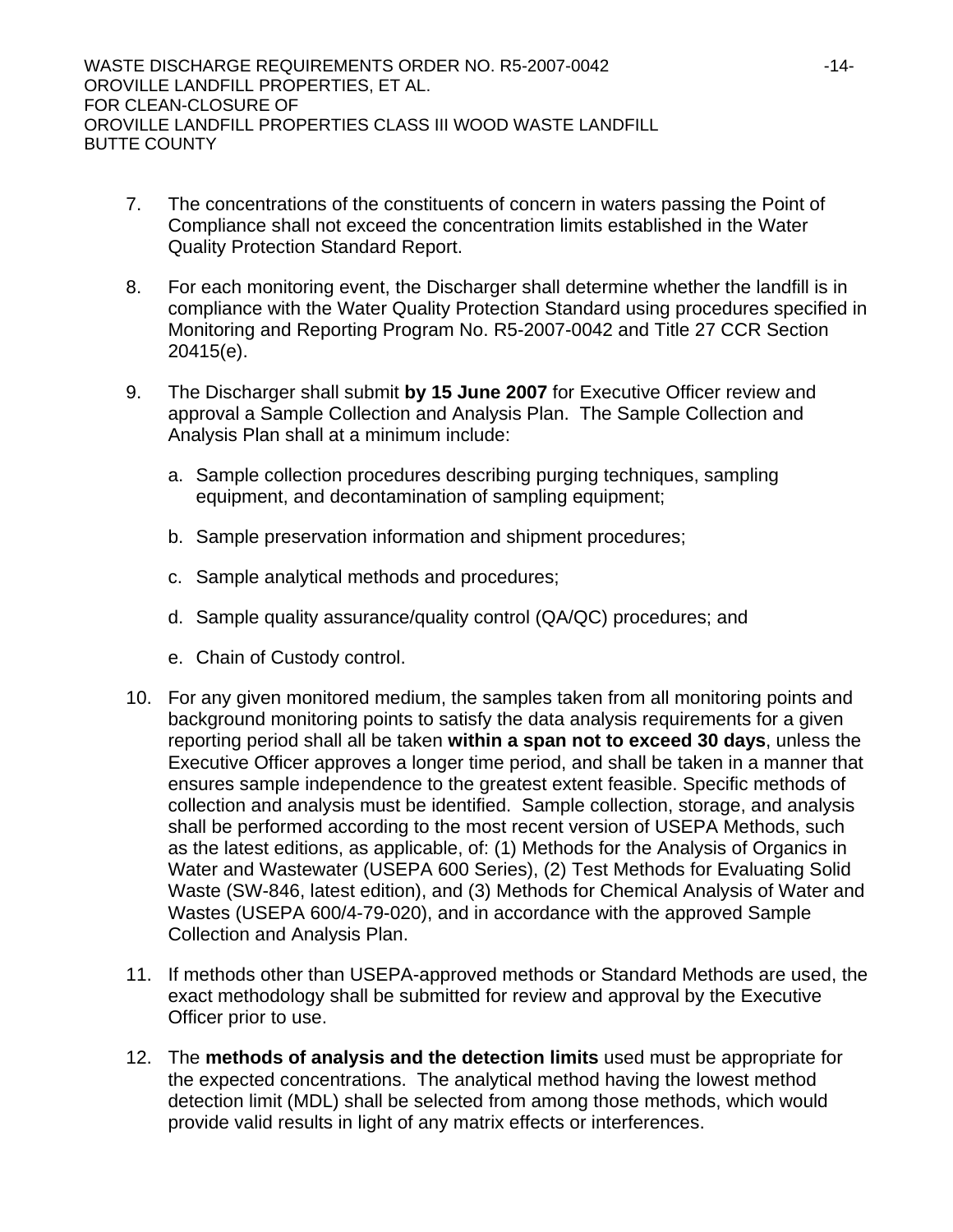WASTE DISCHARGE REQUIREMENTS ORDER NO. R5-2007-0042 -15- OROVILLE LANDFILL PROPERTIES, ET AL. FOR CLEAN-CLOSURE OF OROVILLE LANDFILL PROPERTIES CLASS III WOOD WASTE LANDFILL BUTTE COUNTY

- 13. **"Trace" results** results falling between the MDL and the practical quantitation limit (PQL) - shall be reported as such, and shall be accompanied both by the estimated MDL and PQL values for that analytical run.
- 14. **MDLs and PQLs** shall be derived by the laboratory for each analytical procedure, according to State of California laboratory accreditation procedures. These MDLs and PQLs shall reflect the detection and quantitation capabilities of the specific analytical procedure and equipment used by the lab, rather than simply being quoted from USEPA analytical method manuals. In relatively interference-free water, laboratory-derived MDLs and PQLs are expected to closely agree with published USEPA MDLs and PQLs.
- 15. If the laboratory suspects that, due to a change in matrix or other effects, the true detection limit or quantitation limit for a particular analytical run differs significantly from the laboratory-derived MDL/PQL values, the results shall be flagged accordingly, along with estimates of the detection limit and quantitation limit actually achieved. The **MDL shall always be calculated such that it represents the lowest achievable concentration associated with a 99% reliability of a nonzero result**. The PQL shall always be calculated such that it represents the lowest constituent concentration at which a numerical value can be assigned with reasonable certainty that it represents the constituent's actual concentration in the sample. Normally, PQLs should be set equal to the concentration of the lowest standard used to calibrate the analytical procedure.
- 16. All **QA/QC data** shall be reported, along with the sample results to which they apply, including the method, equipment, analytical detection and quantitation limits, the percent recovery, an explanation for any recovery that falls outside the QC limits, the results of equipment and method blanks, the results of spiked and surrogate samples, the frequency of quality control analysis, and the name of the person(s) performing the analyses. Sample results shall be reported unadjusted for blank results or spike recoveries. In cases where contaminants are detected in QA/QC samples (i.e., field, trip, or lab blanks), the accompanying sample results shall be appropriately flagged.
- 17. Unknown chromatographic peaks shall be reported, flagged, and tracked for potential comparison to subsequent unknown peaks that may be observed in future sampling events. Identification of unknown chromatographic peaks that recur in subsequent sampling events may be required.
- 18. The statistical method shall account for data below the practical quantitation limit (PQL) with one or more statistical procedures that are protective of human health and the environment. Any PQL validated pursuant to Title 27 CCR Section 20415(e)(7) that is used in the statistical method shall be **the lowest concentration (or value) that can be reliably achieved** within limits of precision and accuracy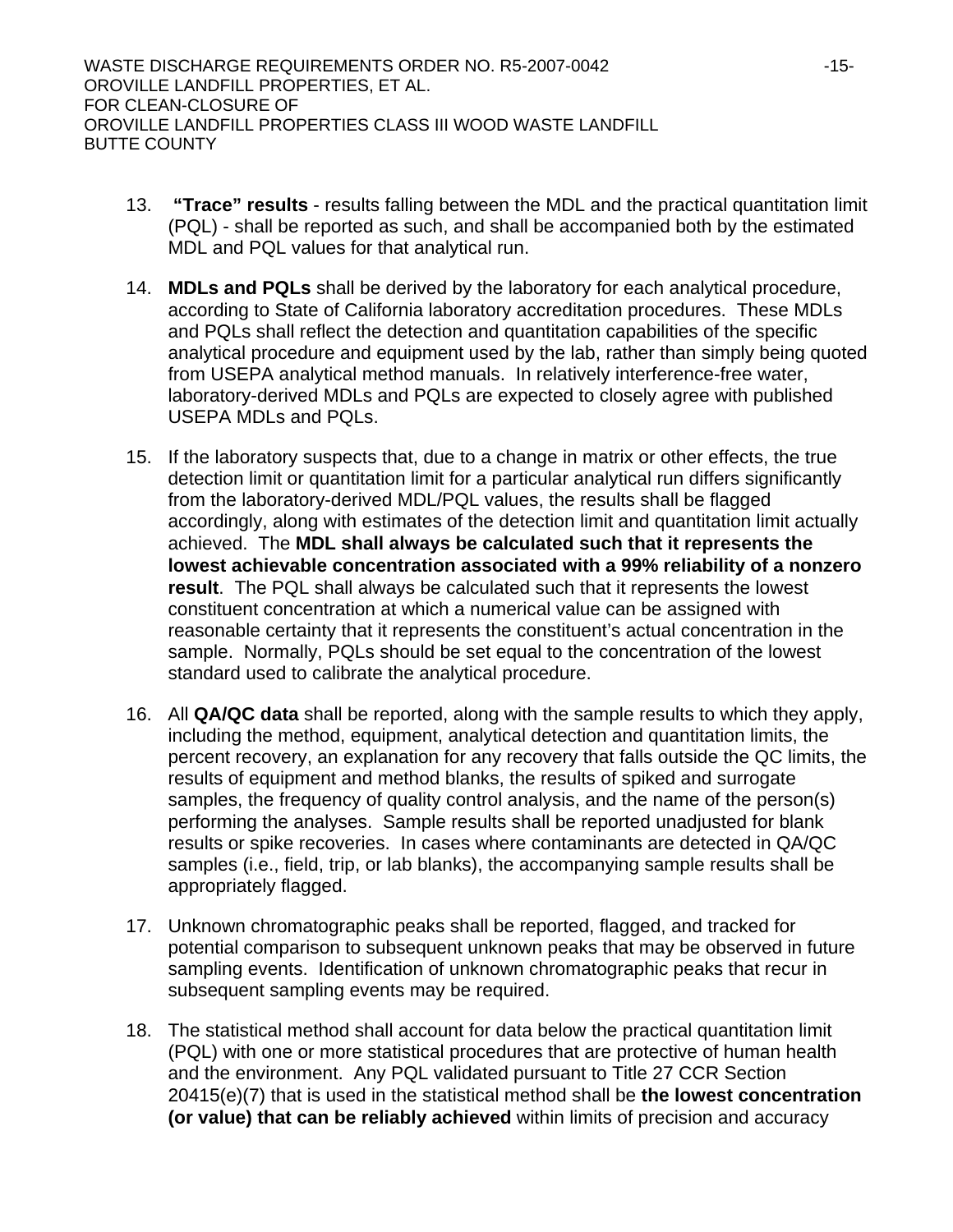WASTE DISCHARGE REQUIREMENTS ORDER NO. R5-2007-0042  $-16$ -OROVILLE LANDFILL PROPERTIES, ET AL. FOR CLEAN-CLOSURE OF OROVILLE LANDFILL PROPERTIES CLASS III WOOD WASTE LANDFILL BUTTE COUNTY

> specified in the WDRs for routine laboratory operating conditions that are available to the facility. The Discharger's technical report, pursuant to Title 27 CCR Section 20415(e)(7), shall consider the PQLs listed in Appendix IX to Chapter 14 of Division 4.5 of Title 22, CCR, for guidance when specifying limits of precision and accuracy. For any given constituent monitored at a background or downgradient monitoring point, an indication that falls between the MDL and the PQL for that constituent (hereinafter called a "trace" detection) shall be identified and used in appropriate statistical or nonstatistical tests. Nevertheless, for a statistical method that is compatible with the proportion of censored data (trace and ND indications) in the data set, the Discharger can use the laboratory's concentration estimates in the trace range (if available) for statistical analysis, in order to increase the statistical power by decreasing the number of "ties".

- 19. Background for water samples shall be represented by the data from all samples taken from applicable background monitoring points during that reporting period (at least one sample from each background monitoring point).
- 20. The Discharger may propose an alternate statistical method [to the methods listed under Title 27 CCR Section 20415(e)(8)(A-D)] in accordance with Title 27 CCR Section 20415(e)(8)(E), for review and approval by the Executive Officer. Upon receiving written approval from the Executive Officer, alternate statistical procedures may be used for determining the significance of analytical results for common laboratory contaminants (i.e., methylene chloride, acetone, diethylhexyl phthalate, and di-n-octyl phthalate). Nevertheless, analytical results involving detection of these analytes in any background or downgradient sample shall be reported and flagged for easy reference by Regional Board staff.
- 21. The Discharger shall use the following non-statistical method for all analytes that are detected in less than 10% of the background samples. The non-statistical method shall be implemented as follows:
	- a. From the constituent of concern or monitoring parameter list, identify each analyte in the **current** sample that exceeds either its respective MDL or PQL. The Discharger shall conclude that the exceedance provides a preliminary indication of a release or a change in the nature or extent of the release, at that monitoring point, if *either:* 
		- 1) The data contains two or more analytes that are detected in less than 10% of background samples that equal or exceed their respective MDLs; or
		- 2) The data contains one or more analyte that equals or exceeds its PQL.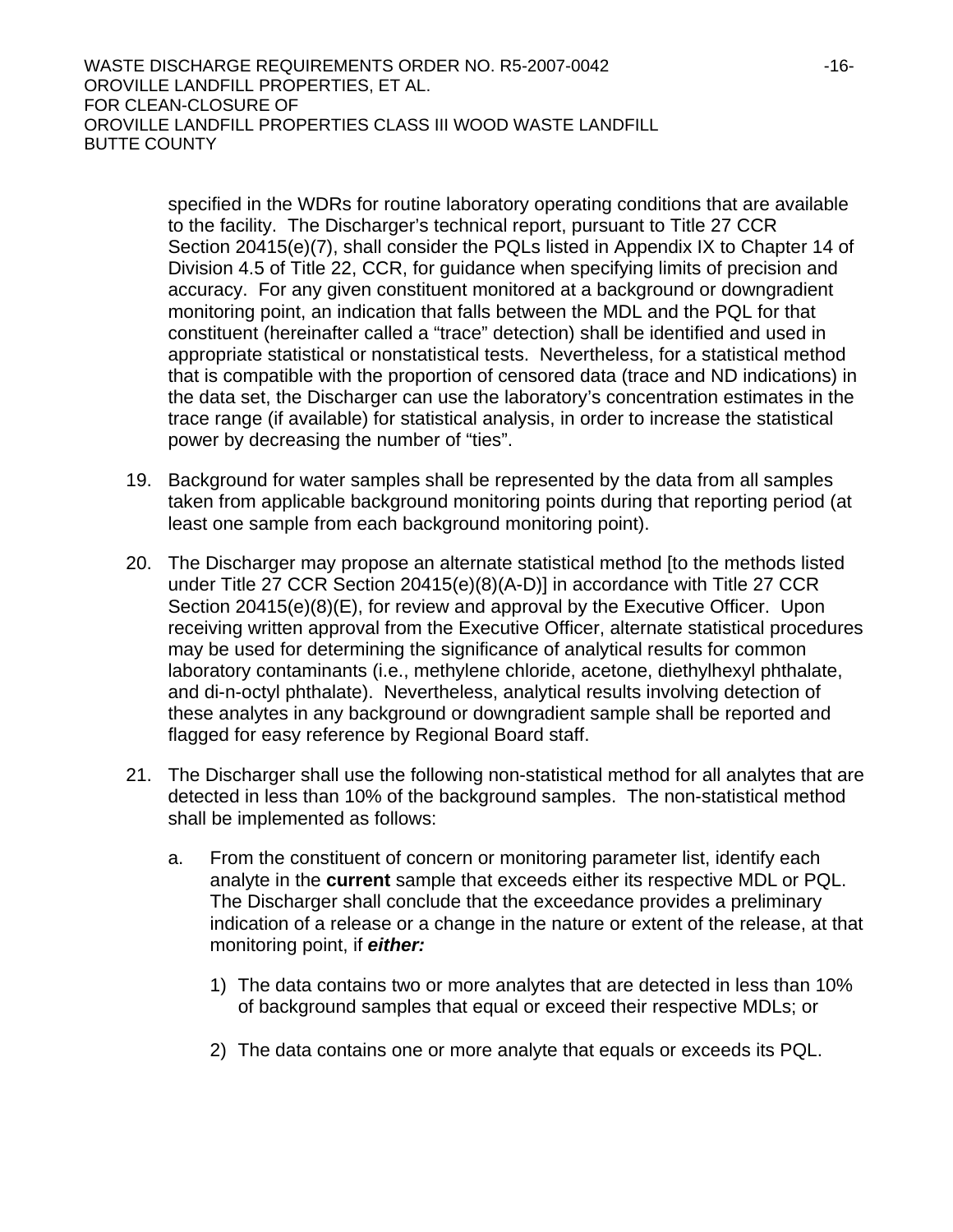- b. **Discrete Retest** [Title 27 CCR Section 20415(e)(8)(E)]:
	- 1) In the event that the Discharger concludes that there is a preliminary indication of a release, then the Discharger shall immediately notify Regional Board staff by phone or e-mail and, within 30 days of such indication, shall collect two new (retest) samples from the monitoring point where the release is preliminarily indicated.
	- 2) For any given retest sample, the Discharger shall include, in the retest analysis, **only the laboratory analytical results for those analytes detected in the original sample**. As soon as the retest data are available, the Discharger shall conclude that there is measurably significant evidence of a release if two or more analytes equal or exceed their respective MDLs or if one or more analyte equals or exceeds its PQL and shall:
		- a) **Immediately** notify the Regional Board about any constituent or constituents verified to be present at the monitoring point, and follow up with written notification submitted by certified mail **within seven days** of validation; and
		- b) Comply with ¶22, below if any constituent or constituents were verified to be present.
	- 3) Any analyte that triggers a discrete retest per this method shall be added to the monitoring parameter list such that it is monitored during each regular monitoring event.
- 22. If the Discharger determines that there is measurably significant evidence of a release from the Unit at any monitoring point, the Discharger shall **immediately** implement the requirements of **XI. Response To A Release, C. Release Has Been Verified**, contained in the Standard Provisions and Reporting Requirements.

# **E. PROVISIONS**

- 1. The Discharger shall maintain a copy of this Order at the facility and make it available at all times to facility operating personnel, who shall be familiar with its contents, and to regulatory agency personnel.
- 2. The Discharger shall comply with all applicable provisions of Title 27 CCR that are not specifically referred to in this Order.
- 3. The Discharger shall comply with Monitoring and Reporting Program No. R5-2007-0042, which is incorporated into and made part of this Order.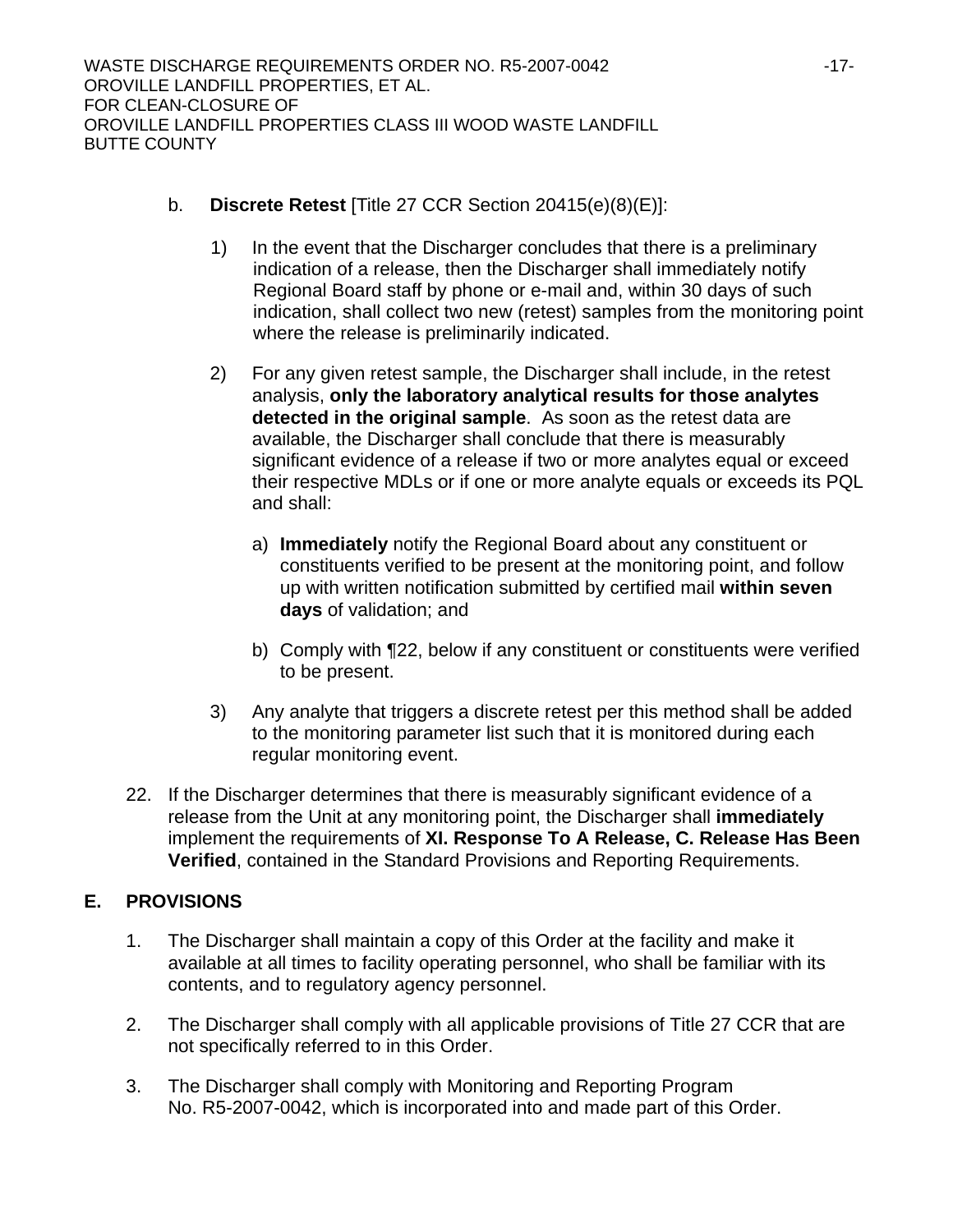- 4. The Discharger shall comply with the applicable portions of the *Standard Provisions and Reporting Requirements for Chapter 15 (23 CCR 2510, et seq.) and Part 258 (40 CFR 258)*, dated September 1993, which are hereby incorporated into this Order.
- 5. All reports and transmittal letters shall be signed by persons identified below:
	- a. For a corporation: by a principal executive officer of at least the level of senior vice-president.
	- b. For a partnership or sole proprietorship: by a general partner or the proprietor.
	- c. For a municipality, state, federal or other public agency: by either a principal executive officer or ranking elected or appointed official.
	- d. A duly authorized representative of a person designated in a, b, or c above if;
		- 1) The authorization is made in writing by a person described in a, b, or c of this provision;
		- 2) The authorization specifies either an individual or a position having responsibility for the overall operation of the regulated facility or activity, such as the position of plant manager, operator of a Unit, superintendent, or position of equivalent responsibility. (A duly authorized representative may thus be either a named individual or any individual occupying a named position); and
		- 3) The written authorization is submitted to the Regional Board.
	- e. Any person signing a document under this Section shall make the following certification:

"I certify under penalty of law that I have personally examined and am familiar with the information submitted in this document and all attachments and that, based on my inquiry of those individuals immediately responsible for obtaining the information, I believe that the information is true, accurate, and complete. I am aware that there are significant penalties for submitting false information, including the possibility of fine and imprisonment."

6. The Discharger shall take all reasonable steps to minimize any adverse impact to the waters of the State resulting from noncompliance with this Order. Such steps shall include accelerated or additional monitoring as necessary to determine the nature, extent, and impact of the noncompliance.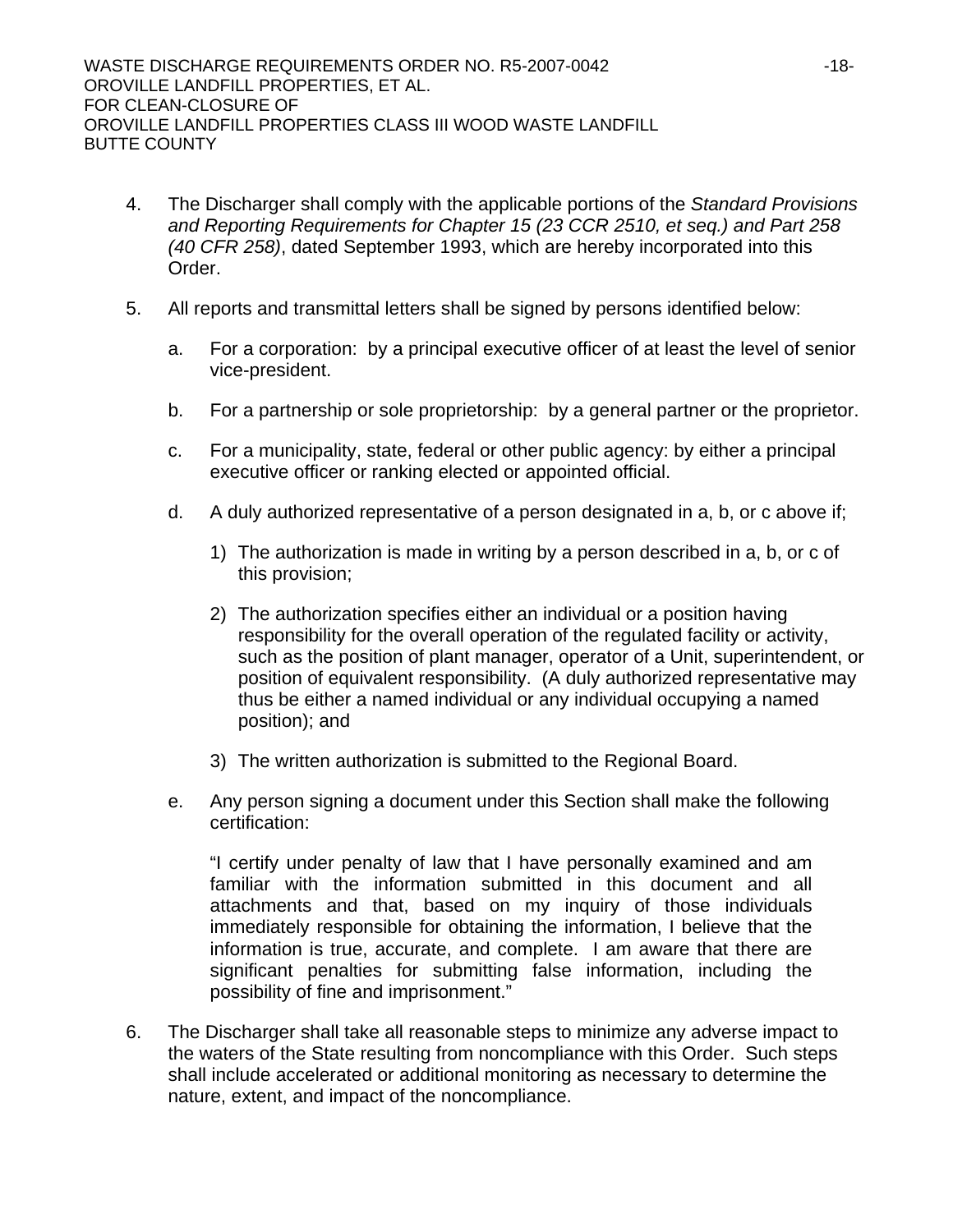WASTE DISCHARGE REQUIREMENTS ORDER NO. R5-2007-0042 -19- OROVILLE LANDFILL PROPERTIES, ET AL. FOR CLEAN-CLOSURE OF OROVILLE LANDFILL PROPERTIES CLASS III WOOD WASTE LANDFILL BUTTE COUNTY

- 7. The owner of the waste management facility shall have the continuing responsibility to assure protection of waters of the state from discharged wastes and from gases and leachate generated by discharged waste during the active life, clean-closure, and post-clean-closure maintenance period of the Unit(s) and until the clean-closure project is completed and the waste discharge requirements are rescinded.
- 8. The fact that it would have been necessary to halt or reduce the permitted activity in order to maintain compliance with this Order shall not be regarded as a defense for the Discharger's violations of the Order.
- 9. To assume ownership or operation under this Order, the succeeding owner or operator must apply in writing to the Regional Board requesting transfer of the Order within 14 days of assuming ownership or operation of this facility. The request must contain the requesting entity's full legal name, the State of incorporation if a corporation, the name and address and telephone number of the persons responsible for contact with the Regional Board, and a statement. The statement shall comply with the signatory requirements contained in Provision E.5. above and state that the new owner or operator assumes full responsibility for compliance with this Order. Failure to submit the request shall be considered a discharge without requirements, a violation of the California Water Code. Transfer of this Order shall be approved or disapproved by the Regional Board.
- 10. The Discharger shall submit for Executive Officer review and approval **by 15 June 2007** updated cost estimates for initiating and completing corrective action for all known or reasonably foreseeable releases from the landfill in accordance with Section 22221 of Title 27. The Discharger shall demonstrate adequate financial resources for initiating and completing corrective action for all known or reasonably foreseeable releases in the amount of the approved cost estimate using one of the approved mechanisms in Title 27 **by 1 August 2007**.
- 11. The Discharger shall maintain financial assurance mechanisms for closure, postclosure maintenance, and corrective action costs in amounts approved by the Executive Officer and as specified in Chapter 6 of Title 27 until the post-cleanclosure maintenance period is completed and approved by the Executive Officer.
- 12. The Discharger shall submit for Executive Officer review and approval **by 1 June annually**, a report calculating the increase in the cost estimates for closure and/or post-closure maintenance and/or corrective action due to the inflation factor for the previous calendar year in accordance with Section 22236 of Title 27. Once the inflation factor adjusted cost estimates are approved, the Discharger shall increase the monetary amount of the financial mechanisms for closure and/or post-closure maintenance and/or corrective action based upon the inflation factor calculation and provide proof of the financial assurance increase **by 1 August annually**.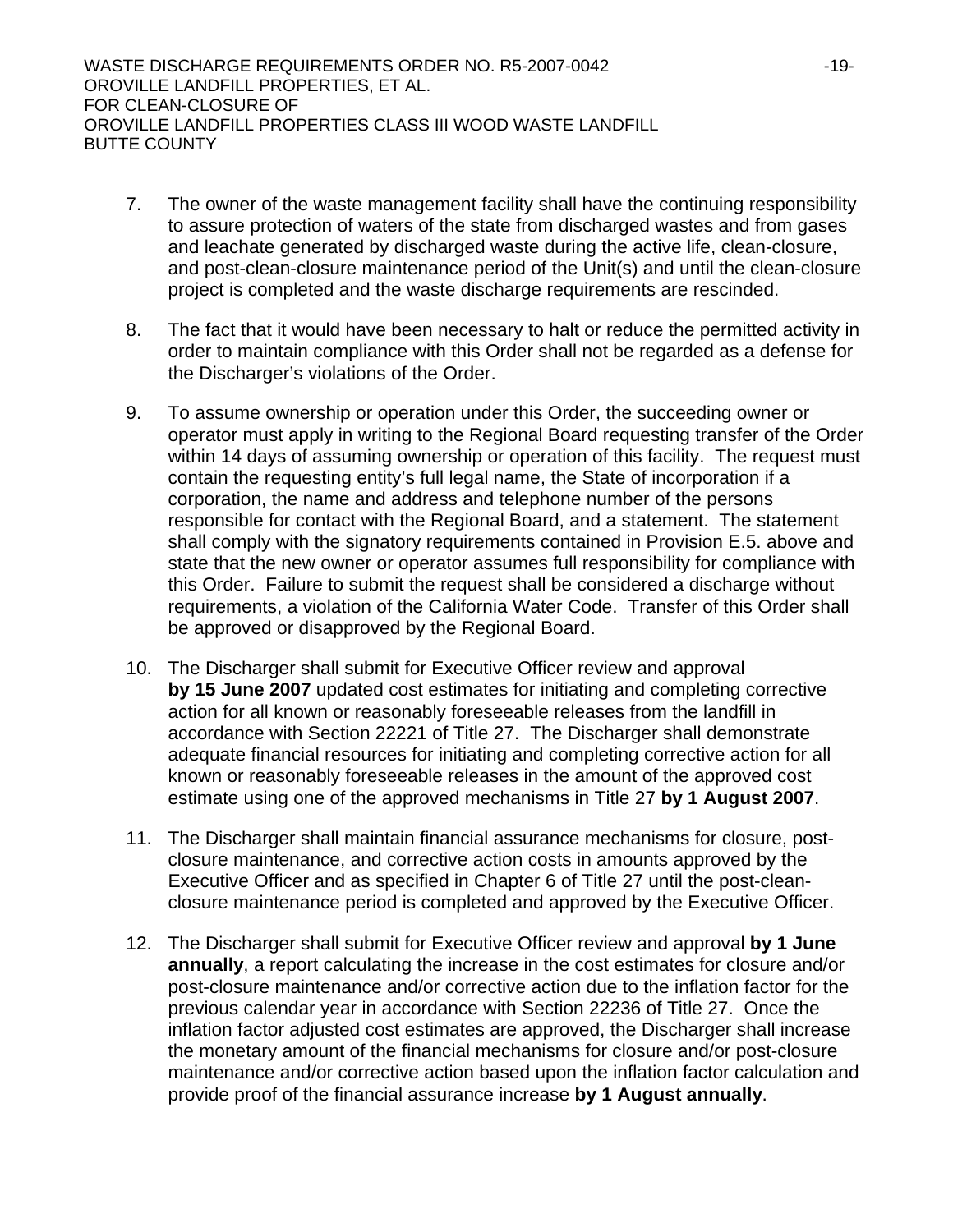- 13. Upon completion of the clean-closure project and the post-clean-closure maintenance period and with the approval of the Executive Officer, all financial assurances shall be released to the Discharger.
- 14. The Discharger shall complete the tasks contained in these waste discharge requirements in accordance with the following time schedule:

|    |                      | <b>TASK</b>                                                                                                                                                                                                                                                                  | <b>COMPLIANCE DATE</b>                     |
|----|----------------------|------------------------------------------------------------------------------------------------------------------------------------------------------------------------------------------------------------------------------------------------------------------------------|--------------------------------------------|
| А. | <b>Clean Closure</b> |                                                                                                                                                                                                                                                                              |                                            |
|    | 1.                   | Submit a detailed clean-closure construction<br>schedule.<br>(see Clean-Closure Specification C.1)                                                                                                                                                                           | <b>By 15 June 2007</b>                     |
|    | 2.                   | Submit a work plan proposing to assess wood waste<br>application activities on the south and eastern portion<br>of APN 078-100-046, the southeastern section of<br>APN 078-100-015, and the eastern majority of<br>APN 078-090-014.<br>(see Clean-Closure Specification C.7) | <b>By 15 June 2007</b>                     |
|    | 3.                   | Submit a Confirmation Sampling Plan that is<br>acceptable to the Executive Officer.<br>(see Clean-Closure Specification C.12)                                                                                                                                                | By 1 August 2007                           |
|    | 4.                   | Submit a work plan proposing destruction of all<br>groundwater detection monitoring wells.<br>(see Clean-Closure Specification C.14)                                                                                                                                         | <b>Before Project</b><br><b>Completion</b> |
|    | 5.                   | Submit a Final Clean-Closure Report that documents<br>all investigation and waste removal activities<br>undertaken during the project.<br>(see Clean-Closure Specification C.15)                                                                                             | 60 Days After Project<br><b>Completion</b> |
| В. |                      | <b>Facility Monitoring</b>                                                                                                                                                                                                                                                   |                                            |
|    | 1.                   | Submit a Winterization Plan.<br>(see Facility Specification B.8)                                                                                                                                                                                                             | <b>By 1 October Annually</b>               |
|    | 2.                   | Submit a Water Quality Protection Standard Report.<br>(see Detection Monitoring Specification D.4)                                                                                                                                                                           | <b>By 15 June 2007</b>                     |
|    | 3.                   | Submit a Sample collection and Analysis Plan.<br>(see Detection Monitoring Specification D.9)                                                                                                                                                                                | By 15 June 2007                            |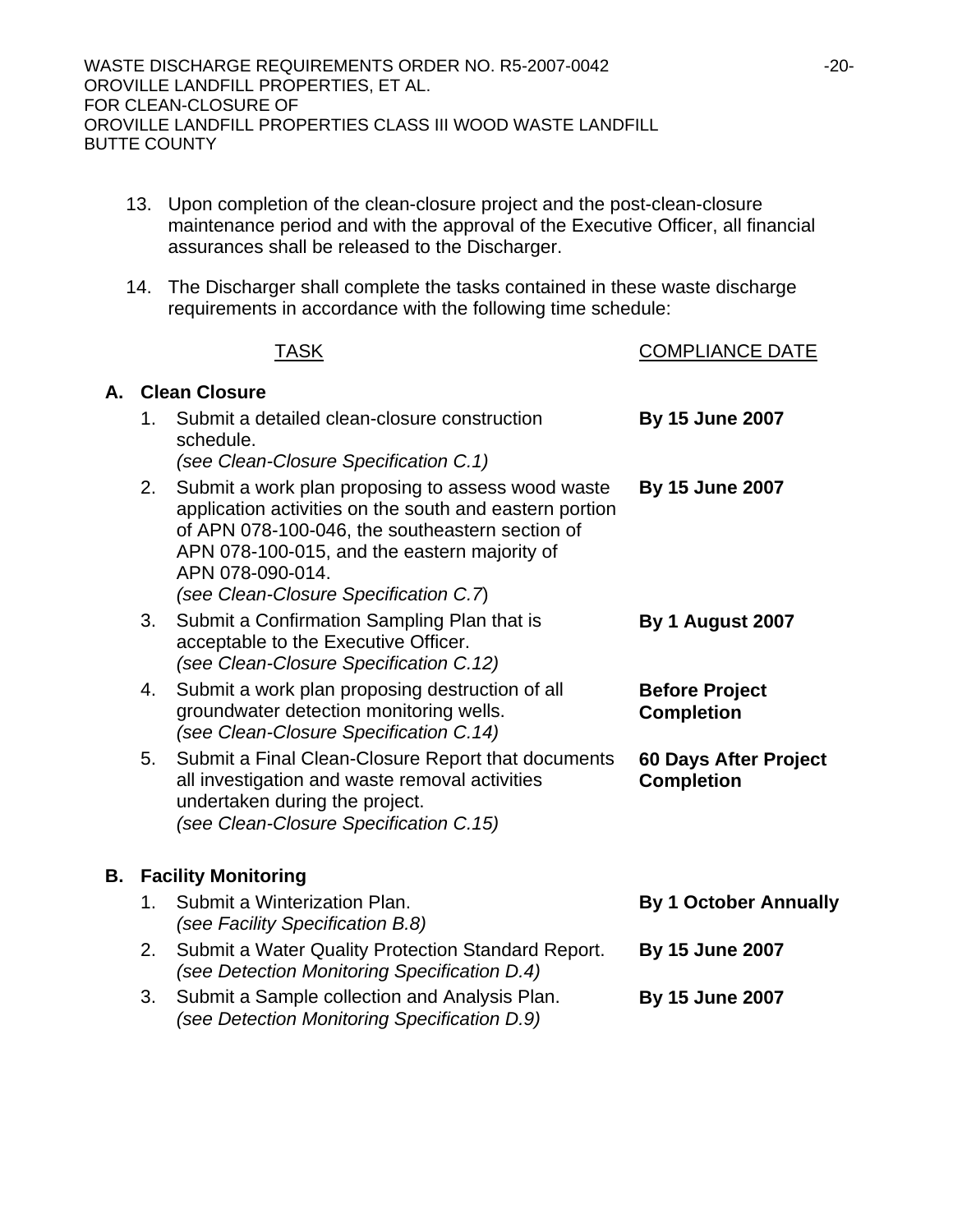|    | TASK                                                                                                                                                                                                                              | COMPLIANCE DATE             |
|----|-----------------------------------------------------------------------------------------------------------------------------------------------------------------------------------------------------------------------------------|-----------------------------|
|    | <b>Financial Assurances</b>                                                                                                                                                                                                       |                             |
| 1. | Submit updated cost estimates for initiating and<br>completing corrective action for all known or<br>reasonably foreseeable releases.<br>(see Provision E. 10)                                                                    | <b>By 15 June 2007</b>      |
| 2. | Provide proof of adequate financial assurances in the<br>amount of the approved cost estimate for known or<br>reasonably foreseeable releases.<br>(see Provision E.10)                                                            | <b>By 1 August 2007</b>     |
| 3. | Provide a report calculating the increase in the cost<br>estimates for closure and/or post-closure<br>maintenance and/or corrective action due to the<br>inflation factor for the previous calendar year.<br>(see Provision E.12) | <b>By 1 June Annually</b>   |
| 4. | Provide proof that the financial mechanisms for<br>closure and/or post-closure maintenance and/or<br>corrective action have been increased based upon<br>the annual inflation factor calculation.<br>(see Provision E.12)         | <b>By 1 August Annually</b> |

I, PAMELA C. CREEDON, Executive Officer, do hereby certify that the foregoing is a full, true, and correct copy of an Order adopted by the California Regional Water Quality Control Board, Central Valley Region, on 4 May 2007.

> \_\_\_\_\_\_\_\_\_\_\_\_\_\_\_\_\_\_\_\_\_\_\_\_\_\_\_\_\_\_\_\_\_\_\_\_ PAMELA C. CREEDON, Executive Officer

DPS: sae 5/14/07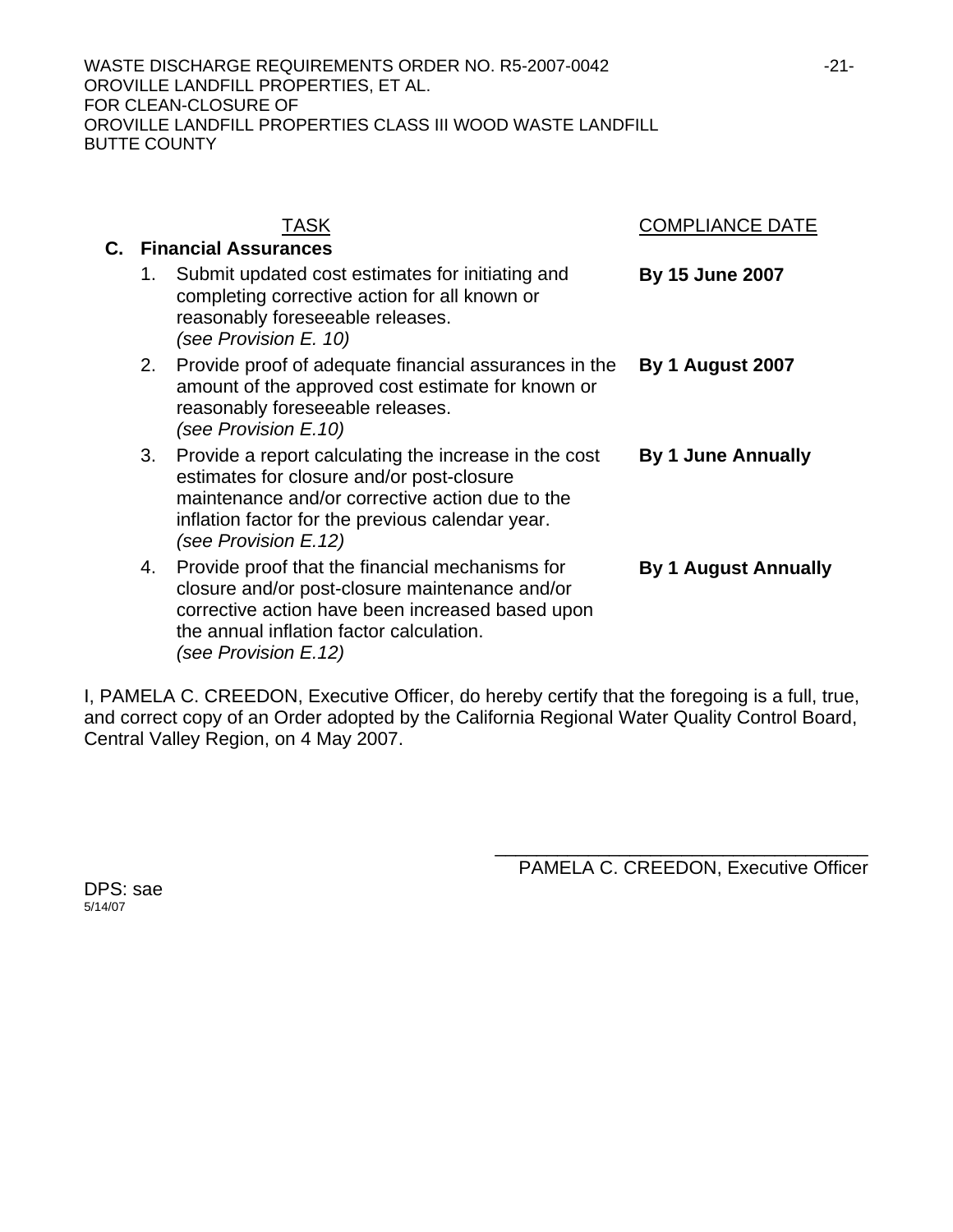## CALIFORNIA REGIONAL WATER QUALITY CONTROL BOARD CENTRAL VALLEY REGION

# MONITORING AND REPORTING PROGRAM NO. R5-2007-0042

FOR

# OROVILLE LANDFILL PROPERTIES, OROVILLE LANDFILL PROPERTIES LLC, JACK M. STEEBLES LLC, CAROL ANN SEIDENGLANZ LLC, AND STEVEN CONN SEIDENGLANZ LLC

# FOR CLEAN-CLOSURE OF OROVILLE LANDFILL PROPERTIES CLASS III WOOD WASTE LANDFILL BUTTE COUNTY

Compliance with this Monitoring and Reporting Program, with Title 27, California Code of Regulations, Section 20005, et seq. (hereafter Title 27), and with the *Standard Provisions and Reporting Requirements for Chapter 15 (23 CCR 2510, et seq) and Part 258 (40 CFR 258)* dated September 1993, is ordered by Waste Discharge Requirements Order No. R5-2007-0042.

# **A. REQUIRED MONITORING REPORTS**

# **REPORT FREQUENCY** 1. Groundwater Monitoring (see D.1 below) **See Table 1**

- 2 Annual Monitoring Summary Report (see E.6. below) **Annually by 31 January**
- 3 Leachate Monitoring (see D.2 below) **See Table II**
- 4 Surface Water Monitoring (see D.3 below) **See Table III**
- 5 Facility Clean-Closure Monitoring Report (see D.4 below)
- 
- 7 Response to a Release (Standard Provisions and Reporting Requirements)

**Quarterly** 

6 Winterization Plan **Annually by 1 October As necessary** 

# **B. REPORTING**

The Discharger shall report monitoring data and information as required in this Monitoring and Reporting Program and as required in Order No. R5-2007-0042 and the Standard Provisions and Reporting Requirements. Reports that do not comply with the required format will be **REJECTED** and the Discharger shall be deemed to be in noncompliance with the waste discharge requirements. In reporting the monitoring data required by this program, the Discharger shall arrange the data in tabular form so that the date, the constituents, the concentrations, and the units are readily discernible. The data shall be summarized in such a manner so as to illustrate clearly compliance with the waste discharge requirements or the lack thereof. Data shall also be submitted in a digital format acceptable to the Executive Officer. Each monitoring report shall include a compliance evaluation summary as specified in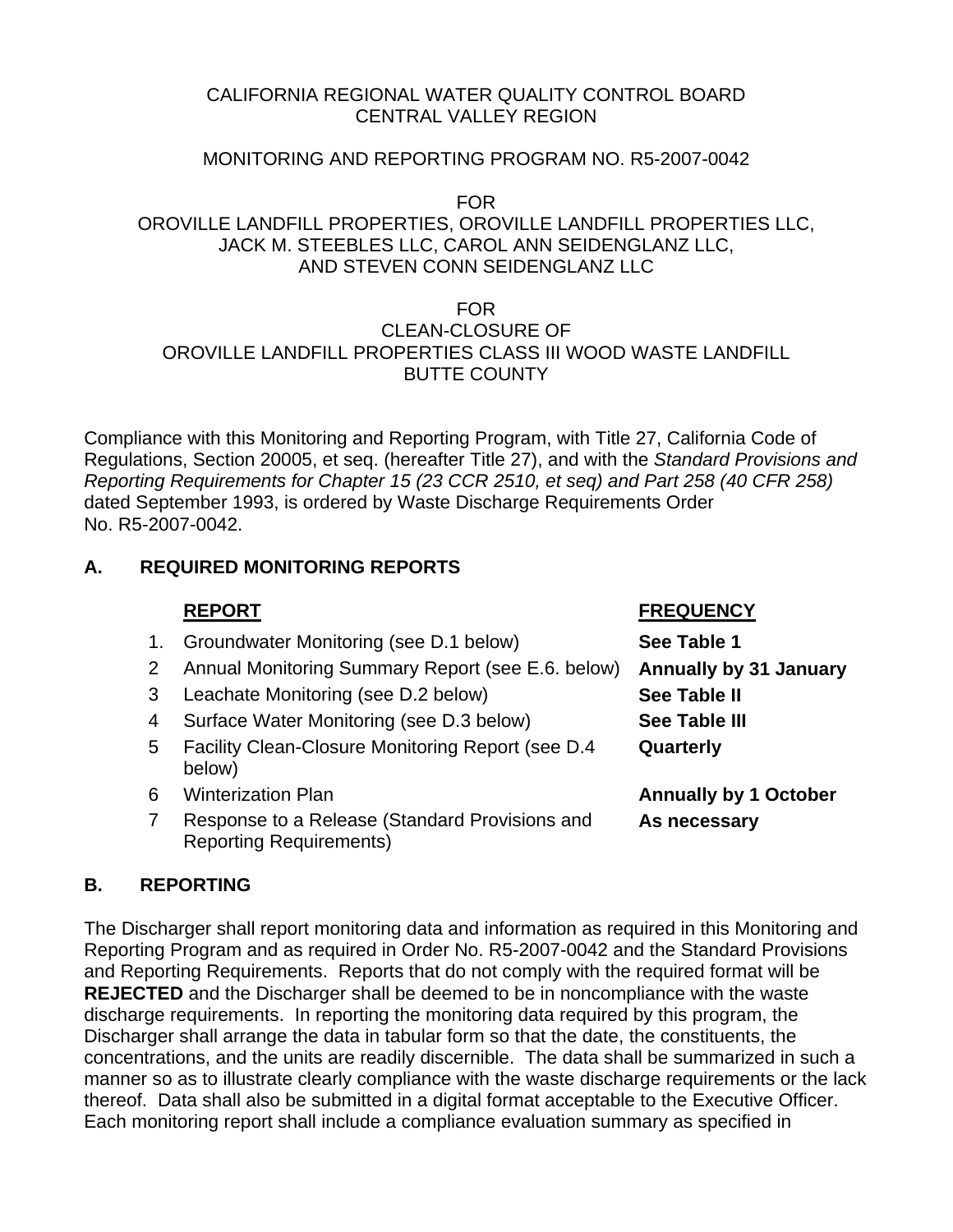### Reporting Requirements E.4 below.

Field and laboratory tests shall be reported in each monitoring report. Quarterly, semiannual, and annual monitoring reports shall be submitted to the Regional Board in accordance with the following schedule for the calendar period in which samples were taken or observations made.

| <b>Sampling Frequency</b> | <b>Reporting Frequency</b> | <b>Reporting Periods End</b>                       | <b>Report Date Due</b>                          |
|---------------------------|----------------------------|----------------------------------------------------|-------------------------------------------------|
| Quarterly                 | Quarterly                  | 31 March<br>30 June<br>30 September<br>31 December | 30 April<br>31 July<br>31 October<br>31 January |
| Semiannually              | Semiannually               | 30 June<br>31 December                             | 31 July<br>31 January                           |
| Annually                  | Annually                   | 31 December                                        | 31 January                                      |

The results of **all monitoring** conducted at the site shall be reported to the Regional Board in accordance with the reporting schedule above for the calendar period in which samples were taken or observations made.

The Discharger shall also submit an **Annual Monitoring Summary Report** to the Regional Board covering the previous monitoring year. The annual report shall contain the information specified in Reporting Requirements E.6 below, and a discussion of compliance with the Waste Discharge Requirements and the Water Quality Protection Standard.

# **C. WATER QUALITY PROTECTION STANDARD AND COMPLIANCE PERIOD**

The Discharger shall submit a Water Quality Protection Standard Report in accordance with Detection Monitoring Specification D.4 of Order No. R5-2007-0042. For each waste management unit (Unit), the Water Quality Protection Standard shall consist of all monitoring parameters and constituents of concern, the point of compliance, and all water quality monitoring points for each monitored medium. The Water Quality Protection Standard, or any modification thereto, shall be submitted in a report for Executive Officer review and approval.

## **1. Water Quality Protection Standard Report**

The report shall:

- a. Identify **all distinct bodies of surface (ie: storm water detention ponds) and ground water** that could be affected in the event of a release from a Unit or portion of a Unit. This list shall include at least each surface water detention pond, the uppermost aquifer, and any permanent or ephemeral zones of perched groundwater underlying the facility.
- b. Include a map showing the monitoring points and background monitoring points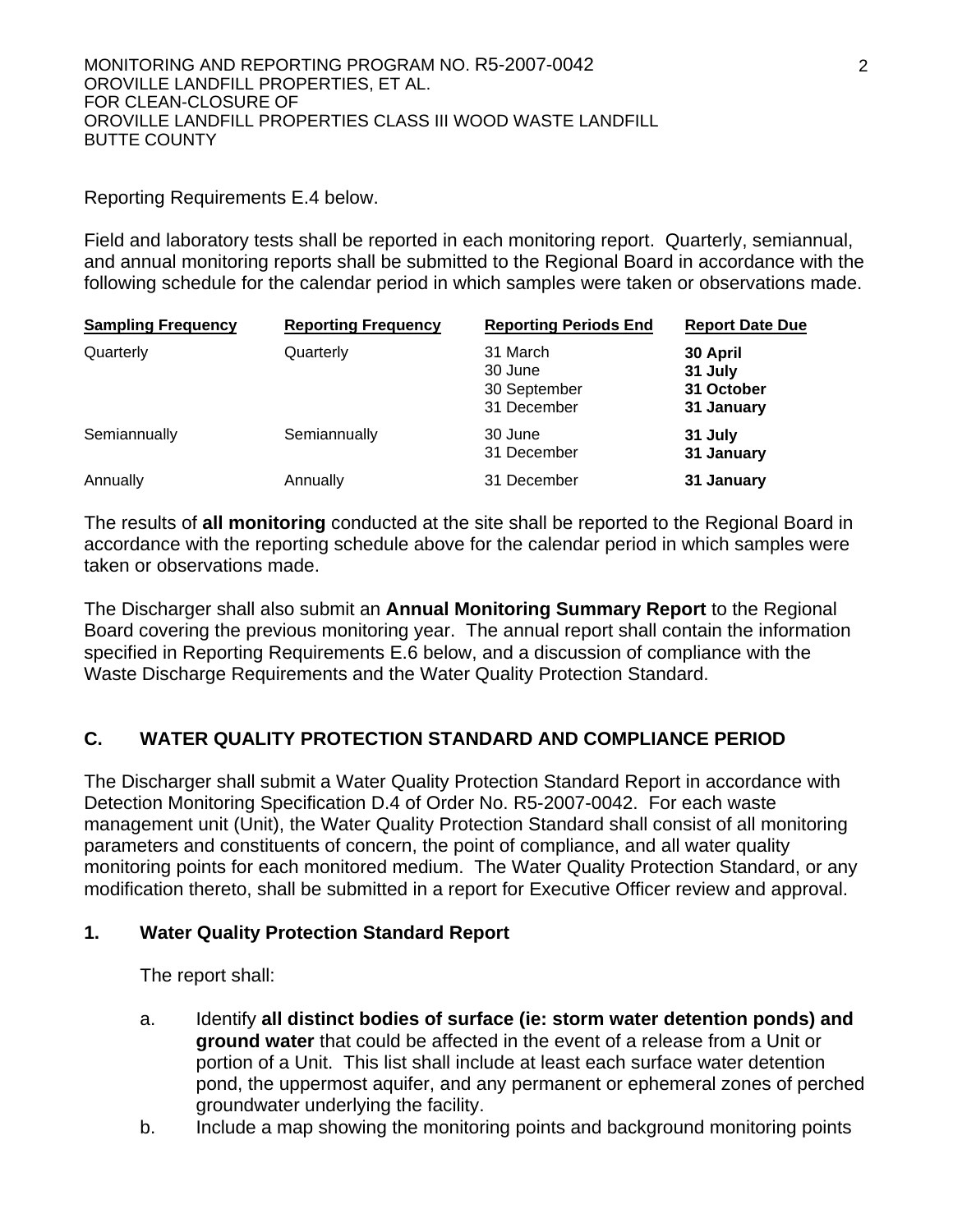for the surface water monitoring program and the groundwater monitoring program. The map shall include the point of compliance in accordance with §20405 of Title 27.

c. Evaluate the perennial direction(s) of groundwater movement within the uppermost groundwater zone(s).

The Water Quality Protection Standard shall be certified by a California-registered Professional Civil Engineer or Professional Geologist as meeting the requirements of Title 27. If subsequent sampling of the background monitoring point(s) indicates significant water quality changes due to either seasonal fluctuations or other reasons unrelated to waste management activities at the site, the Discharger may request modification of the Water Quality Protection Standard.

# **2. Constituents of Concern**

The constituents of concern include all the waste constituents, their reaction products, and hazardous constituents that are reasonably expected to be in or derived from waste contained in the Unit. The Discharger shall monitor all constituents of concern in accordance with the frequencies and methods listed in Tables 1 through IV.

## **a. Monitoring Parameters**

 Monitoring parameters are constituents of concern that are the waste constituents, reaction products, hazardous constituents, and physical parameters that provide a reliable indication of a release from a Unit. The monitoring parameters for all Units are those listed in Tables I through IV for the specified monitored medium.

## **3. Concentration Limits**

For a naturally occurring constituents of concern, the concentration limit shall be determined as follows:

- a. By calculation in accordance with a statistical method pursuant to §20415 of Title 27; or
- b. By an alternate statistical method acceptable to the Executive Officer in accordance with §20415 of Title 27.

#### **4. Point of Compliance**

The point of compliance for the water standard at each Unit is a vertical surface located at the hydraulically downgradient limit of the Unit that extends through the uppermost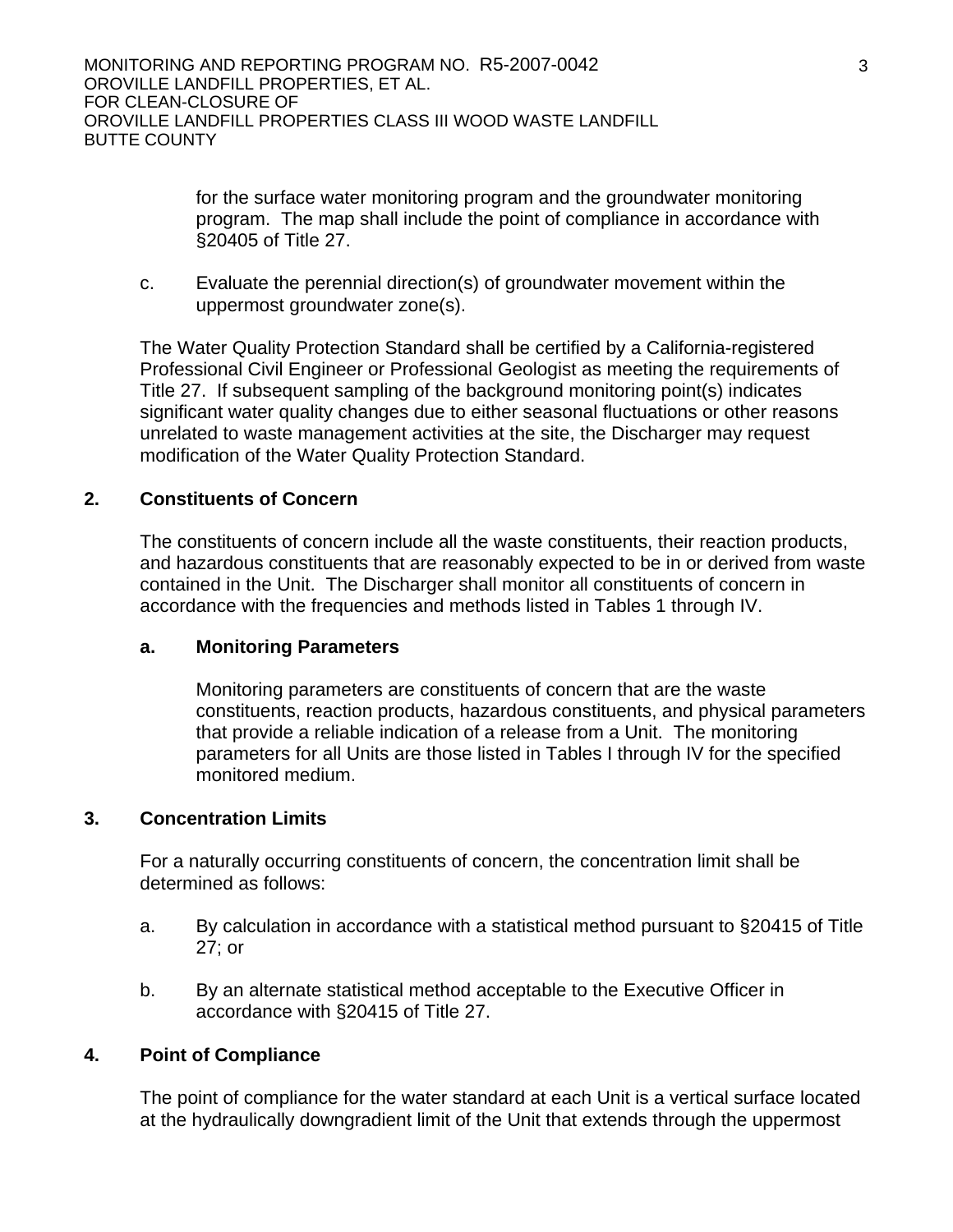MONITORING AND REPORTING PROGRAM NO. R5-2007-0042 OROVILLE LANDFILL PROPERTIES, ET AL. FOR CLEAN-CLOSURE OF OROVILLE LANDFILL PROPERTIES CLASS III WOOD WASTE LANDFILL BUTTE COUNTY

aquifer underlying the Unit.

### **5. Compliance Period**

The compliance period for each Unit shall be the number of years equal to the active life of the Unit plus the post-clean-closure maintenance period. The compliance period is the minimum period during which the Discharger shall conduct a water quality monitoring program subsequent to a release from the Unit. The compliance period shall begin anew each time the Discharger initiates an Evaluation Monitoring Program.

### **D. MONITORING**

The Discharger shall comply with the detection monitoring program provisions of Title 27 for groundwater and surface water in accordance with Detection Monitoring Specifications D.1 and D.2 of Waste Discharge Requirements, Order No. R5-2007-0042. All monitoring shall be conducted in accordance with a Sample Collection and Analysis Plan, which includes quality assurance/quality control standards, that shall be submitted for review and approval by the Executive Officer.

All point of compliance monitoring wells established for the detection monitoring program shall constitute the monitoring points for the groundwater Water Quality Protection Standard. All detection monitoring program groundwater monitoring wells, leachate monitoring points, and surface water monitoring points shall be sampled and analyzed for monitoring parameters and constituents of concern as indicated and listed in Tables I through IV.

Method detection limits and practical quantitation limits shall be reported. All peaks shall be reported, including those that cannot be quantified and/or specifically identified. Metals shall be analyzed in accordance with the methods listed in this Order and Table IV.

The Discharger may, with the approval of the Executive Officer, use alternative analytical test methods, including new USEPA approved methods, provided the methods have method detection limits equal to or lower than the analytical methods specified in this Monitoring and Reporting Program.

#### **1. Groundwater**

The Discharger shall operate and maintain a groundwater detection monitoring system that complies with the applicable provisions of §20415 and §20420 of Title 27 in accordance with a Detection Monitoring Program approved by the Executive Officer. The Discharger shall collect, preserve, and transport groundwater samples in accordance with an approved Sample Collection and Analysis Plan. The current groundwater monitoring system at Oroville Landfill Properties Class III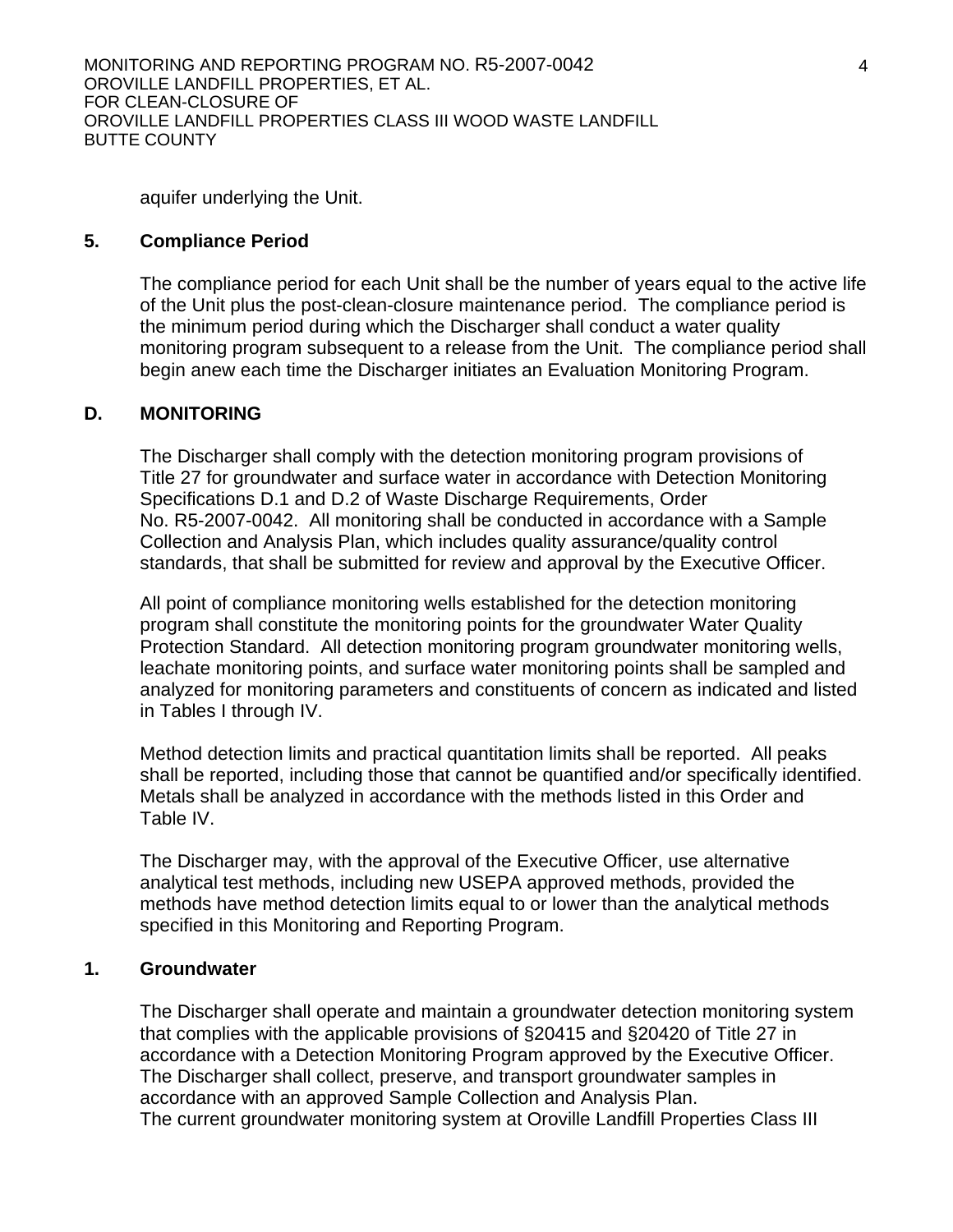Wood Waste Landfill includes four monitoring wells, LF-1A, LF-2, LF-4, and LF-5. Basic construction details for the wells are described below:

| <b>Well ID</b> | Year             | <b>Total Depth in</b> | <b>Screen Interval</b> | <b>Well Type</b> |
|----------------|------------------|-----------------------|------------------------|------------------|
|                | <b>Installed</b> | <b>Feet</b>           |                        |                  |
| $LF-1A$        | 2000             | 138 ft. bgs           | 115 to 135 ft. bgs     | Background       |
| $LF-2$         | 1987             | 162 ft. bgs           | 138 to 158 ft. bgs     | Compliance       |
| LF-4           | 1987             | 160 ft. bgs           | 129 to 159 ft. bgs     | Compliance       |
| LF-5           | 1987             | 169 ft. bgs           | 138 to 168 ft. bgs     | Compliance       |

bgs – Below ground surface

During each calendar quarter, the Discharger shall determine the groundwater flow rate and direction in the uppermost aquifer and in any zones of perched water and in any additional zone of saturation monitored pursuant to this Monitoring and Reporting Program, and report the results semiannually, including the times of highest and lowest elevations of the water levels in the wells.

Hydrographs of each well shall be submitted showing the elevation of groundwater with respect to the elevations of the top and bottom of the screened interval and the elevation of the pump intake. Hydrographs of each well shall be prepared and submitted with each Semiannual Groundwater, Surface Water, and Leachate Monitoring Report.

Groundwater samples shall be collected semiannually from the point-of-compliance wells, background wells, and any additional wells added as part of the approved groundwater monitoring system. Samples shall be collected and analyzed for the monitoring parameters and constituents of concern in accordance with the frequencies specified in Tables I. All monitoring parameters and constituents of concern shall be graphed so as to show historical trends at each sample location. The monitoring parameters shall also be evaluated each reporting period with regards to the cation/anion balance, and the results shall be graphically presented using a Stiff diagram, a Piper graph, or a Schoeller plot.

## **Groundwater monitoring results shall be reported semiannually.**

## **2. Leachate Monitoring**

All three Units at the Oroville Landfill Properties Class III Wood Waste Landfill are unlined and no leachate collection and removal system exists at the site. However, leachate seeps have previously been observed along the ground surface at the northwestern portion of Unit 1. Additionally, the Discharger encountered at least one area of perched accumulated leachate within Unit 1 during the clean-closure pilot study.

In response to the leachate seeps, the Discharger installed a leachate seep control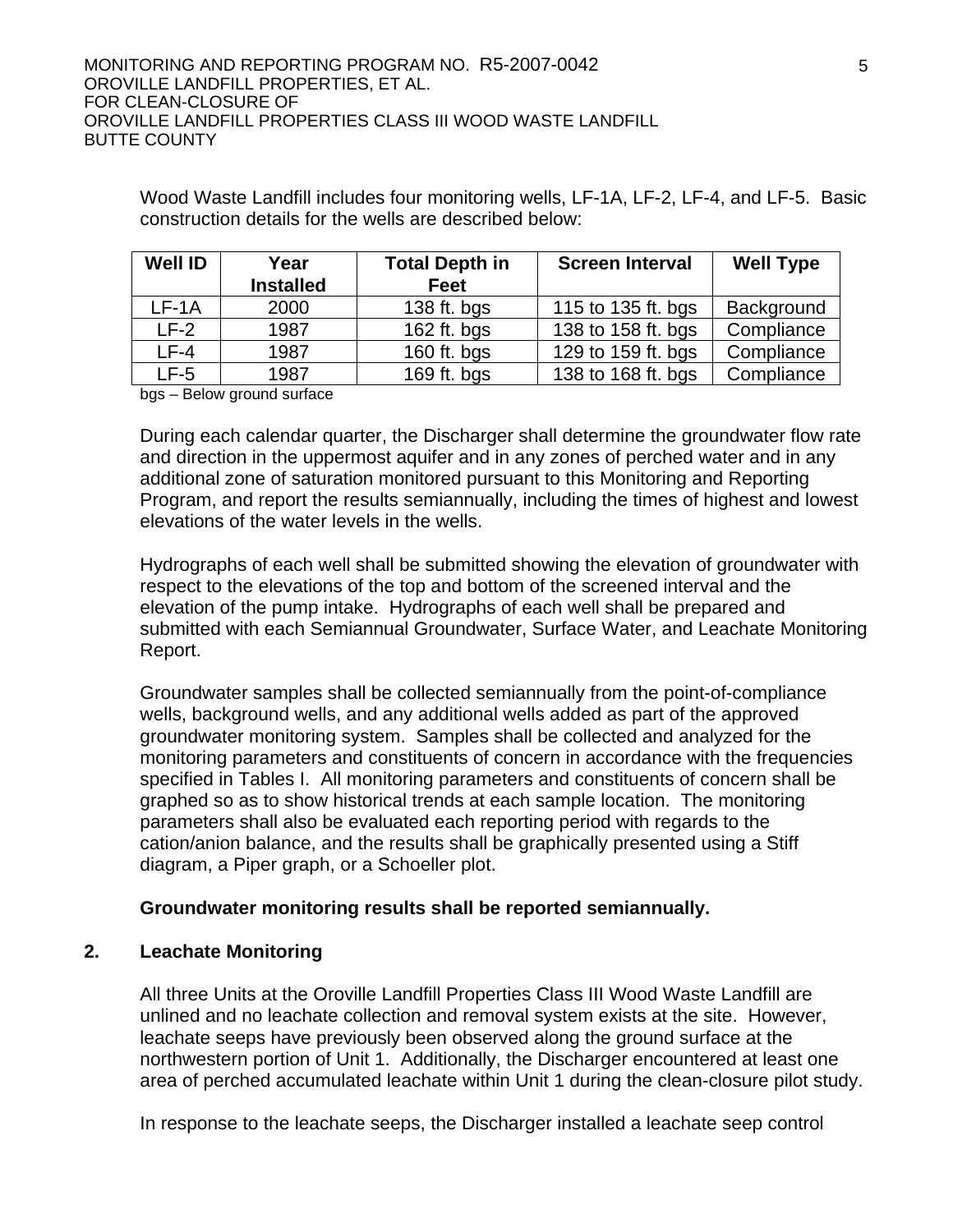MONITORING AND REPORTING PROGRAM NO. R5-2007-0042 OROVILLE LANDFILL PROPERTIES, ET AL. FOR CLEAN-CLOSURE OF OROVILLE LANDFILL PROPERTIES CLASS III WOOD WASTE LANDFILL BUTTE COUNTY

system in September 2004. The leachate seep control system consists of a plastic lined interceptor trench with a perforated collection pipe placed in the bottom. Blank collection pipe extends down the hillside from the seep area toward a 500 gallon plastic holding tank.

**The leachate seep control system shall be inspected weekly from 1 October through 31 May annually, and monthly from 1 June through 30 September annually. Additionally, the system shall be inspected within 24 hours after any storm event of 1 inch or greater rainfall.** Upon detection of leachate in the holding tank, the Discharger shall sample the liquid and analyze for the constituents listed in Table II. **Inspection dates, observations, and sample results shall be reported with the corresponding Semiannual Groundwater, Surface Water, and Leachate Monitoring Report for the period when samples were collected or observations.** The quantity of leachate shall be *estimated* and reported as Leachate Flow Rate (in gallons/day).

In addition, any leachate that may be encountered during clean-closure activities of the Units shall be collected and stored on-site until characterization and off-site disposal is arranged. **The volume and disposition of any leachate that is encountered during clean-closure activities shall be reported in the corresponding Quarterly Facility Clean-Closure Monitoring Report and the Semiannual Groundwater, Surface Water, and Leachate Monitoring Report, for the period when the observations were made and/or samples collected.** Documentation of proper disposal of collected leachate shall be reported in the appropriate Quarterly Facility Clean-Closure Monitoring Report and the Semiannual Groundwater, Surface Water, and Leachate Monitoring Report for the time period when leachate disposal occurred.

#### **3. Surface Water Monitoring**

Three unlined storm water detention basins exist at the site. Pond 1 is located at the northwest corner of Unit 1, Pond 5 is located at the western edge of Unit 2, and Pond 7 is located at the southeast corner of the facility beyond the eucalyptus grove and sawdust application area. Surface drainage from the site and Units drains towards these three ponds.

Site drainage patterns may change as clean-closure of each Unit proceeds. The Discharger is responsible for ensuring that wastes do not impact surface water drainage courses and that all storm water discharges are in compliance with applicable regulations, the Basin Plan, and State Water Resources Control Board Order No 97-03-DWQ and subsequent replacement Orders.

The Discharger shall monitor the three detention basins weekly between 1 October and 31 May annually, and monthly between 1 June and 30 September annually to ensure that two feet or more of freeboard exists. Liquid in the detention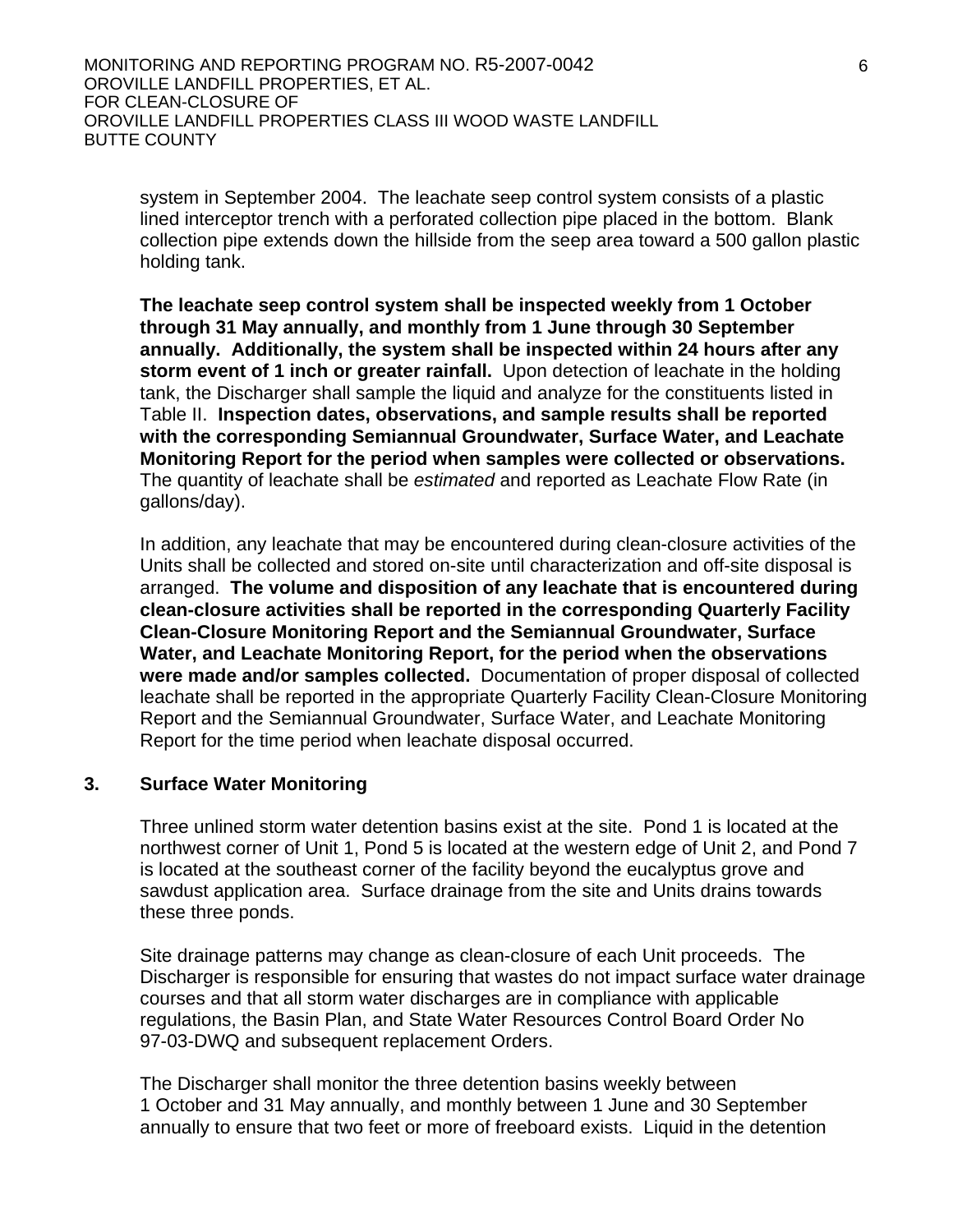MONITORING AND REPORTING PROGRAM NO. R5-2007-0042 OROVILLE LANDFILL PROPERTIES, ET AL. FOR CLEAN-CLOSURE OF OROVILLE LANDFILL PROPERTIES CLASS III WOOD WASTE LANDFILL BUTTE COUNTY

basins shall be sampled for the constituents and at the frequencies listed in Table III. All monitoring parameters shall be graphed so as to show historical trends at each sample location. **Results of the surface water monitoring program shall be reported in each Semiannual Groundwater, Surface Water, and Leachate Monitoring Report.** 

## **4. Facility Clean-Closure Monitoring**

Clean-closure of Units 1, 2, and 4 involves excavating wood wastes and wood ash and hauling them off-site to locations or facilities approved by the Executive Officer. Units 1 and 2 contain wood wastes, while Unit 4 contains wood ash. Clean-closure monitoring is broken down by Unit and the type of materials to be characterized (ie: wood waste, wood ash, separated soil/rock/waste mix {spoils pile}, and confirmation sampling of the native soil subgrade at the bottom of each Unit) as follows:

# **a. Units 1 and 2 – Wood Waste**

The Discharger proposes excavating wood wastes from Units 1 and 2 and hauling them to a facility approved by the Executive Officer for re-use or disposal. If the Discharger wishes to haul wood waste to another facility or location, then the Discharger must first receive approval from the Executive Officer prior to modifying clean-closure operations.

# **The following information shall be reported with each Quarterly Facility Clean-Closure Monitoring Report:**

- 1) Daily number of trucks transporting wood waste off-site.
- 2) Daily volume (cubic yards) and tonnage of wood waste hauled.
- 3) Copies of manifests or shipping papers from the approved end-use facility showing date of receipt and volume/tonnage of wood waste for each load.

## **b. Unit 4 – Wood Ash**

The Discharger proposes excavating wood ash from Unit 4 and hauling recovered materials to agricultural lands for use as a soil amendment. In order to ensure that recovered materials from Unit 4 do not pose a threat to public health or the environment, the Discharger is required to characterize recovered materials prior to hauling them off-site.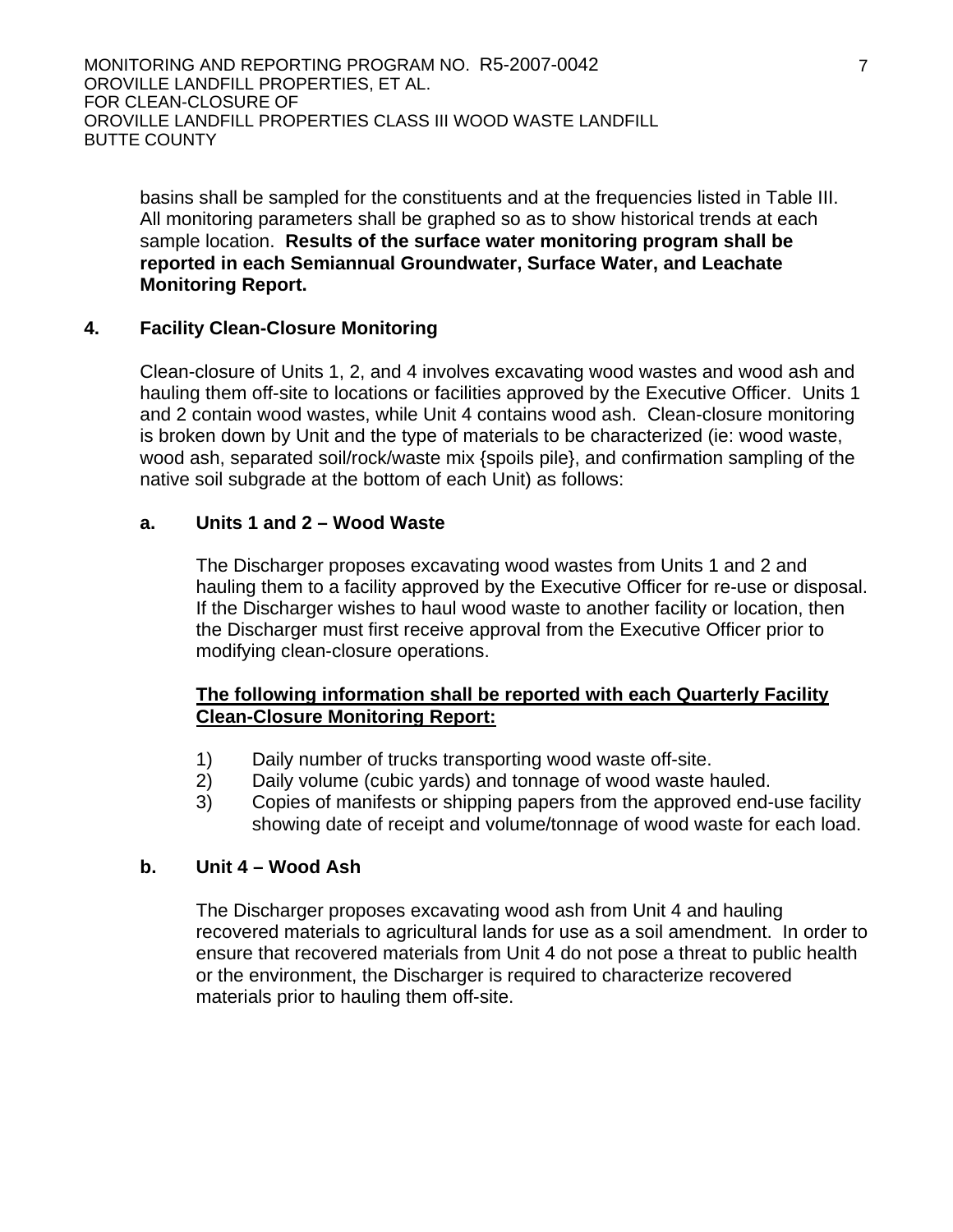One sample for every 500 cubic yards of wood ash (including the soil/rock/waste/ mixture referred to as a spoils pile) excavated from Unit 4 shall be analyzed for the following constituents:

- pH
- Polycyclic Aromatic Hydrocarbons Method 8310
- Total and Dissolved Metal Concentrations (Aluminum, Antimony, Arsenic, Barium, Beryllium, Boron, Cadmium, Chromium, Chromium VI, Cobalt, Copper, Lead, Mercury, Molybdenum, Nickel, Selenium, Silver, Thallium, Vanadium, and Zinc) – Method 6010/7000 for all metals except Chromium VI, which is Method 7199. Dissolved analyses may use deionized water as the extractant.

**Ash sample results shall be reviewed to determine proper classification of the material prior to hauling off-site**. Only material classified as inert or nonhazardous solid waste may be hauled off-site for use as an agricultural soil amendment.

# **The following information shall be reported with each Quarterly Facility Clean-Closure Monitoring Report:**

- 1) Provide the physical address or location where ash will be applied.
- 2) Provide property owner contact information including phone number and mailing address for location(s) where ash will be applied.
- 3) Report the tonnage and/or volume and date of ash application to each agricultural land location.
- 4) Provide laboratory analytical data for ash samples collected during the reporting period.
- 5) If rock is recovered from ash and cover soil, report the volume/tonnage that is collected and indicate locations of any stockpiles or final placement areas on a site map.

# **c. All Units - Soil/Rock/Waste Mix (Spoils Piles)**

It is anticipated that layers of soil covering wastes in each Unit will be encountered during clean-closure activities. The Discharger plans on separating and collecting rock from the cover soil, at least in Units 1 and 2, for re-sue onsite. Other residual materials (spoils) may also be collected and stored on-site.

It is anticipated that the spoils pile generated from Unit 4 will be hauled off in the same manner as the recovered wood ash. Additional laboratory characterization may be required for any Unit 4 spoils pile left on-site.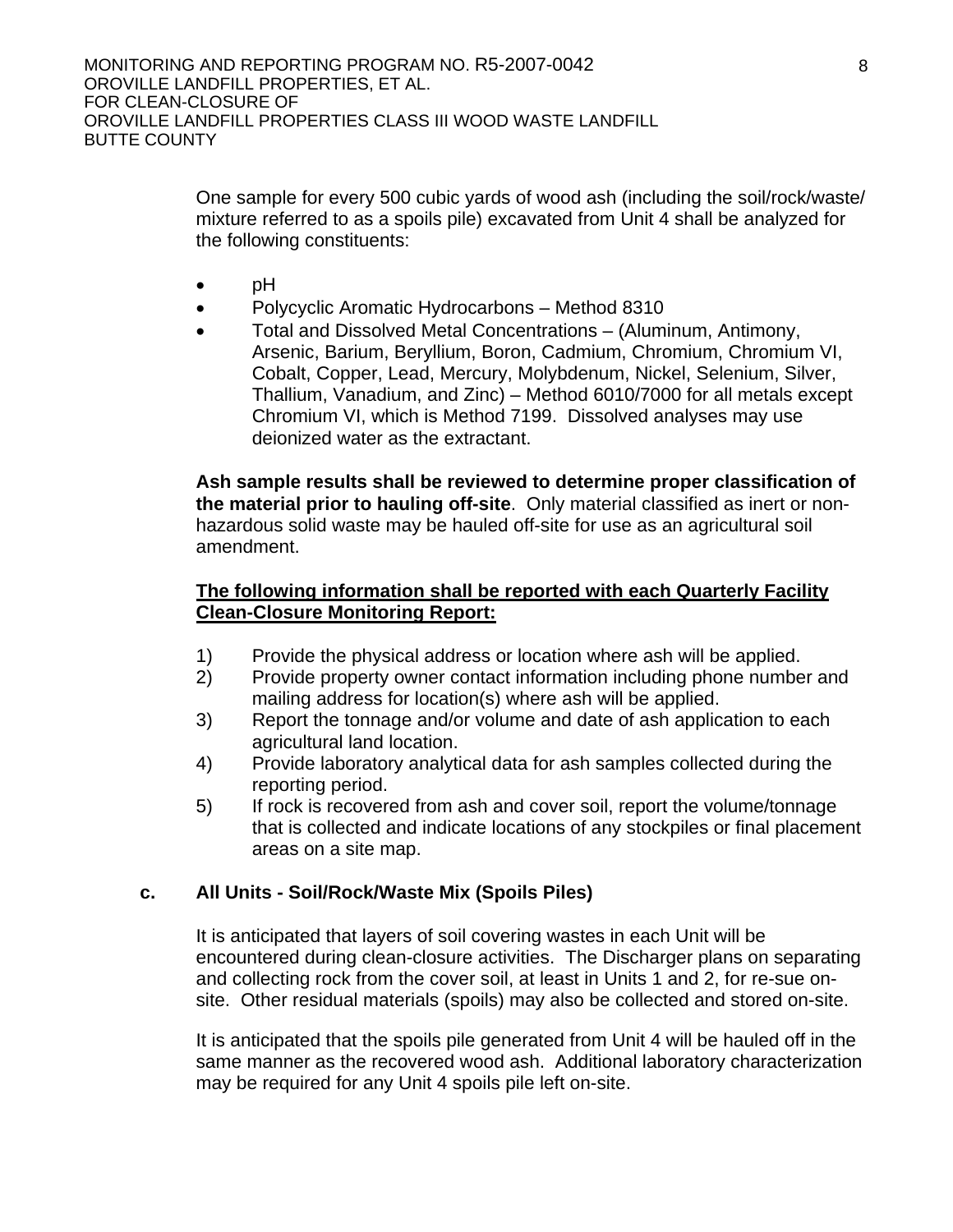Spoils piles (except for rock) from Units 1 and 2 that remain on-site shall be tested for the same constituents as the confirmation sampling required for the native soil subgrade at the bottom of each Unit, which is listed below. One sample for every 200 cubic yards of spoils is required.

# **The following information shall be reported with each Quarterly Facility Clean-Closure Monitoring Report:**

- 1) The Unit of origin and volume/tonnage of the any spoils piles left on-site.
- 2) For rock that is separated and recovered during processing operations, report the volume/tonnage that is collected and indicate locations of any stockpiles or final placement areas on a site map
- 3) All laboratory sample results for each spoils pile left on-site.
- 4) A map showing the final disposal location for each spoils pile. Note that spoils piles from Units 1 or 2 may not be disposed in Unit 4, and vice versa.

# **d. Solid Waste Disposal**

It is anticipated that the Discharger will encounter non-hazardous solid wastes other than wood wastes and wood ash while clean-closing Units 1, 2, and 4. Other wastes that may be encountered include hazardous wastes, metal pieces, sanding belts, plastic debris, etc.

All wastes, other than wood wastes from units 1 and 2 and wood ash from Unit 4, shall be collected for appropriate off-site disposal at a permitted facility.

Hazardous wastes shall be properly labeled and transported to an appropriate disposal facility by a licensed hauler.

## **The following information shall be reported with each Quarterly Facility Clean-Closure Monitoring Report:**

- 1) The Unit of origin and a description of the wastes collected for off-site disposal.
- 2) The volume and tonnage of wastes collected for off-site disposal.
- 3) Name of disposal facility and date of off-site disposal.
- 4) The disposal receipts, shipping papers, manifests, etc. documenting proper disposal.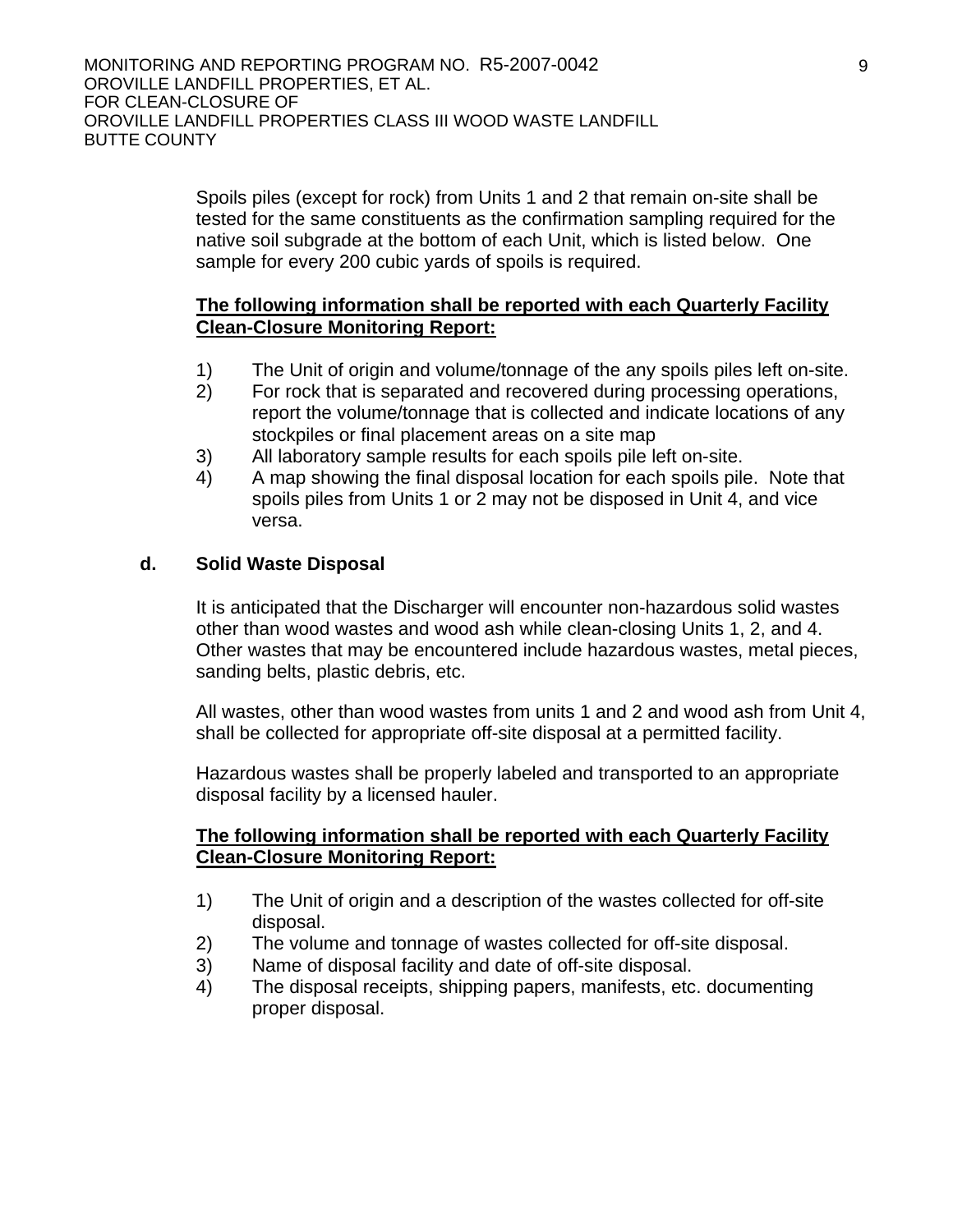# **e. Unit Confirmation Sampling**

The goal of clean-closure is to physically remove all waste and contaminated materials from the Unit and from its underlying and surrounding environs, such that the waste in the Unit no longer poses a threat to water quality. A confirmation sampling program will be used at each Unit and each sediment detention basin to demonstrate that residual wastes no longer pose a threat to water quality. Clean-Closure Specification C.15 of Order No. <u>\_\_\_\_\_\_\_</u> requires the Discharger to submit a Confirmation Sampling Plan that is acceptable to the Executive Officer.

Units and sediment detention basins shall be visually inspected to ensure the majority of waste has been physically removed. After the visual inspection confirms that no significant waste material remains, then the Discharger shall implement an approved confirmation sampling program. Sampling frequency shall be in accordance with the approved confirmation sampling program. The required analyses are based on the Unit or area being evaluated and the wastes that were contained within the Unit.

# Analyses Required for Units 1 and 2 and Each Sediment Detention Basin

- Formaldehyde Method 8315A
- Pentachlorophenol Canadian Pulp Method
- 2,3,4,6 Tetrachlorophenol Canadian Pulp Method
- Polycyclic Aromatic Hydrocarbons Method 8310
- Total and Dissolved Metal Concentrations (Arsenic, Chromium, Chromium VI, Copper, Iron, Manganese, Vanadium, Zinc – Method 6010/7000 for all metals except Chromium VI, which is Method 7199. Dissolved analyses may use deionized water as the extractant.
- Volatile Organic Compounds Method 8260B
- Semivolatile Organic Compounds (Acid Phenolics only) Method 8270.

# Analyses Required for Unit 4

- pH
- Polycyclic Aromatic Hydrocarbons Method 8310
- Total and Dissolved Metal Concentrations (Aluminum, Antimony, Arsenic, Barium, Beryllium, Boron, Cadmium, Chromium, Chromium VI, Cobalt, Copper, Lead, Mercury, Molybdenum, Nickel, Selenium, Silver, Thallium, Vanadium, and Zinc) – Method 6010/7000 for all metals except Chromium VI, which is Method 7199. Dissolved analyses may use deionized water as the extractant.
- Soluble Chloride (DI WET)
- Soluble Sodium (DI WET)
- Conductivity Method 120.1 (DI Extract)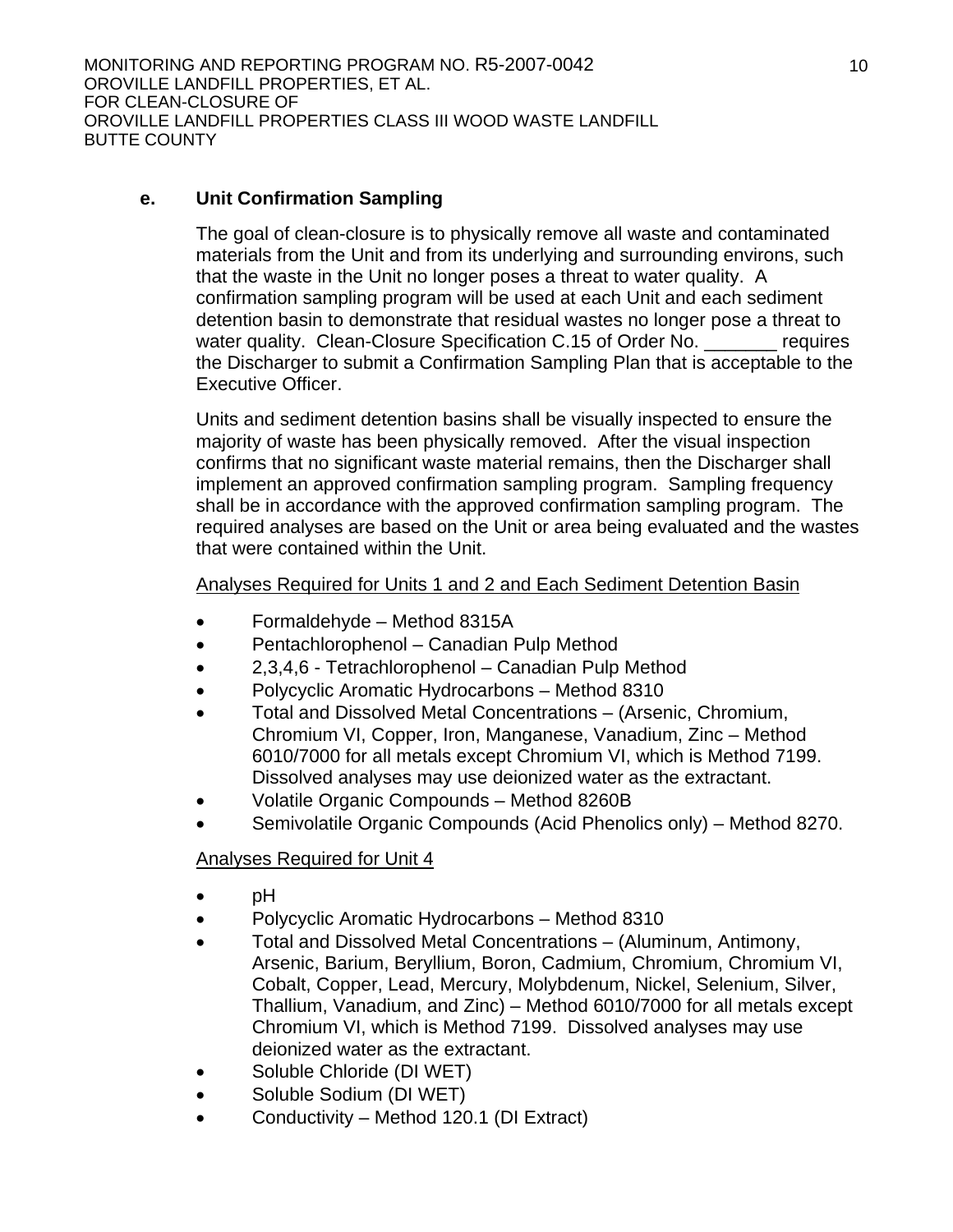# **f. Storm Event Monitoring**

Annually, prior to the anticipated rainy season, but no later than **30 September**, the Discharger shall conduct an inspection of the facility to determine whether the site is prepared for winter weather. The inspection shall assess damage to the drainage control system, groundwater monitoring equipment (including wells, etc.), and shall include the Standard Observations contained in Section E.4.f of Reporting Requirements below. Any necessary construction, maintenance, or repairs shall be completed **within 30 days of the inspection**.

Additionally, the Discharger shall inspect all precipitation, diversion, and drainage facilities for damage **within 7 days** following *major storm events*. Major storm events are defined as 1 inch or more of rainfall within a 24 hour period. The facility inspection shall include the Standard Observations contained in Section E.4.f of Reporting Requirements below. Necessary repairs shall be completed **within 30 days of the inspection**. The Discharger shall report the dates and results of these facility inspections in the corresponding Semiannual Groundwater, Surface Water, and Leachate Monitoring Report covering the period when observations were made.

# **E. REPORTING REQUIREMENTS**

- 1. In the event the Discharger does not comply or will be unable to comply with any prohibition or limitation of this Order for any reason, the Discharger shall notify the appropriate Regional Board office by telephone **as soon as** it or its agents have knowledge of such noncompliance or potential for noncompliance, and shall confirm this notification in writing **within two weeks**. The written notification shall state the nature, time, and cause of noncompliance, and shall describe the measures being taken to prevent recurrences and shall include a timetable for corrective actions.
- 2. The Discharger shall retain records of all monitoring information, including all calibration and maintenance records, all original strip chart recordings of continuous monitoring instrumentation, copies of all reports required by this Order, and records of all data used to complete the application for this Order. Records shall be maintained throughout the life of the facility including the post-clean-closure period.

Such legible records shall show the following for each sample:

- a. Sample identification and the monitoring point or background monitoring point from which it was taken, along with the identity of the individual who obtained the sample;
- b. Date, time, and manner of sampling;
- c. Date and time that analyses were started and completed, and the name of the personnel and laboratory performing each analysis;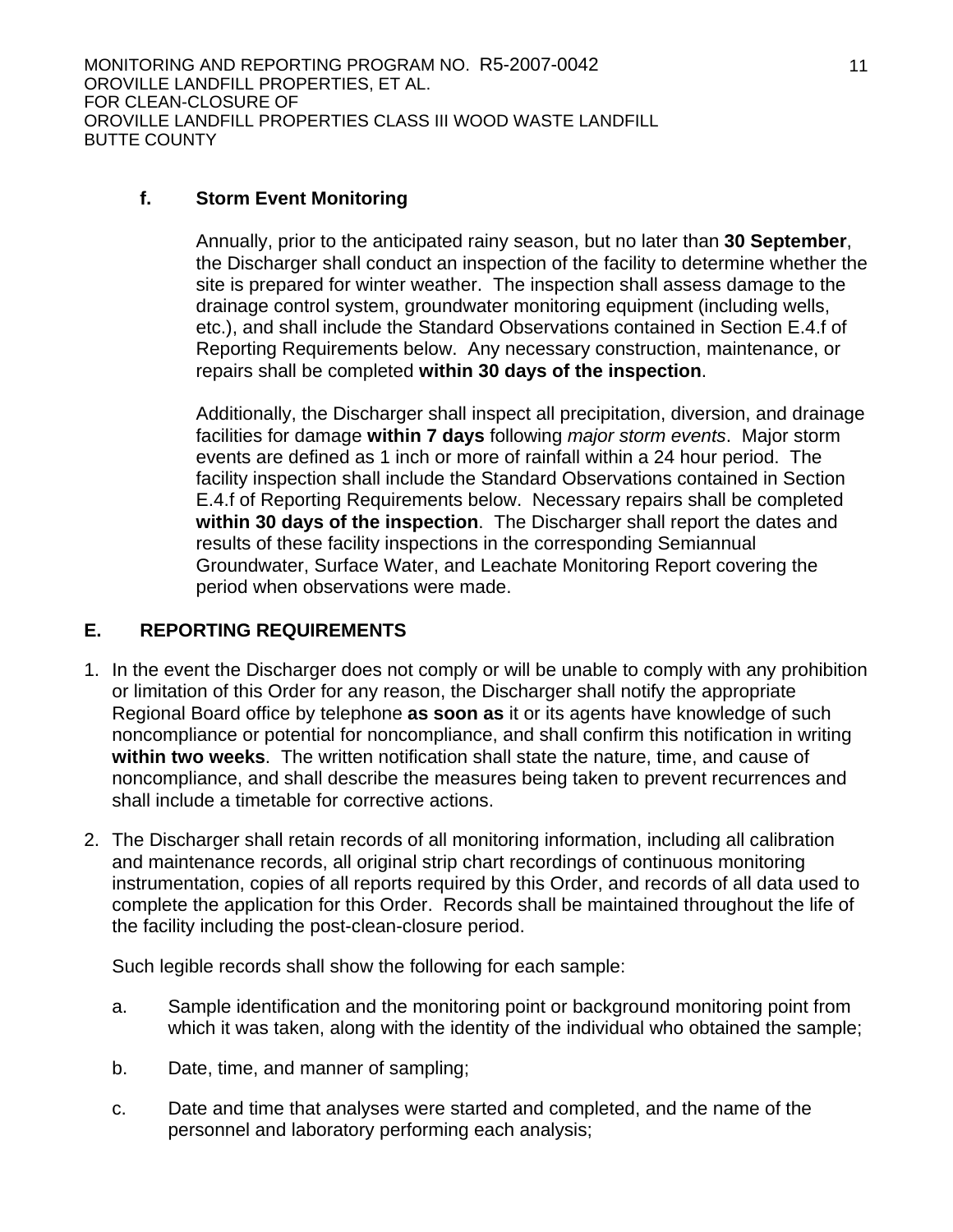- d. Complete procedure used, including method of preserving the sample, and the identity and volumes of reagents used;
- e. Calculation of results; and
- f. Results of analyses, and the MDL and PQL for each analysis.
- 3. A transmittal letter explaining the essential points shall accompany each quarterly Facility Clean-Closure Monitoring Report. At a minimum, the transmittal letter shall identify any violations found since the last report was submitted, and if the violations were corrected. If no violations have occurred since the last submittal, this shall be stated in the transmittal letter. The transmittal letter shall also state that a discussion of any violations found since the last report was submitted, and a description of the actions taken or planned for correcting those violations, including any references to previously submitted time schedules, is contained in the accompanying report.
- 4. Each Quarterly Facility Clean-Closure Monitoring Report and Semiannual Groundwater, Surface Water, and Leachate Monitoring Report shall include a **compliance evaluation summary**. The compliance evaluation summary shall include a discussion of progress with the clean-closure project. The summary shall contain at least:
	- a. For each monitoring point and background monitoring point addressed by the report, a description of:
		- 1) The time of water level measurement;
		- 2) The type of pump or other device used for purging and the elevation of the pump intake relative to the elevation of the screened interval;
		- 3) The method of purging (the pumping rate; the equipment and methods used to monitor field pH, temperature, and conductivity during purging; the calibration of the field equipment; results of the pH, temperature, conductivity, and turbidity testing; and the method of disposing of the purge water) to remove all portions of the water that was in the well bore while the sample was being taken;
		- 4) The type of pump or other device used for sampling, if different than the pump or device used for purging; and
		- 5) A statement that the sampling procedure was conducted in accordance with the approved Sample Collection and Analysis Plan.
	- b. A map or aerial photograph showing the locations of observation stations, monitoring points, and background monitoring points.
	- c. For each groundwater body, a description and graphical presentation of the gradient and direction of groundwater flow under/around the Unit, and the groundwater flow rate,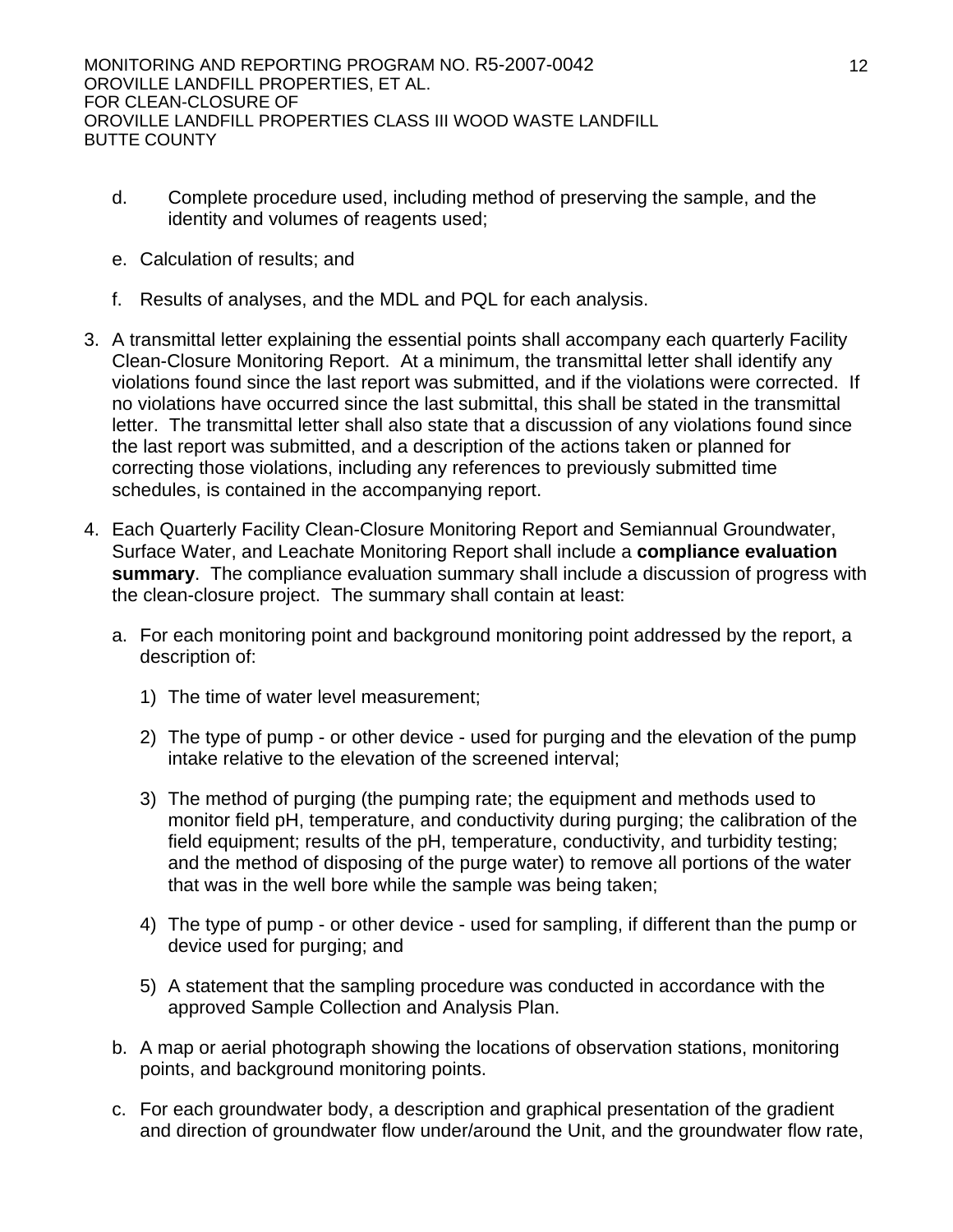based upon water level elevations taken prior to the collection of the water quality data submitted in the report.

- d. Laboratory statements of results of all analyses evaluating compliance with requirements.
- e. An evaluation of the effectiveness of the leachate monitoring and control facilities, and of the run-off/run-on control facilities.
- f. A summary and certification of completion of all **Standard Observations** for the Unit(s), for the perimeter of the Unit, and for the receiving waters. **The Standard Observations shall be performed at least weekly during the life of the clean-closure project.** The Standard Observations shall include:
	- 1) For the Unit:
		- a) Evidence of ponded water at any point on the facility (show affected area on map);
		- b) Evidence of odors presence or absence, characterization, source, and distance of travel from source; and
		- c) Evidence of erosion and/or of day-lighted refuse.
	- 2) Along the perimeter of the Unit:
		- a) Evidence of liquid leaving or entering the Unit, estimated size of affected area, and flow rate (show affected area on map);
		- b) Evidence of odors presence or absence, characterization, source, and distance of travel from source; and
		- c) Evidence of erosion and/or of day-lighted refuse.
	- 3) For receiving waters:
		- a) Floating and suspended materials of waste origin presence or absence, source, and size of affected area;
		- b) Discoloration and turbidity description of color, source, and size of affected area;
		- c) Evidence of odors presence or absence, characterization, source, and distance of travel from source;
		- d) Evidence of water uses presence of water-associated wildlife;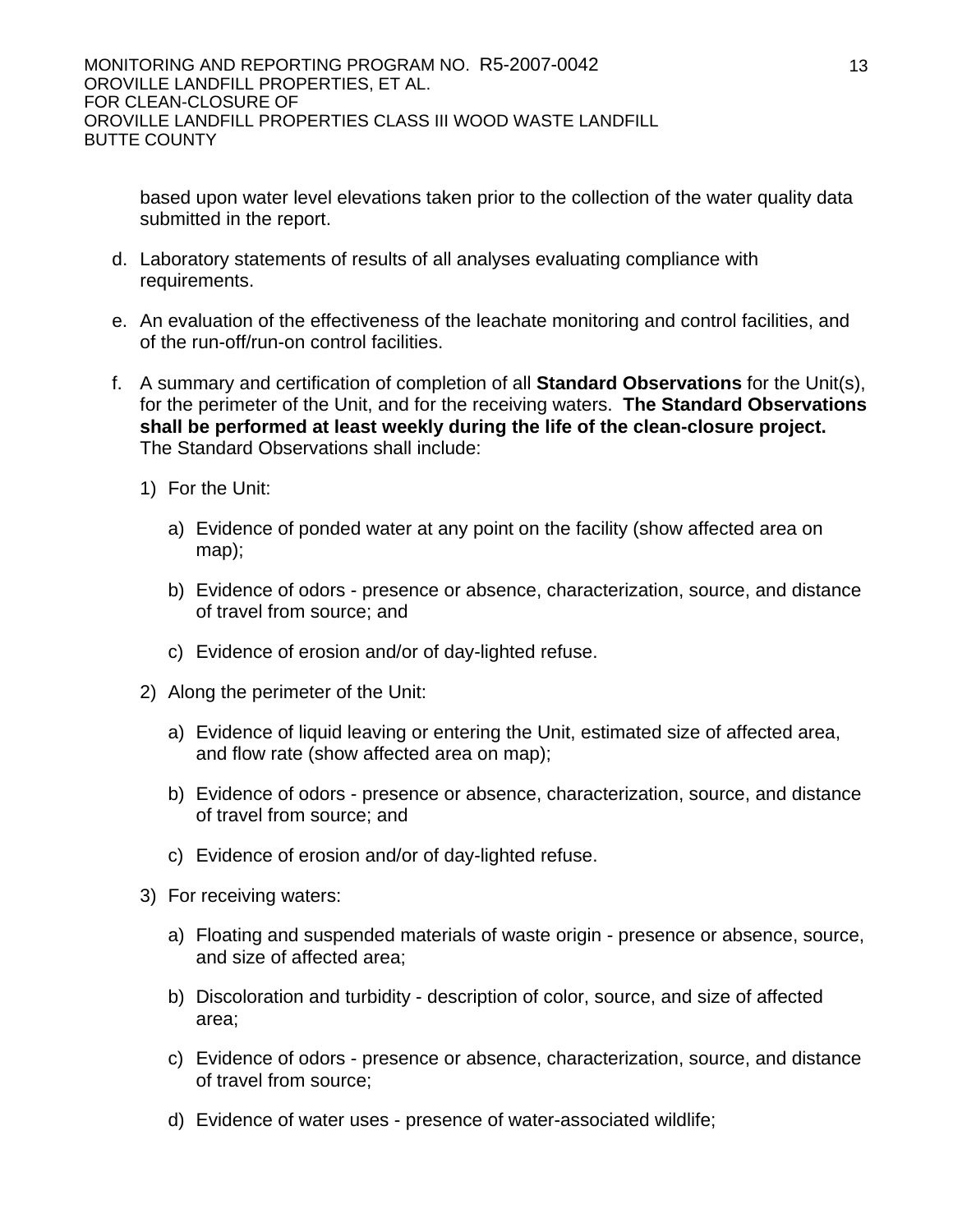MONITORING AND REPORTING PROGRAM NO. R5-2007-0042 OROVILLE LANDFILL PROPERTIES, ET AL. FOR CLEAN-CLOSURE OF OROVILLE LANDFILL PROPERTIES CLASS III WOOD WASTE LANDFILL BUTTE COUNTY

- e) Flow rate; and
- f) Weather conditions wind direction and estimated velocity, total precipitation during recent days and on the day of observation.
- 5. The Discharger shall report by telephone any seepage from the disposal area **immediately** after it is discovered. A written report shall be filed with the Regional Board **within seven days**, containing at least the following information:
	- a. A map showing the location(s) of seepage;
	- b. An estimate of the flow rate;
	- c. A description of the nature of the discharge (e.g., all pertinent observations and analyses);
	- d. Verification that samples have been submitted for analyses of the Constituents of Concern and Monitoring Parameters, and an estimated date that the results will be submitted to the Regional Board; and
	- e. Corrective measures underway or proposed, and corresponding time schedule.
- 6. The Discharger shall submit an **Annual Monitoring Summary Report** to the Regional Board covering the reporting period of the previous monitoring year. This report shall contain:
	- a. All monitoring parameters and constituents of concern shall be graphed so as to show historical trends at each monitoring point and background monitoring point, for all samples taken within at least the previous five calendar years. Each such graph shall plot the concentration of one or more constituents for the period of record for a given monitoring point or background monitoring point, at a scale appropriate to show trends or variations in water quality. The graphs shall plot each datum, rather than plotting mean values. For any given constituent or parameter, the scale for background plots shall be the same as that used to plot downgradient data. Graphical analysis of monitoring data may be used to provide significant evidence of a release.
	- b. Unless otherwise exempted by the Executive Officer, all monitoring analytical data obtained during the previous five calendar years shall be submitted in tabular form as well as in a digital file format acceptable to the Executive Officer. The Regional Board regards the submittal of data in hard copy and in digital format as "...the form necessary for..." statistical analysis [Title 27 CCR Section 20420(h)], in that this facilitates periodic review by the Regional Board.
	- c. A comprehensive discussion of the compliance record, and the result of any corrective actions taken or planned which may be needed to bring the Discharger into full compliance with the waste discharge requirements.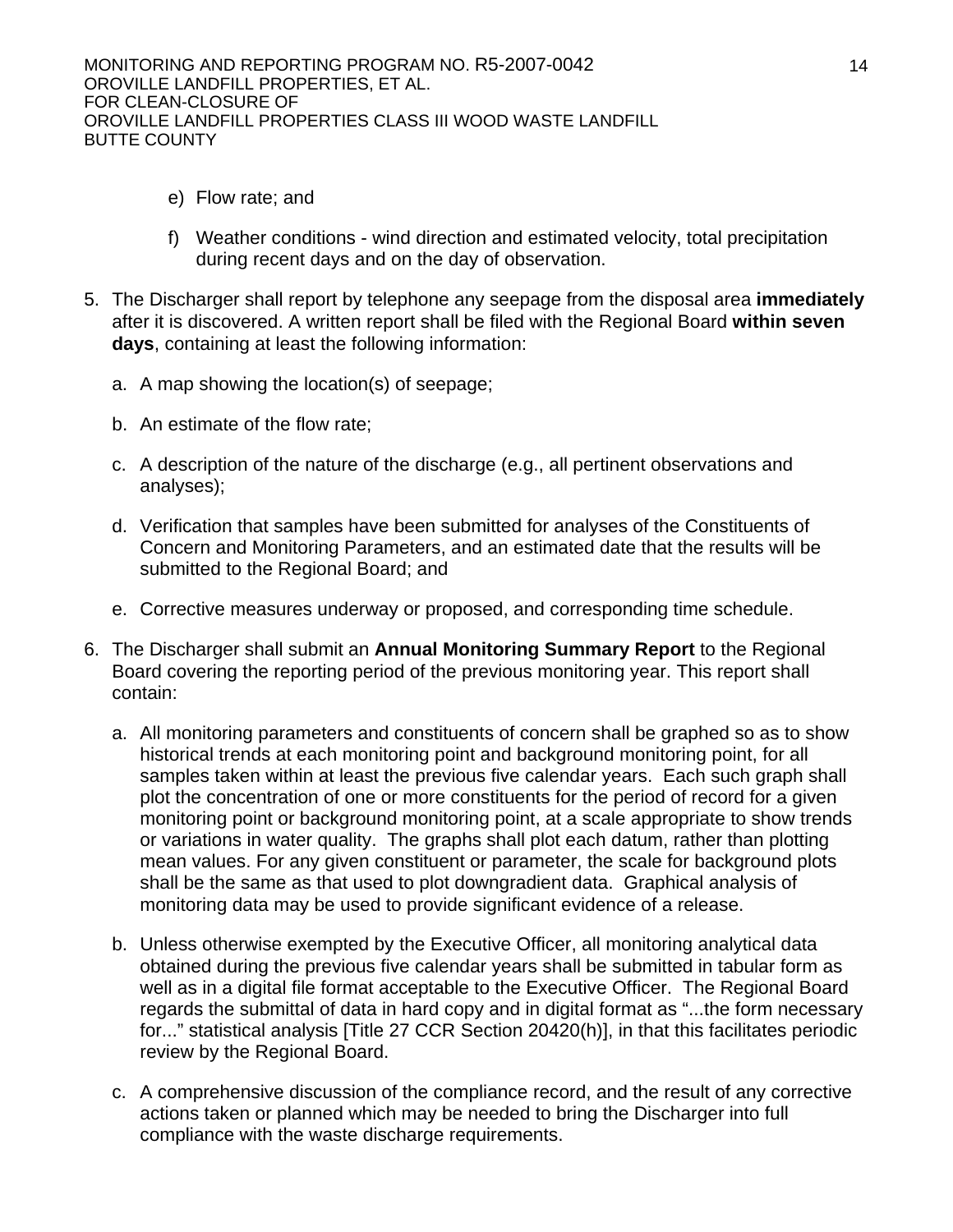- d. A map showing the areas where clean-closure activities occurred during the reporting period.
- e. A written summary describing the progress of the clean-closure project during the reporting period.
- f. An evaluation of the effectiveness of the leachate monitoring/control facilities.

The Discharger shall implement the above monitoring program on the effective date of this Program.

Ordered by

PAMELA C. CREEDON, Executive Officer

4 May 2007

(Date)

DPS: sae 5/14/2007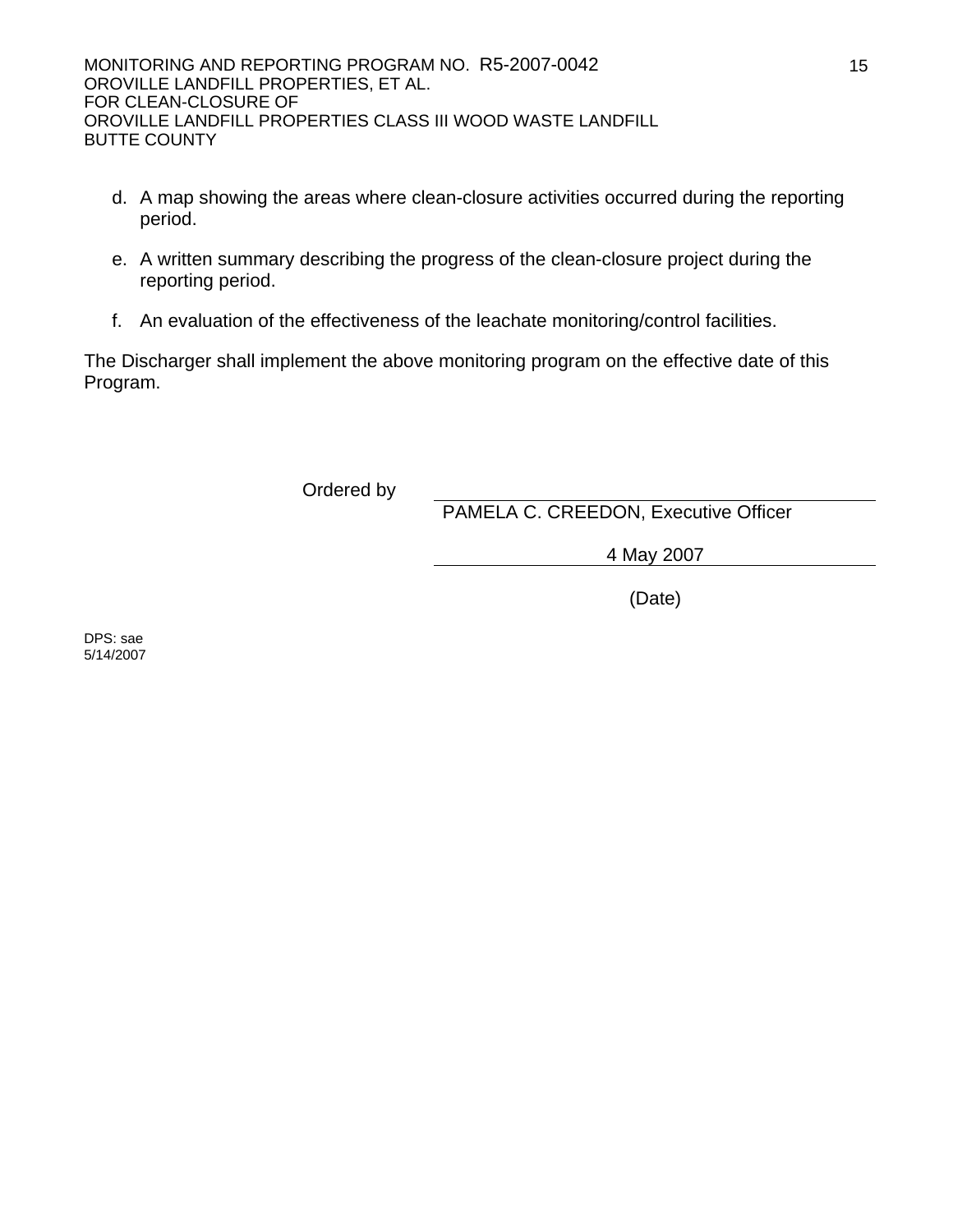#### **GROUNDWATER DETECTION MONITORING PROGRAM**

#### Parameter **Parameter Parameter Example 2 Units Units Example 2 Prequency**

#### **Field Parameters**

| <b>Groundwater Elevation</b>   | Ft. & hundredths, M.S.L. | Semiannually |
|--------------------------------|--------------------------|--------------|
| Temperature                    | OC.                      | Semiannually |
| <b>Electrical Conductivity</b> | µmbos/cm                 | Semiannually |
| pН                             | pH units                 | Semiannually |
| Turbidity                      | Turbidity units          |              |

#### **Monitoring Parameters**

| <b>Total Dissolved Solids (TDS)</b><br>Chloride | mg/L<br>mg/L | Semiannually<br>Semiannually |
|-------------------------------------------------|--------------|------------------------------|
| Carbonate                                       | mg/L         | Semiannually                 |
| <b>Bicarbonate</b>                              | mg/L         | Semiannually                 |
| Nitrate - Nitrogen                              | mg/L         | Semiannually                 |
| <b>Sulfate</b>                                  | mg/L         | Semiannually                 |
| Calcium                                         | mg/L         | Semiannually                 |
| Magnesium                                       | mg/L         | Semiannually                 |
| Potassium                                       | mg/L         | Semiannually                 |
| Sodium                                          | mg/L         | Semiannually                 |
| Tannins and Lignins                             | mg/L         | Semiannually                 |
| Formaldehyde                                    | $\mu$ g/L    | Semiannually                 |
| (USEPA Method 8315)                             |              |                              |
| Pentachlorophenol                               | $\mu$ g/L    | Semiannually                 |
| (Canadian Pulp Method)                          |              |                              |
| 2,3,4,6-Tetrachlorophenol                       | $\mu$ g/L    | Semiannually                 |
| (Canadian Pulp Method)                          |              |                              |
| <b>Volatile Organic Compounds</b>               | $\mu$ g/L    | Semiannually                 |
| (USEPA Method 8260, see Table IV)               |              |                              |

#### **Constituents of Concern (see Table IV)**

| <b>Total Organic Carbon</b>     | mq/L              | *Annually |
|---------------------------------|-------------------|-----------|
| Inorganics (dissolved)          | mg/L or $\mu$ g/L | *Annually |
| Semi-Volatile Organic Compounds | $\mu$ g/L         | **5 years |
| (USEPA Method 8270C)            |                   |           |

\* Annual samples shall be collected during the  $4<sup>th</sup>$  calendar quarter of each year.

\*\* The 5-year samples shall be collected during  $4<sup>th</sup>$  quarter of 2007, and during the  $4<sup>th</sup>$  calendar quarter every 5 years thereafter.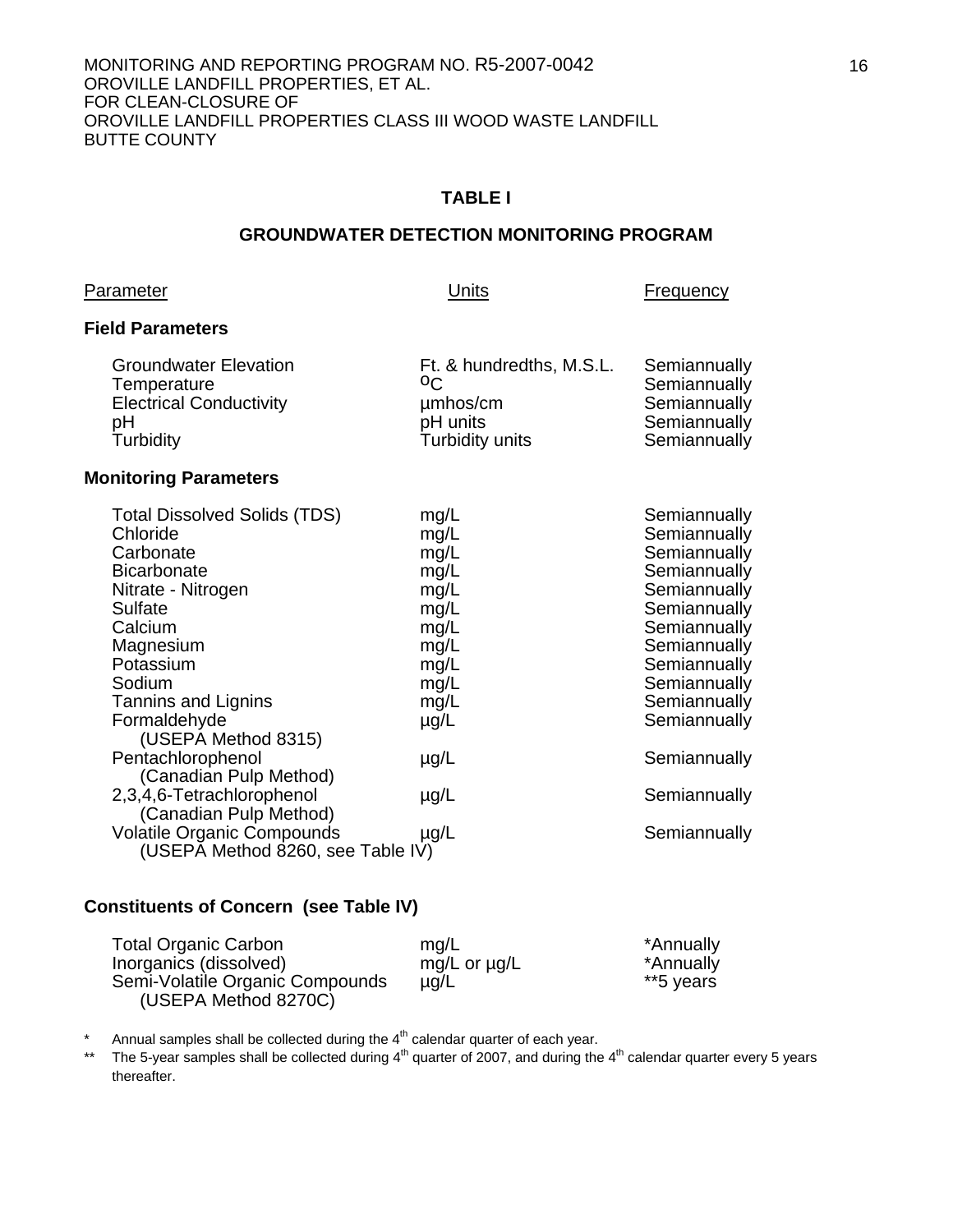#### **TABLE II**

#### **LEACHATE DETECTION MONITORING PROGRAM**

**Units Prequency** 

#### **Field Parameters**

| <b>Total Flow</b><br><b>Flow Rate</b><br><b>Electrical Conductivity</b><br>рH                                                                                                                                                                                                                                                          | Gallons<br>Gallons/Day<br>umhos/cm<br>pH units                                                                              | Monthly<br>Monthly<br>Monthly<br>Monthly                                                                                                                                           |
|----------------------------------------------------------------------------------------------------------------------------------------------------------------------------------------------------------------------------------------------------------------------------------------------------------------------------------------|-----------------------------------------------------------------------------------------------------------------------------|------------------------------------------------------------------------------------------------------------------------------------------------------------------------------------|
| <b>Monitoring Parameters</b>                                                                                                                                                                                                                                                                                                           |                                                                                                                             |                                                                                                                                                                                    |
| <b>Total Dissolved Solids (TDS)</b><br>Chloride<br>Carbonate<br><b>Bicarbonate</b><br>Nitrate - Nitrogen<br>Sulfate<br>Calcium<br>Magnesium<br>Potassium<br>Sodium<br>Tannins and Lignins<br>Formaldehyde<br>(USEPA Method 8315)<br>Pentachlorophenol<br>(Canadian Pulp Method)<br>2,3,4,6-Tetrachlorophenol<br>(Canadian Pulp Method) | mg/L<br>mg/L<br>mg/L<br>mg/L<br>mg/L<br>mg/L<br>mg/L<br>mg/L<br>mg/L<br>mg/L<br>mg/L<br>$\mu$ g/L<br>$\mu$ g/L<br>$\mu$ g/L | *Annually<br>*Annually<br>*Annually<br>*Annually<br>*Annually<br>*Annually<br>*Annually<br>*Annually<br>*Annually<br>*Annually<br>*Annually<br>*Annually<br>*Annually<br>*Annually |
| <b>Volatile Organic Compounds</b><br>(USEPA Method 8260, see Table IV)                                                                                                                                                                                                                                                                 | $\mu$ g/L                                                                                                                   | *Annually                                                                                                                                                                          |

#### **Constituents of Concern (see Table IV)**

| <b>Total Organic Carbon</b>     | mq/L              | *Annually |
|---------------------------------|-------------------|-----------|
| Inorganics (dissolved)          | mg/L or $\mu$ g/L | *Annually |
| Semi-Volatile Organic Compounds | $\mu$ g/L         | *Annually |
| (USEPA Method 8270C)            |                   |           |

\* Annual samples shall be collected during the  $4<sup>th</sup>$  calendar quarter of each year. If there is an insufficient volume of leachate available during the 4<sup>th</sup> quarter, then samples shall be collected at the earliest possible date when sufficient volumes exist for sampling purposes.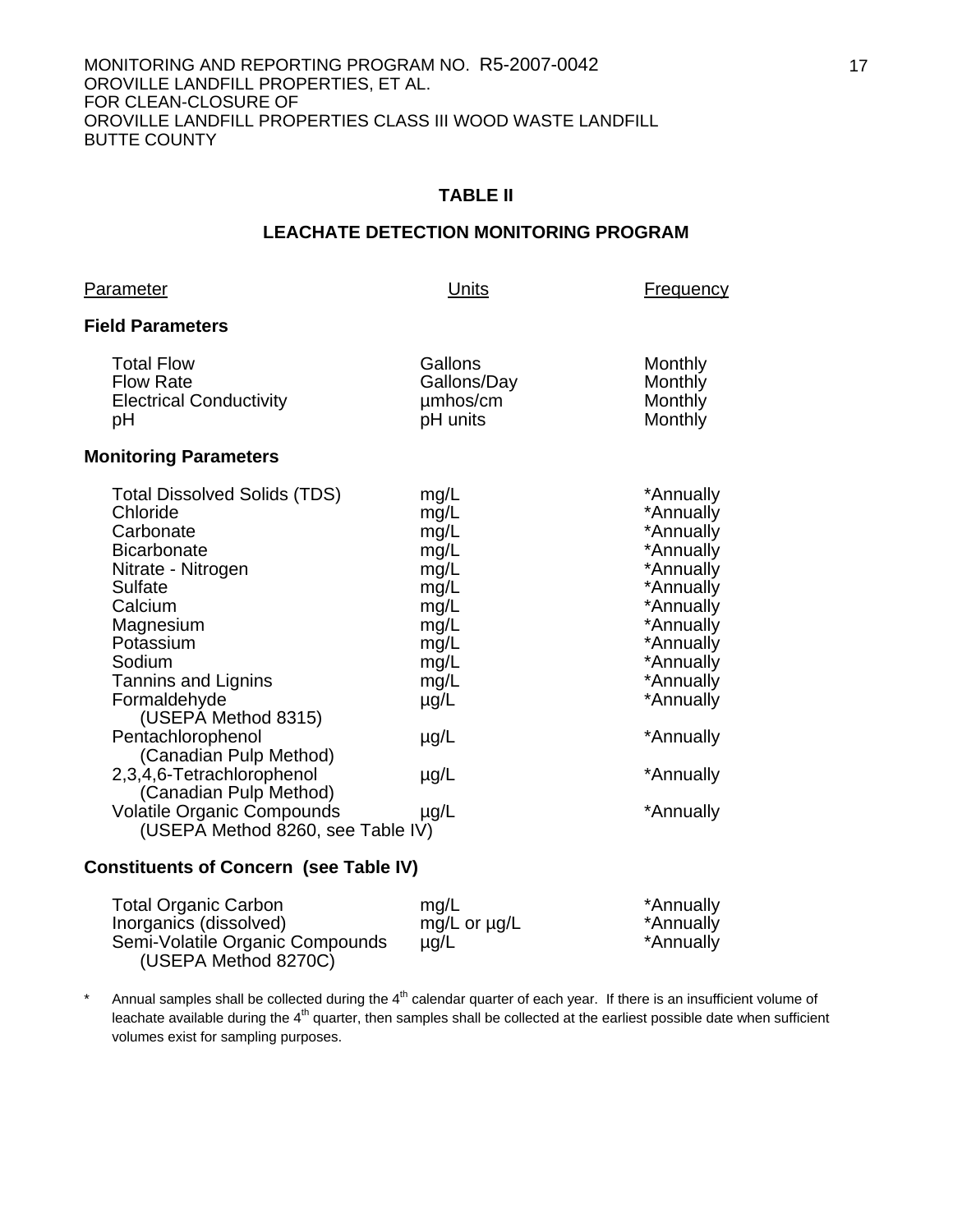#### **TABLE III**

#### **SURFACE WATER DETECTION MONITORING PROGRAM**

#### **Parameter Example 2 Parameter Example 2 Units Example 2 Example 2 Example 2 C**

#### **Field Parameters**

| Freeboard<br>Temperature<br><b>Electrical Conductivity</b><br>рH<br><b>Total Suspended Solids</b><br><b>Total Settleable Solids</b><br>Turbidity<br><b>Discharge Flow Rate</b> | Feet/Inches<br>οC<br>umhos/cm<br>pH units<br>mg/L<br>m/L<br>Turbidity units<br>Gallons/Day | <b>Weekly or Monthly</b><br>Monthly<br>Monthly<br>Monthly<br>Monthly<br>Monthly<br>Monthly<br>Monthly |
|--------------------------------------------------------------------------------------------------------------------------------------------------------------------------------|--------------------------------------------------------------------------------------------|-------------------------------------------------------------------------------------------------------|
| <b>Monitoring Parameters</b>                                                                                                                                                   |                                                                                            |                                                                                                       |
| <b>Total Dissolved Solids (TDS)</b><br><b>Total Organic Carbon</b><br><b>Tannins and Lignins</b><br>Formaldehyde<br>(USEPA Method 8315)                                        | mg/L<br>mg/L<br>mg/L<br>$\mu$ g/L                                                          | *Semiannually<br>*Semiannually<br>*Semiannually<br>*Semiannually                                      |
| Pentachlorophenol<br>(Canadian Pulp Method)                                                                                                                                    | $\mu$ g/L                                                                                  | *Semiannually                                                                                         |
| 2,3,4,6-Tetrachlorophenol<br>(Canadian Pulp Method)                                                                                                                            | $\mu$ g/L                                                                                  | *Semiannually                                                                                         |
| <b>Volatile Organic Compounds</b>                                                                                                                                              | $\mu$ g/L                                                                                  | *Semiannually                                                                                         |

(USEPA Method 8260, see Table IV)

#### **Constituents of Concern (see Table IV)**

| Inorganics (dissolved)          | mg/L or $\mu$ g/L | **Annually |
|---------------------------------|-------------------|------------|
| Semi-Volatile Organic Compounds | $\mu$ q/L         | ***5 years |
| (USEPA Method 8270C)            |                   |            |

Semiannual samples shall be collected during the  $2<sup>nd</sup>$  and  $4<sup>th</sup>$  calendar quarters of each year.

\*\* Annual samples shall be collected during the 4<sup>th</sup> calendar quarter of each year. If the detention basins contain no liquids during the  $4<sup>th</sup>$  calendar quarter, then samples shall be collected at the earliest possible date when sufficient volumes exist for sampling purposes.

\*\*\* The 5-year samples shall be collected during  $4<sup>th</sup>$  quarter of 2007, and during the  $4<sup>th</sup>$  calendar quarter every 5 years thereafter.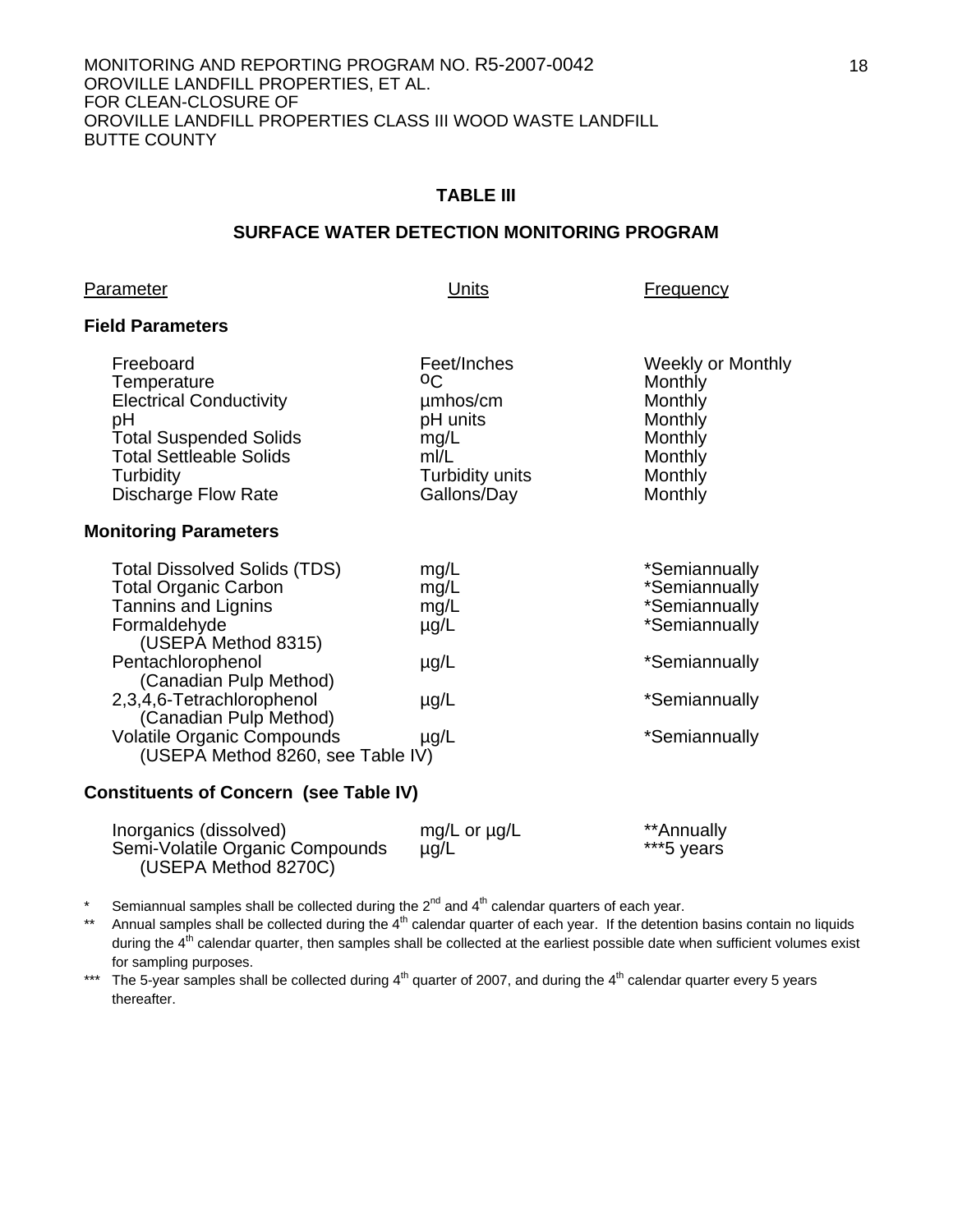#### **CONSTITUENTS OF CONCERN & APPROVED USEPA ANALYTICAL METHODS**

#### **Inorganics (dissolved): USEPA Method**

| Cadmium               | 7131A |
|-----------------------|-------|
| <b>Total Chromium</b> | 6010  |
| Chromium VI           | 3500  |
| Copper                | 6010  |
| Zinc                  | 6010  |
| Iron                  | 6010  |
| Manganese             | 6010  |
| Arsenic               | 7062  |
| Lead                  | 7421  |
| Mercury               | 7470A |
| <b>Nickel</b>         | 7521  |
| Cyanide               | 9010B |
| Sulfide               | 9030B |
|                       |       |

#### **Volatile Organic Compounds:**

#### **USEPA Method 8260**

**Acetone**  Acetonitrile (Methyl cyanide) Acrolein **Acrylonitrile**  Allyl chloride (3-Chloropropene) Benzene Bromochloromethane (Chlorobromomethane) Bromodichloromethane (Dibromochloromethane) Bromoform (Tribromomethane) Carbon disulfide Carbon tetrachloride Chlorobenzene Chloroethane (Ethyl chloride) Chloroform (Trichloromethane) **Chloroprene**  Dibromochloromethane (Chlorodibromomethane) 1,2-Dibromo-3-chloropropane (DBCP) 1,2-Dibromoethane (Ethylene dibromide; EDB) o-Dichlorobenzene (1,2-Dichlorobenzene) m-Dichlorobenzene (1,3-Dichlorobenzene) p-Dichlorobenzene (1,4-Dichlorobenzene) trans- 1,4-Dichloro-2-butene Dichlorodifluoromethane (CFC 12) 1,1 -Dichloroethane (Ethylidene chloride)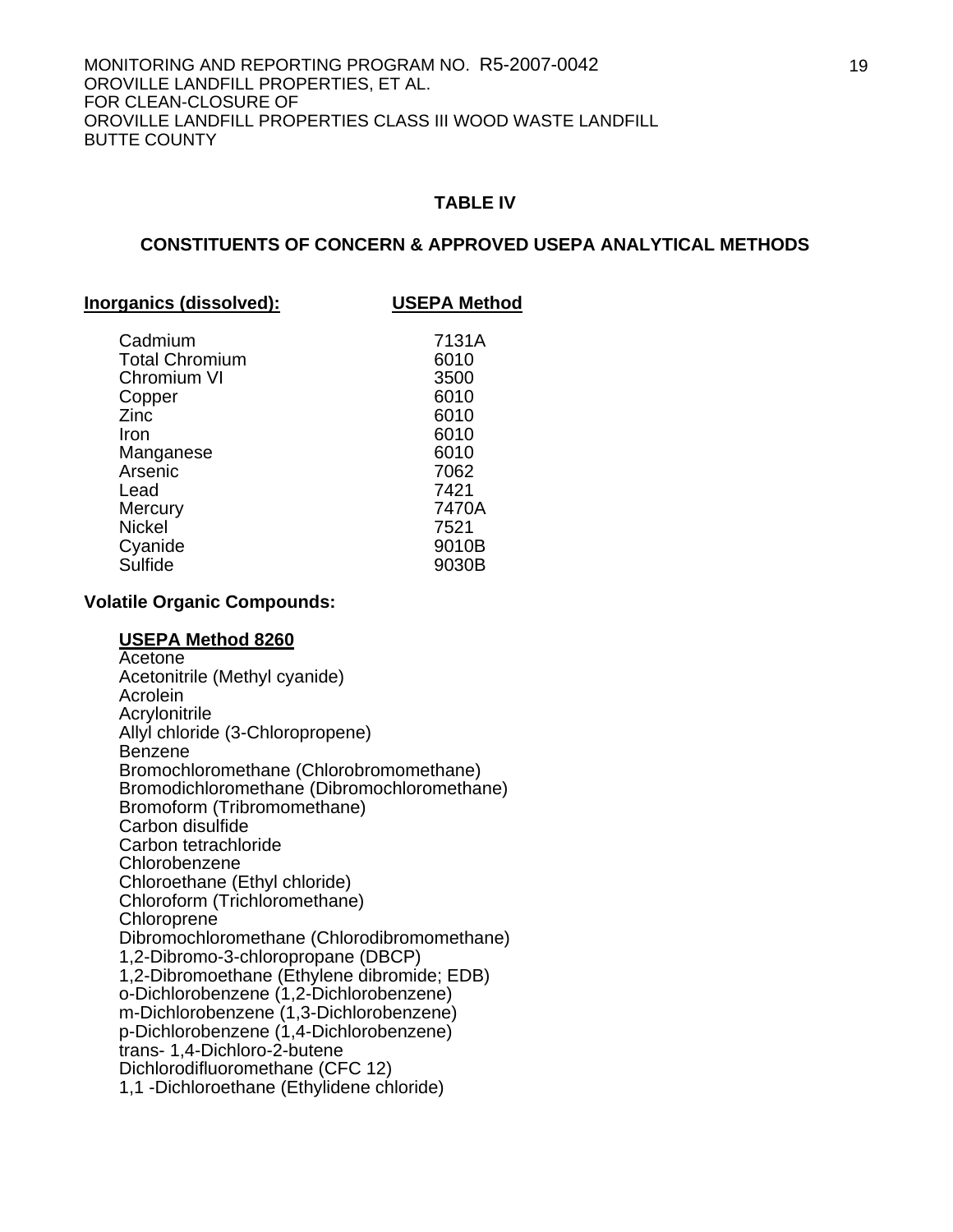#### **CONSTITUENTS OF CONCERN & APPROVED USEPA ANALYTICAL METHODS**

#### **Continued**

 1,2-Dichloroethane (Ethylene dichloride) 1,1 -Dichloroethylene (1, l-Dichloroethene; Vinylidene chloride) cis- l ,2-Dichloroethylene (cis- 1,2-Dichloroethene) trans- l ,2-Dichloroethylene (trans- 1,2-Dichloroethene) 1,2-Dichloropropane (Propylene dichloride) 1,3-Dichloropropane (Trimethylene dichloride) 2,2-Dichloropropane (Isopropylidene chloride) 1,1 -Dichloropropene cis- 1,3-Dichloropropene trans- l ,3-Dichloropropene Di-isopropylether (DIPE) Ethanol Ethyltertiary butyl ether **Ethylbenzene**  Ethyl methacrylate Hexachlorobutadiene Hexachloroethane 2-Hexanone (Methyl butyl ketone) Isobutyl alcohol **Methacrylonitrile**  Methyl bromide (Bromomethane) Methyl chloride (Chloromethane) Methyl ethyl ketone (MEK; 2-Butanone) Methyl iodide (Iodomethane) Methyl t-butyl ether Methyl methacrylate 4-Methyl-2-pentanone (Methyl isobutyl ketone) Methylene bromide (Dibromomethane) Methylene chloride (Dichloromethane) Naphthalene Propionitrile (Ethyl cyanide) Styrene Tertiary amyl methyl ether Tertiary butyl alcohol 1,1,1,2-Tetrachloroethane 1,1,2,2-Tetrachloroethane Tetrachloroethylene (Tetrachloroethene; Perchloroethylene; PCE) Toluene 1,2,4-Trichlorobenzene 1,1,1 -Trichloroethane, Methylchloroform 1,1,2-Trichloroethane Trichloroethylene (Trichloroethene; TCE) Trichlorofluoromethane (CFC- 11) 1,2,3-Trichloropropane Vinyl acetate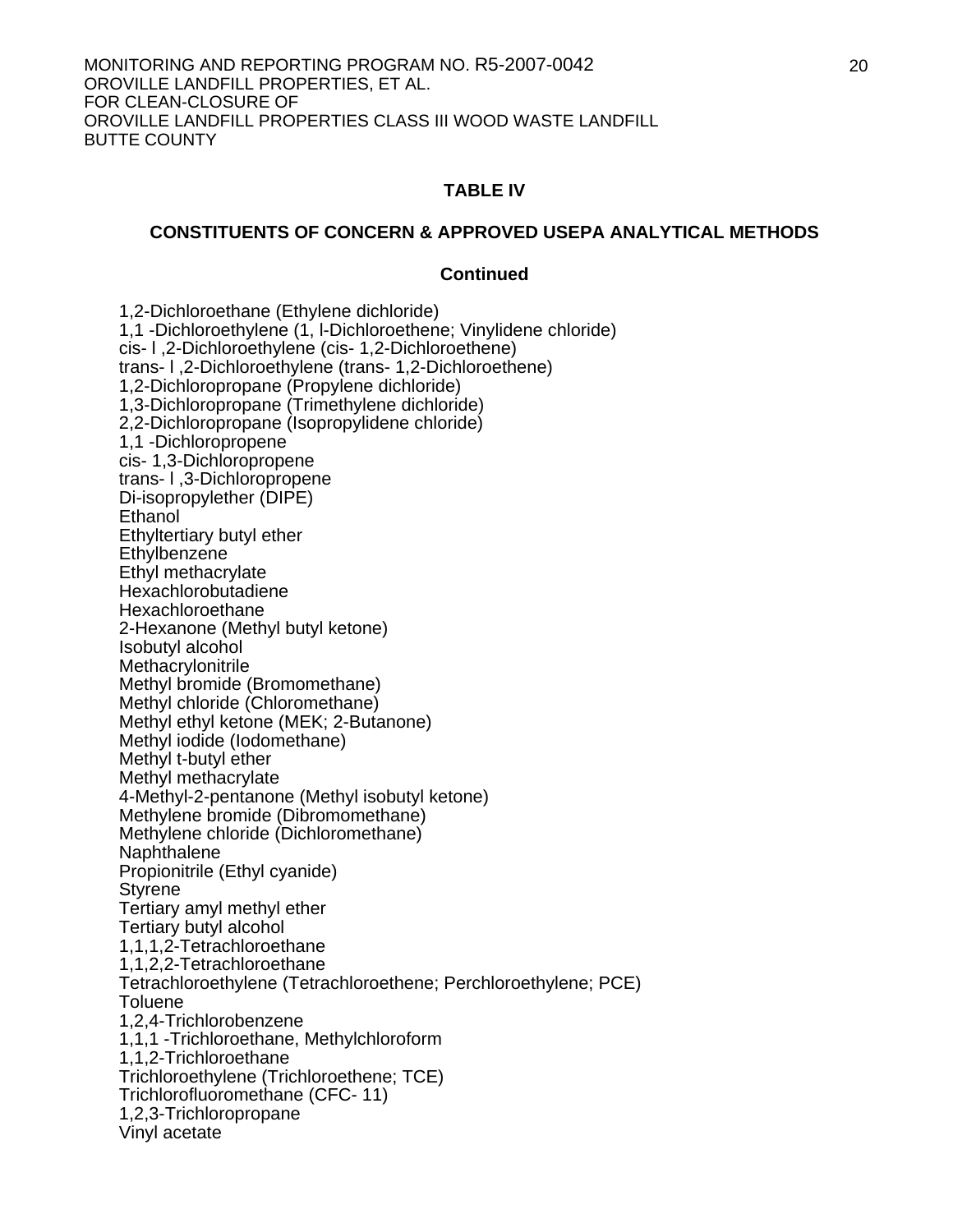#### **CONSTITUENTS OF CONCERN & APPROVED USEPA ANALYTICAL METHODS**

#### **Continued**

 Vinyl chloride (Chloroethene) Xylene (total)

#### **Semi-Volatile Organic Compounds:**

#### **USEPA Method 8270 - base, neutral, & acid extractables**

 Acenaphthene Acenaphthylene Acetophenone 2-Acetylaminofluorene (2-AAF) Aldrin 4-Aminobiphenyl **Anthracene**  Benzo[a]anthracene (Benzanthracene) Benzo[b]fluoranthene Benzo[k]fluoranthene Benzo[g,h,i]perylene Benzo[a]pyrene Benzyl alcohol Bis(2-ethylhexyl) phthalate alpha-BHC beta-BHC delta-BHC gamma-BHC (Lindane) Bis(2-chloroethoxy)methane Bis(2-chloroethyl) ether (Dichloroethyl ether) Bis(2-chloro-1-methyethyl) ether (Bis(2-chloroisopropyl) ether; DCIP) 4-Bromophenyl phenyl ether Butyl benzyl phthalate (Benzyl butyl phthalate) Chlordane<sup>®</sup> p-Chloroaniline **Chlorobenzilate** p-Chloro-m-cresol (4-Chloro-3-methylphenol) 2-Chloronaphthalene 2-Chlorophenol 4-Chlorophenyl phenyl ether **Chrysene** o-Cresol (2-methylphenol) m-Cresol (3-methylphenol) p-Cresol (4-methylphenol) 4,4'-DDD 4,4'-DDE 4,4'-DDT Diallate Dibenz[a,h]anthracene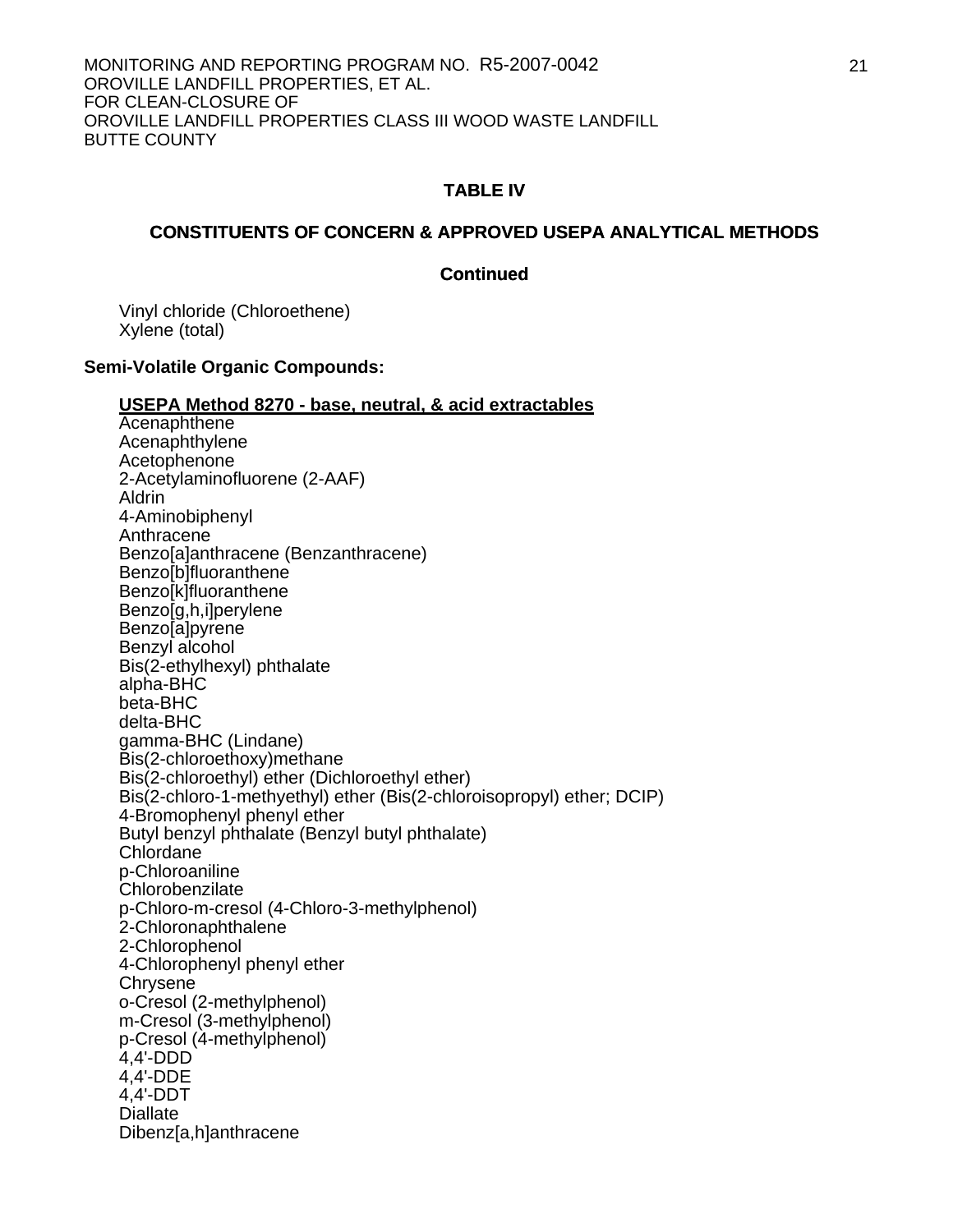#### **CONSTITUENTS OF CONCERN & APPROVED USEPA ANALYTICAL METHODS**

#### **Continued**

 Dibenzofuran Di-n-butyl phthalate 3,3'-Dichlorobenzidine 2,4-Dichlorophenol 2,6-Dichlorophenol **Dieldrin**  Diethyl phthalate p-(Dimethylamino)azobenzene 7,12-Dimethylbenz[a]anthracene 3,3'-Dimethylbenzidine 2,4-Dimehtylphenol (m-Xylenol) Dimethyl phthalate m-Dinitrobenzene 4,6-Dinitro-o-cresol (4,6-Dinitro-2-methylphenol) 2,4-Dinitrophenol 2,4-Dinitrotoluene 2,6-Dinitrotoluene Di-n-octyl phthalate **Diphenylamine**  Endosulfan I Endosulfan II Endosulfan sulfate **Endrin** Endrin aldehyde Ethyl methanesulfonate Famphur **Fluoranthene**  Fluorene **Heptachlor**  Heptachlor epoxide Hexachlorobenzene Hexachlorocyclopentadiene Hexachloropropene Indeno(1,2,3-c,d)pyrene Isodrin Isophorone Isosafrole Kepone **Methapyrilene Methoxychlor**  3-Methylcholanthrene Methyl methanesulfonate 2-Methylnaphthalene 1,4-Naphthoquinone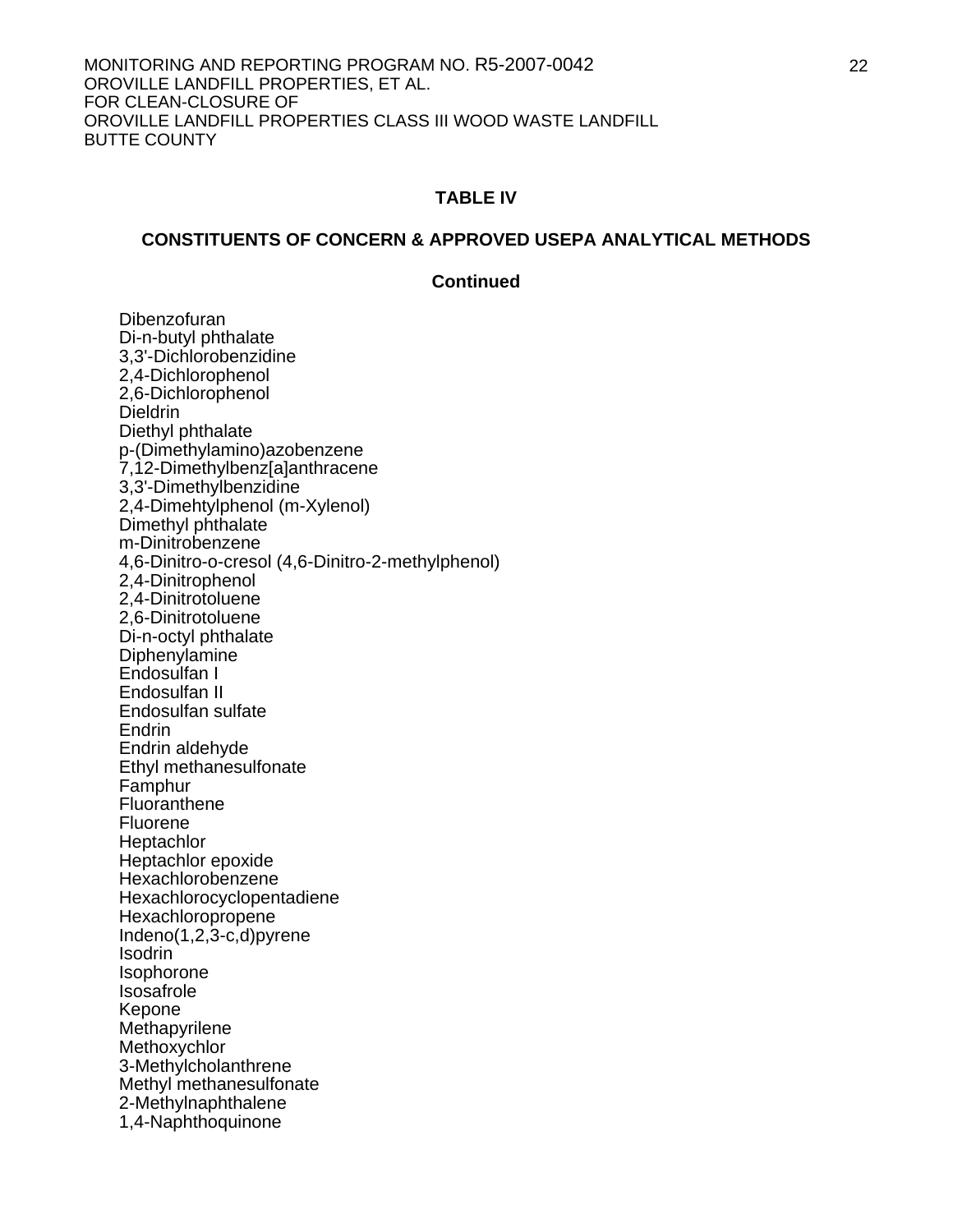#### **CONSTITUENTS OF CONCERN & APPROVED USEPA ANALYTICAL METHODS**

#### **Continued**

 1-Naphthylamine 2-Naphthylamine o-Nitroaniline (2-Nitroaniline) m-Nitroaniline (3-Nitroaniline) p-Nitroaniline (4-Nitroaniline) **Nitrobenzene**  o-Nitrophenol (2-Nitrophenol) p-Nitrophenol (4-Nitrophenol) N-Nitrosodi-n-butylamine (Di-n-butylnitrosamine) N-Nitrosodiethylamine (Diethylnitrosamine) N-Nitrosodimethylamine (Dimethylnitrosamine) N-Nitrosodiphenylamine (Diphenylnitrosamine) N-Nitrosodipropylamine (N-Nitroso-N-dipropylamine; Di-n-propylnitrosamine) N-Nitrosomethylethylamine (Methylethylnitrosamine) N-Nitrosopiperidine N-Nitrosospyrrolidine 5-Nitro-o-toluidine Pentachlorobenzene Pentachloronitrobenzene (PCNB) Pentachlorophenol **Phenacetin Phenanthrene** Phenol p-Phenylenediamine Polychlorinated biphenyls (PCBs; Aroclors) Pronamide Pyrene **Safrole** 1,2,4,5-Tetrachlorobenzene 2,3,4,6-Tetrachlorophenol o-Toluidine Toxaphene 2,4,5-Trichlorophenol 0,0,0-Triethyl phosphorothioate sym-Trinitrobenzene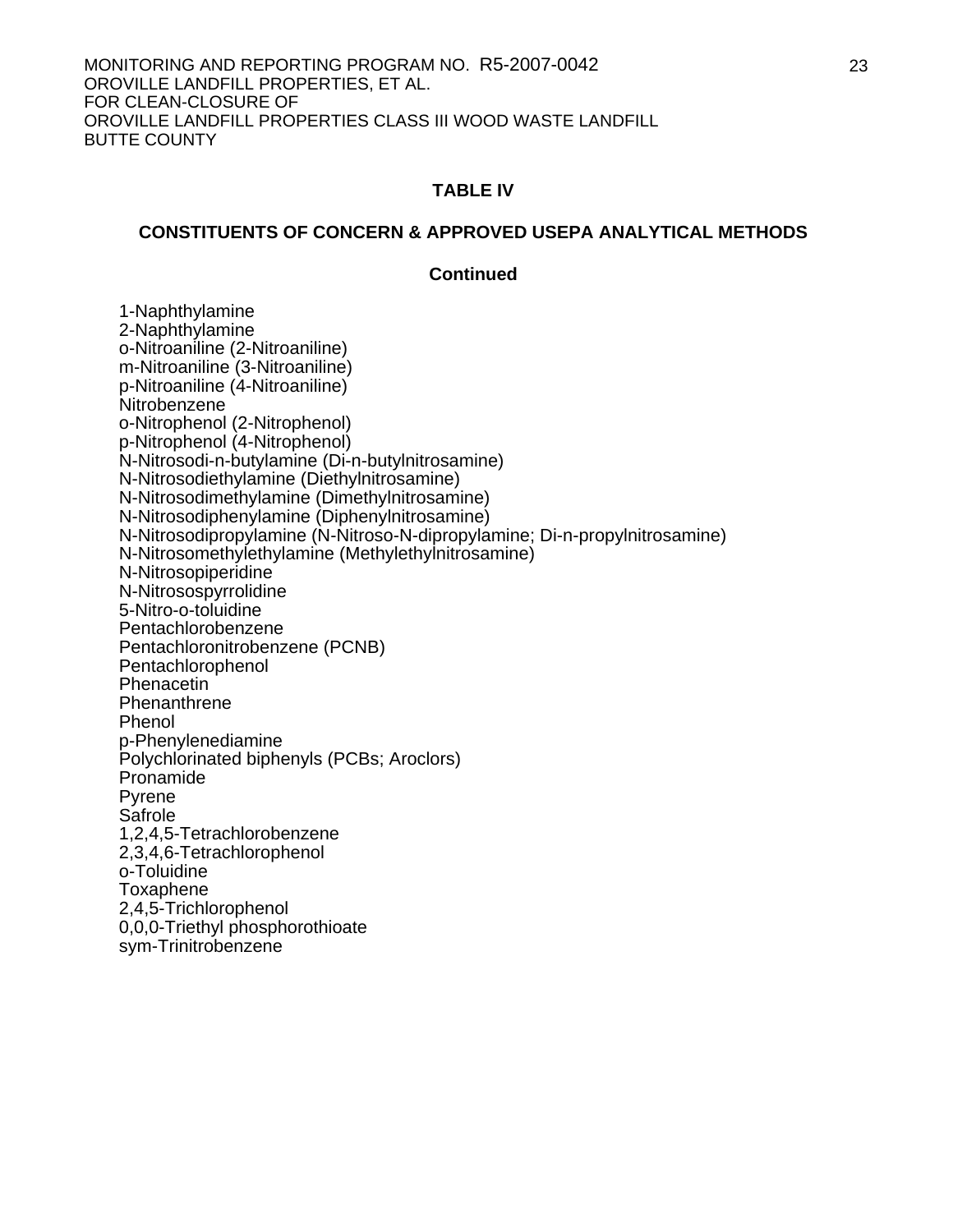### INFORMATION SHEET

ORDER NO. R5-2007-0042 OROVILLE LANDFILL PROPERTIES, ET AL. FOR CLEAN-CLOSURE OF OROVILLE LANDFILL PROPERTIES CLASS III WOOD WASTE LANDFILL BUTTE COUNTY

The Oroville Landfill Properties Class III Wood Waste Landfill is located approximately three miles south of Oroville. The site is owned by Oroville Landfill Properties, Oroville Landfill Properties LLC, Jack M. Steebles LLC, Carol Ann Seidenglanz LLC, and Steven Conn Seidenglanz LLC (hereafter Oroville Landfill Properties, et al. or Discharger). The site began operations in 1973 under the former ownership of Louisiana-Pacific Corporation. In September 2002, Oroville Landfill Properties et al purchased the site.

Three waste management units (Units) exist at the 105 acre facility. Units 1 and 2 were used for disposal of wood waste and Unit 4 was used for disposal of ash from a nearby wood fired cogeneration facility. No wastes have been disposed at the site since 2001.

Four major geologic units have been identified beneath the site. The units that have been identified from the top of the meta-volcanic bedrock to the ground surface are the Ione Formation, the Merhten Formation, the Nomlaki Tuff, and the Laguna Formation. With the exception of the volcanic Nomlaki Tuff, the units are composed of Cenozoic flood deposits from the current and ancestral Feather River System. The Laguna and Merhten Formations contain water bearing sands and gravels that are commonly separated by interbedded clayey aquitards.

Four monitoring wells make up the groundwater detection monitoring system. First encountered groundwater is between 75 and 140 feet below the native ground surface. Groundwater flow at the site is generally towards the southwest.

The Discharger proposes to clean-close the landfill and transport recovered materials to locations or facilities approved by the Executive Officer for re-use or disposal. Once the cleanclosure project is complete, the Discharger will implement appropriate erosion and sediment control best management practices until the site is stabilized. Two years of post-clean-closure groundwater monitoring is also required after completion of the clean-closure project. The Discharger will no longer be subject to waste discharge requirements or post-closure maintenance after completion of the clean-closure project is approved. This revised Order allows for clean-closure of the Oroville Landfill Properties Class III Wood Waste Landfill.

DPS: sae 5/14/2007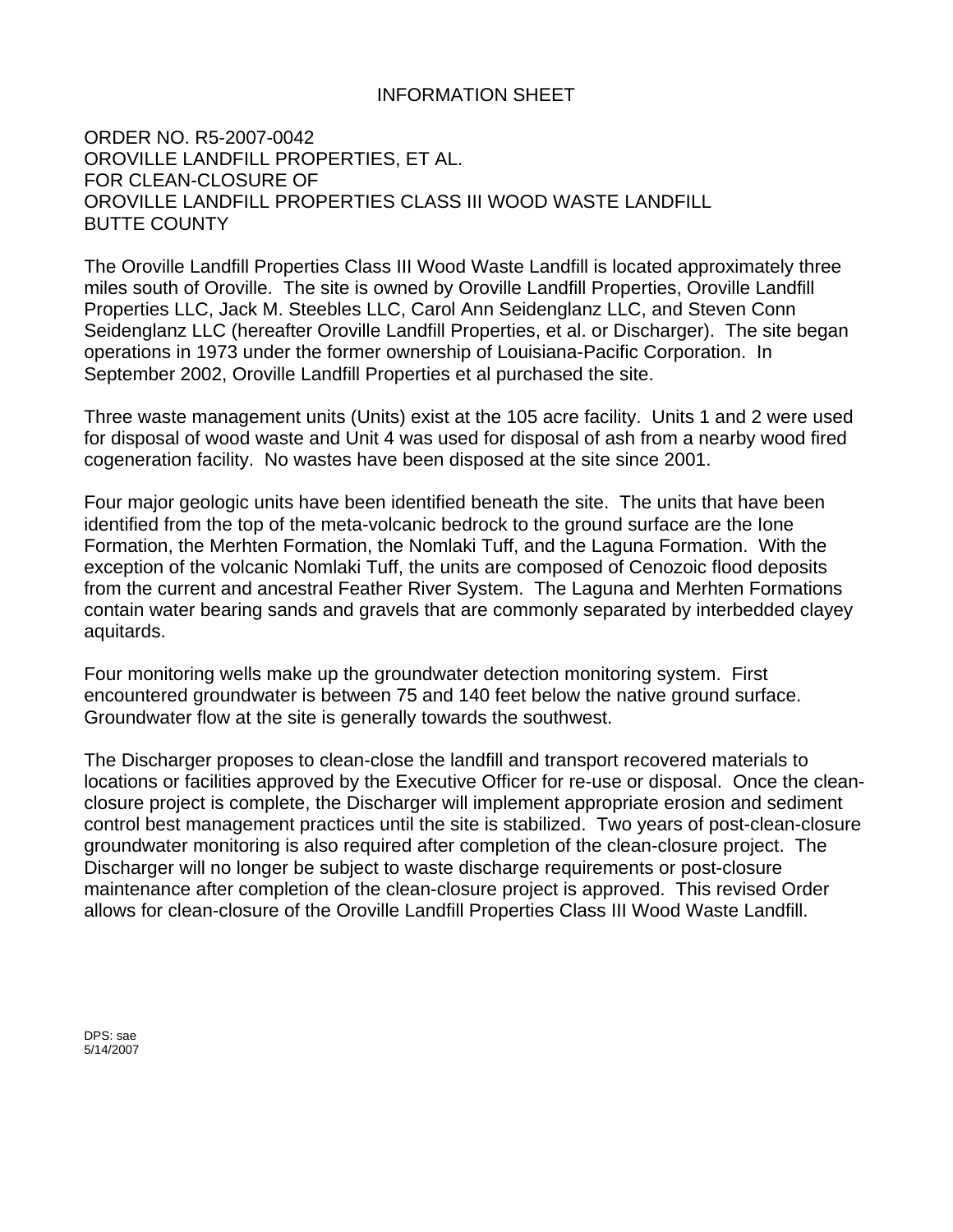#### ORDER NO. R5-2007-0042 ATTACHMENT A